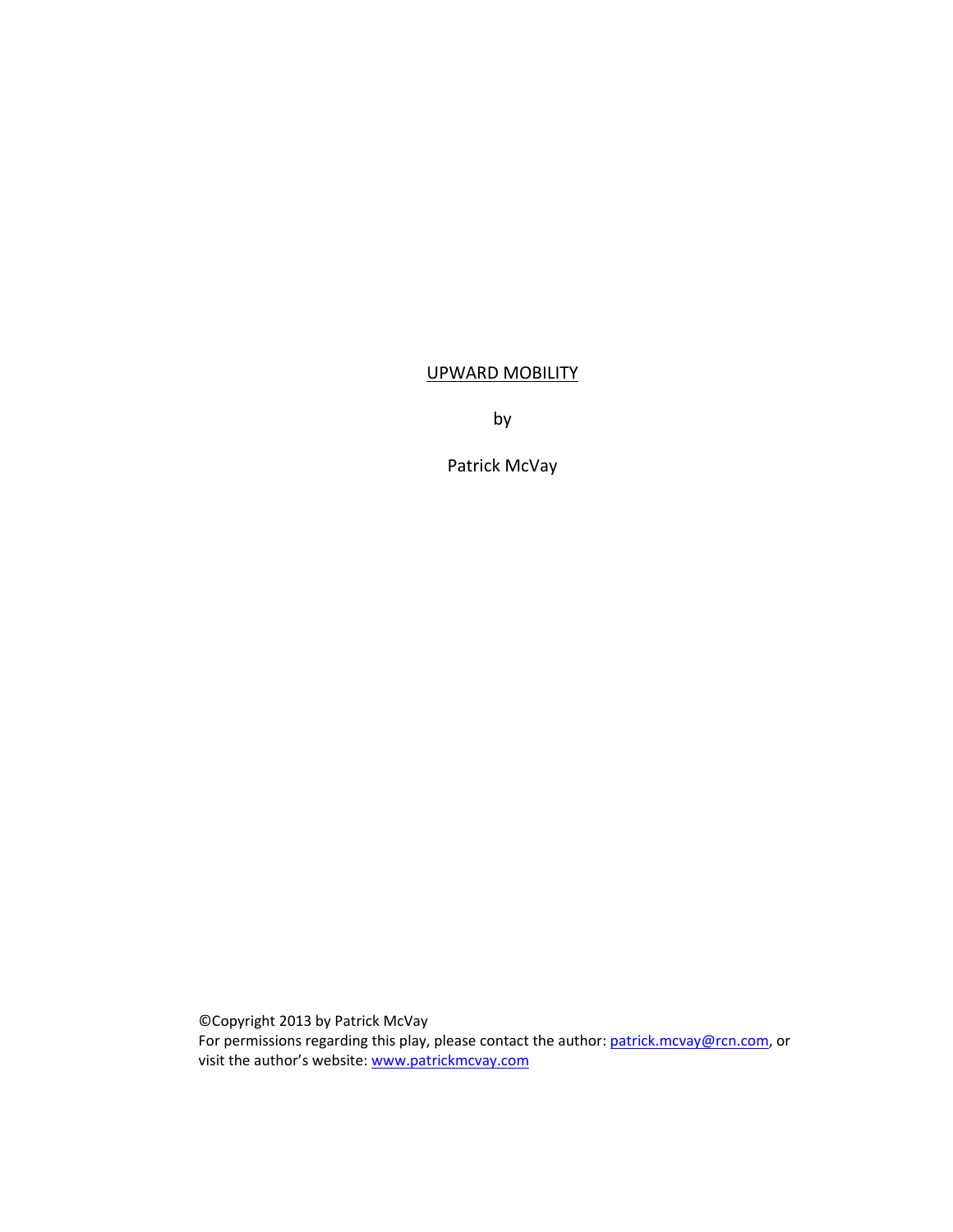### **SCENE 1: INT. AN OFFICE ‐ AFTER CLOSE ‐ EVENING.**

SUSAN: (OVER A PHONE LINE) Matt, are you listening to me? MATT: Yes, I'm listening. SUSAN: Your Wife. Can't. Know. Do you understand? (BEAT) You've got to promise me! MATT: (BEAT. HE BREATHES AUDIBLY.) I have to have some explanation, Susan. SUSAN: Then come up with something! You're meeting with a college friend. There's an event after work. Beers with the guys, I don't know. How about that church fundraiser you were talking about? MATT: It's not a church. SUSAN: You're so glum, Matt. I find this extremely exciting! Fate put us together – I really believe that. MATT: It's a nonprofit that sometimes gets grants from church organizations. SUSAN: Perfect, tell her that. MATT: Nan would never believe it. And I never go out for beers with the guys. SUSAN: Then say I'm the head of IT – (ABRUPTLY) Look I gotta go. You'll think of something. Have a name at the ready in case you need one, something less boring than "Susan". Call me "Gretchen from IT." You don't even know my last name. Anyway, I'll see you Thursday morning. Seven a.m. You're sure no one will be there.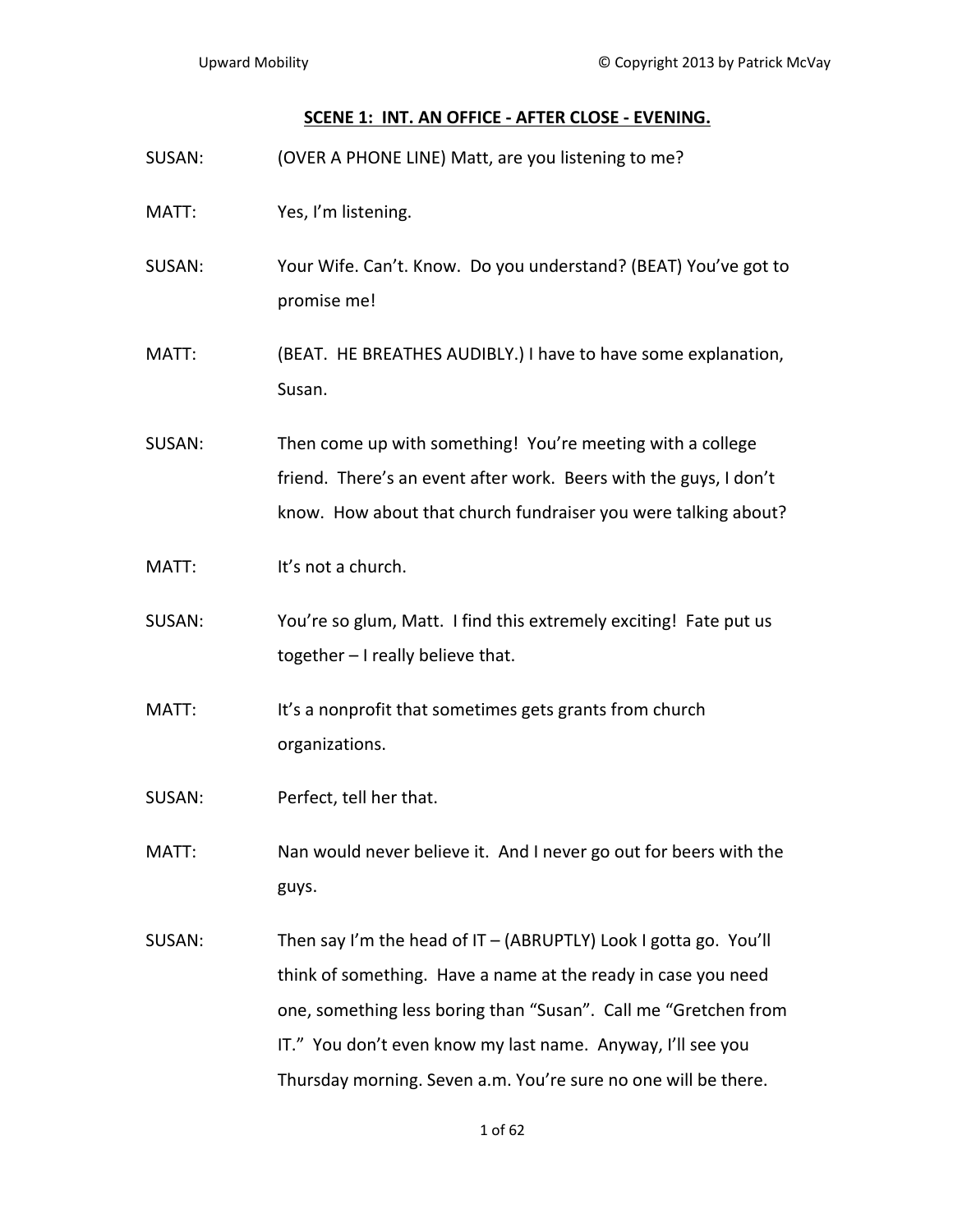MATT: Positive.

SUSAN: I'll only have an hour so we'll have to be quick. Gotta go!

(SFX: DIAL TONE.)

## **SCENE 2: INT. MATT AND NAN'S KITCHEN – THAT EVENING**

## (FADE IN: TWO WOMEN LAUGHING.)

- NAN: Let's have another glass of wine, Kelly.
- KELLY: Dear me, I've already had two. But OK, Nan, twist my arm!

## (SFX: LAUGHTER. A REFRIGERATOR DOOR. LIQUID INTO TWO GLASSES.)

| NAN:          | (GASPING) And did you hear the news about Paula and Andy? He's<br>apparently left her for a woman in her twenties!                                                                                           |
|---------------|--------------------------------------------------------------------------------------------------------------------------------------------------------------------------------------------------------------|
| <b>KELLY:</b> | You're kidding!                                                                                                                                                                                              |
| NAN:          | Can you imagine? With three kids, he just ups and leaves. After,<br>what, fifteen years together?                                                                                                            |
| <b>KELLY:</b> | How awful. How did you hear?                                                                                                                                                                                 |
| NAN:          | It's all over the place. He's moved in with her!                                                                                                                                                             |
| <b>KELLY:</b> | I have to say, Andy's always had that potential. I saw him get tipsy<br>at a cocktail party two years ago and chat up the bosomy blonde<br>hors d'oeuvres server like he was a horny college student.        |
| NAN:          | Well, this is no bimbo. Recent med school grad, I'm told. Beginning<br>her neurology residency at Mass General. That's so like a man! He<br>develops his own career while Paula's at home with the kids, and |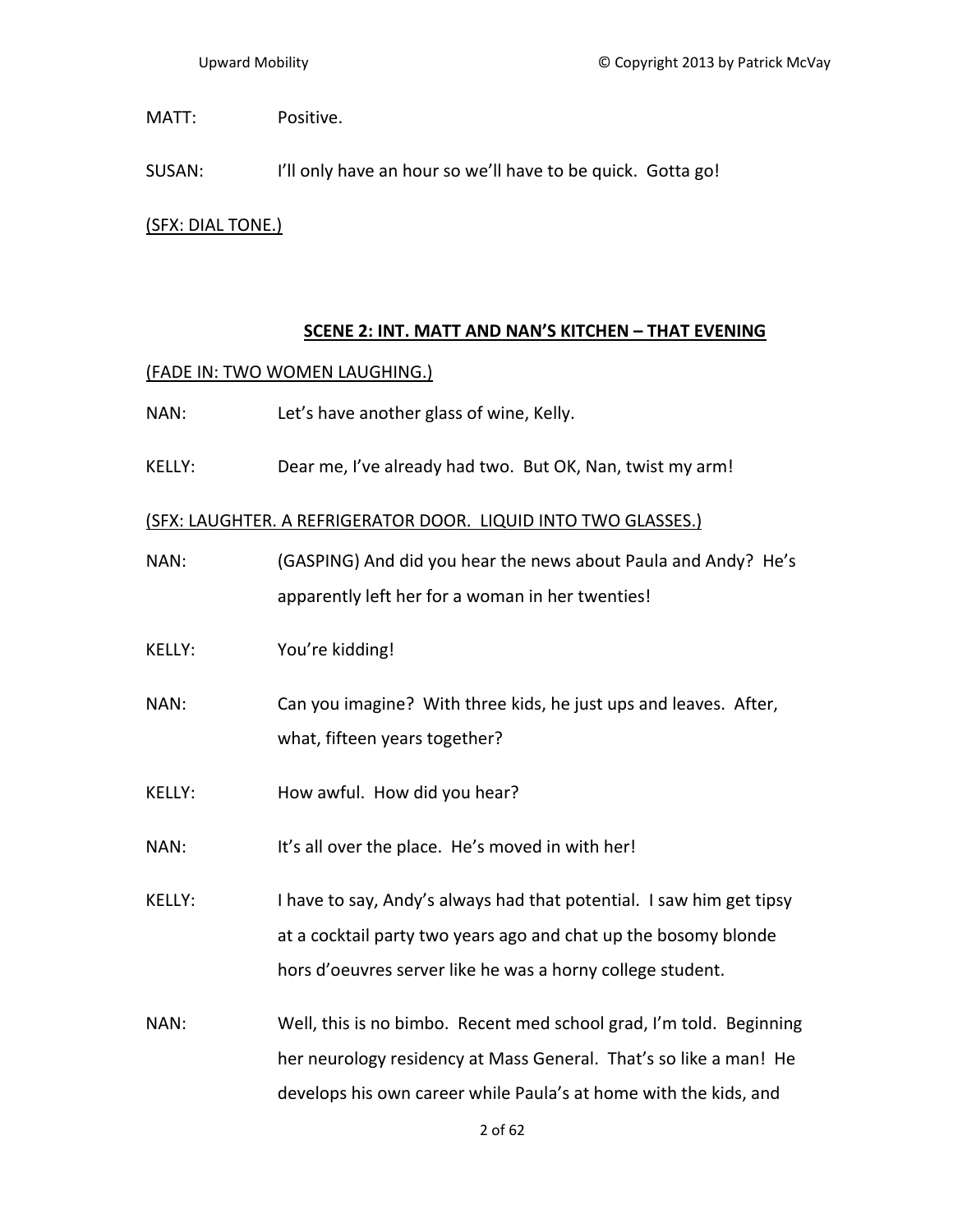then jettisons her when she hits 40. Let me tell you, if Matt did anything like that, I swear I'd  $-$  I'd kill him.

- KELLY: That's not Matt. Or Frank.
- NAN: Thankfully! I know I can trust Matt. I just wish he wasn't such a grouch these days.
- KELLY: Matt? A grouch? Since when?
- NAN: Weeks now. Actually, more like a month or two. He won't tell me what the problem is, and when I prod him he's evasive and gets even grumpier. Maybe it's that we never go out anymore, to a movie or whatever.
- KELLY: That's probably it. You know something, we should all get together.
- NAN: We should! We should!
- KELLY: For dinner, or something along those lines. Maybe at our house, or out somewhere.
- NAN: We just need to get a new babysitter, Kelly. Now that Carla went off to college we have none. It certainly would help me to get a little time away from the kids. I tried to brighten everyone's mood last Friday night by making a nice dinner for us and opening a bottle of wine, but Matt came home late again and cranky. Missed dinner entirely!
- KELLY: What time did he get home?
- NAN: Past nine. On a Friday night! He says he's swamped at work trying to get everything ready for the upcoming move.

3 of 62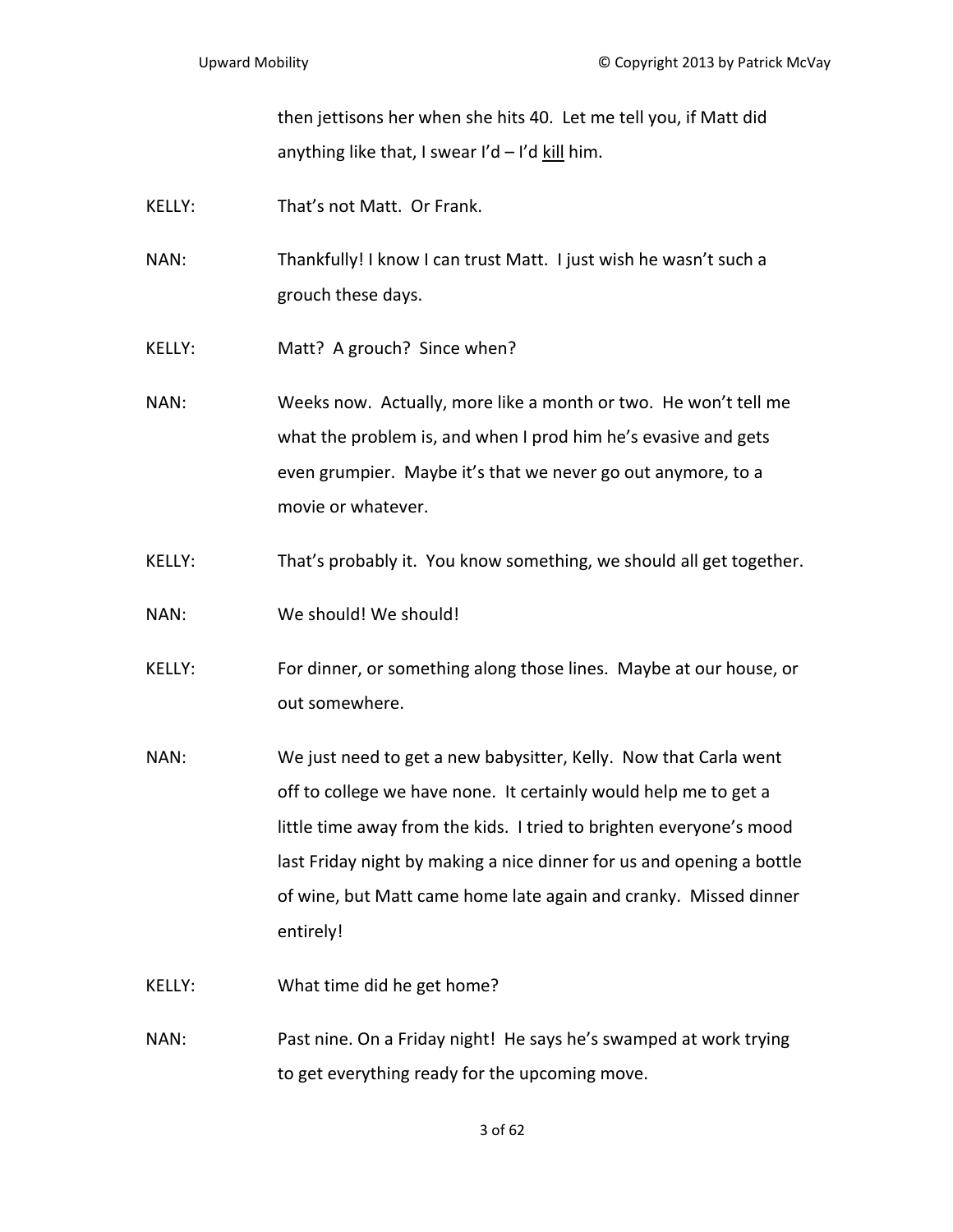KELLY: Well I can tell you that Frank has been talking about this move for a long time, and since Matt's in charge of organizing it, it's no surprise he's tense.

NAN: Of course, and I understand that. It's just that Matt has to learn to leave his work at work and relax a little when he's home. I mean Frank doesn't come home late every night in a rotten mood, does he?

- KELLY: (Mulling) No. But Frank does spend a lot of time with clients in the evenings and on weekends especially. So I don't want to give you the impression that he's not working hard, too.
- NAN: Of course not, no. You've always said you don't see much of Frank on weekends. But at least you two do things together. Like go out to dinner and stuff.
- KELLY: True.
- NAN: Matt never takes me out. I know I know: we have kids, which makes going out hard. But Matt rarely even has dinner at home anymore. Sometimes, it feels like I see him just a couple of times a week, even though he sleeps in my bed every night. And then there's the damned moodiness!
- KELLY: Gosh. Maybe he's depressed, Nan. Do you think he should see someone?
- NAN: He would never. (SIGHING) I guess I should be more understanding of Matt. But it's hard on us. You'd think, at least, when he does get to be with his kids he'd enjoy it, but instead he just seems exasperated. And his behavior is really odd. One day recently, he

4 of 62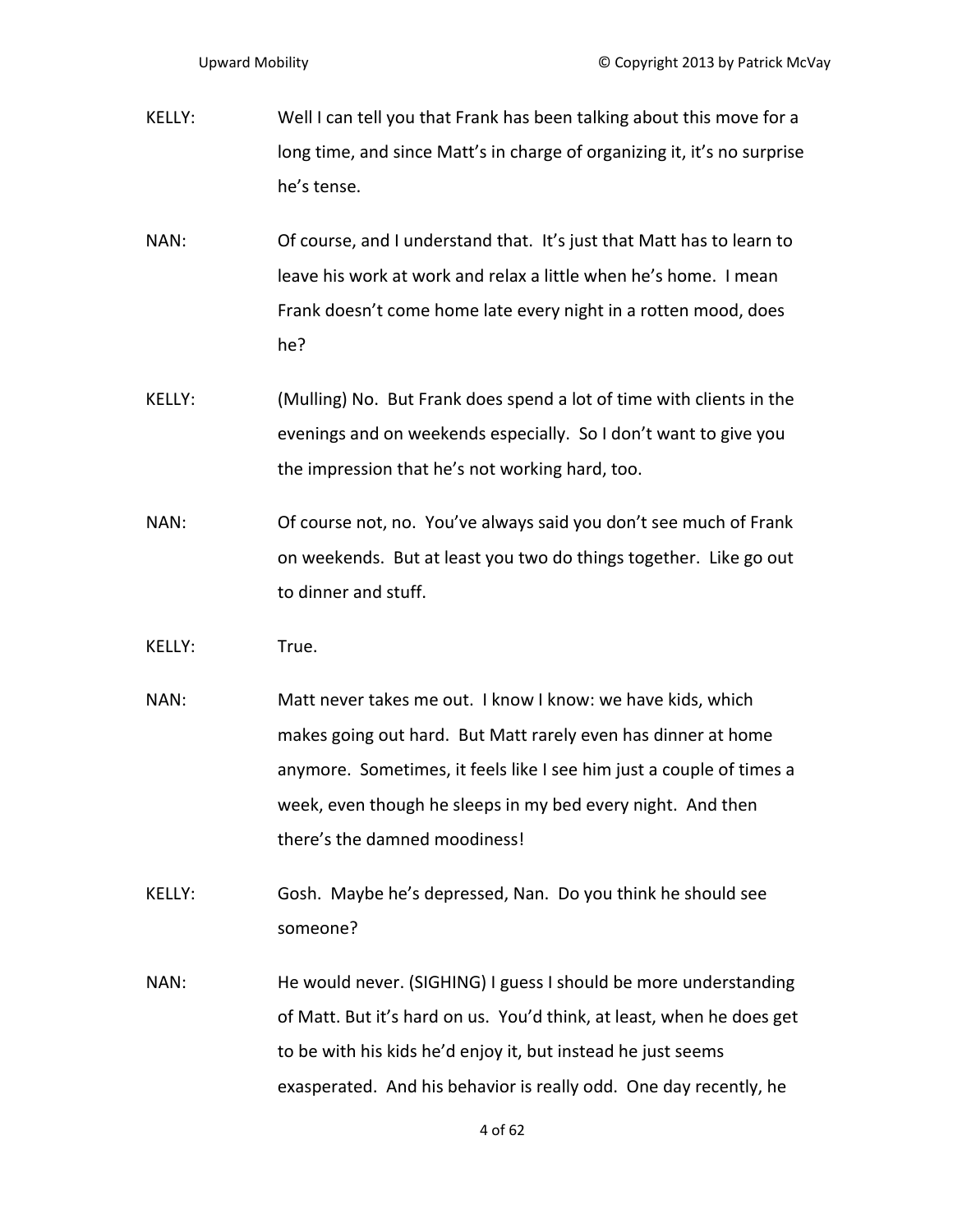called and said he'd be late. No huge surprise. About an hour after we hung up, I realized I hadn't told him to pick up milk on the way home, so I called him and went to leave a message, but his voicemail was full. When I didn't hear back, I started to get nervous, and called again, both his work and his cell phones. No answer anywhere. I really began to worry. I was ready to call the police! And then, 11:00, he shows up. I was like, "what happened?", and he was like "what happened what?" "You never answered your phone, blah blah blah" and he was like, "it ran out of juice and I was working in the basement archives, so I couldn't answer my work line." I said, "Matt, you know what? If you call and say you're going to be two hours late but it turns out it's going to be four, it's normal to call your wife and update her."

# (SFX: A DOOR OPENS IN THE DISTANCE.)

- NAN: (QUIETLY) Finally he's home! (CALLING OUT) Hi honey.
- MATT: (BLANDLY) Hi.

# (NAN GETS UP AND MOVES OFF. THE FOLLOWING CONVERSATION CONTINUES IN THE DISTANCE.)

- NAN: You must be starving.
- MATT: (SUBDUED) I'm not.
- NAN: Let me make you something.
- MATT: I'm fine.
- NAN: How 'bout a sandwich?
- MATT: (PRICKLY) I already ate.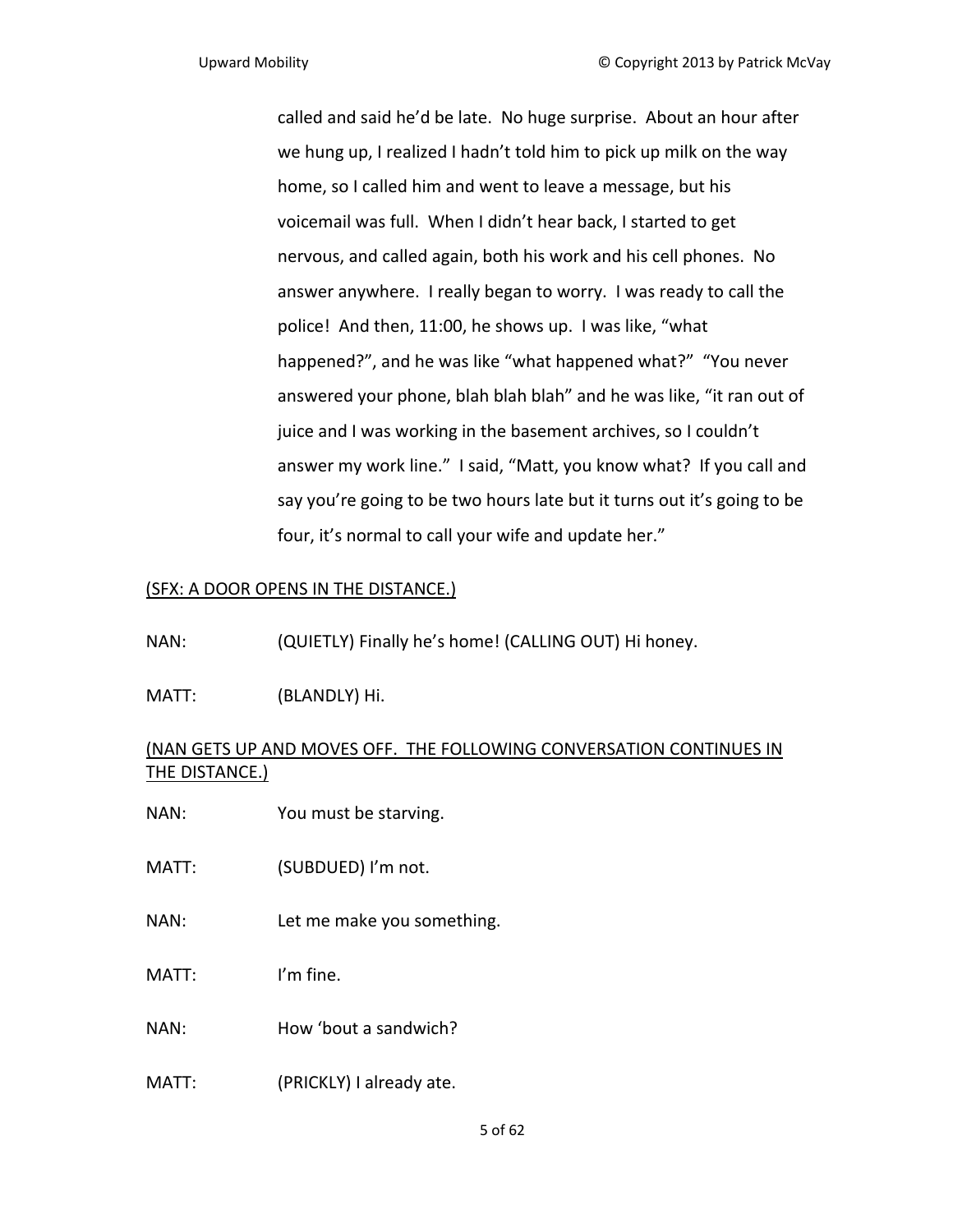## NAN: Where did you eat?

MATT: Nowhere. I just popped into the market down the road from work and got a prepared dish. I'm gonna shower.

## (SFX: A FEW LOUD RAPS OF METAL FOOTSTEPS ON HARDWOOD.)

- NAN: Matt, your bike cleats!
- MATT: (LASHING OUT) Don't scold me! God, Nan, I hate that!
- NAN: I'm sorry, honey, but...the floor...
- MATT: Who cares about the damned floor! It's a scratched up ugly old floor that hasn't been refinished in 25 years.

# (SFX: IN AN INSTANT MATT HAS REMOVED HIS SHOES AND HAS TOSSED THEM ASIDE.)

- MATT: There, shoes off.
- KELLY: (COWED) I'm sorry, Matt. But you've walked across the floor with those shoes before, and—
- MATT: (CUTTING HER OFF) So what? I couldn't have made the floor any worse. (Beat) I hate this cramped, airless condo. But guess what? We're stuck here! Can't sell it for what we owe.

# (SFX: A BABY CRIES FROM A ROOM SOMEWHERE OFF.)

- MATT: Now look what I've done!
- NAN: I'll take care of Mimi. (BARELY AUDIBLE) Matt, Kelly's here.
- MATT: What?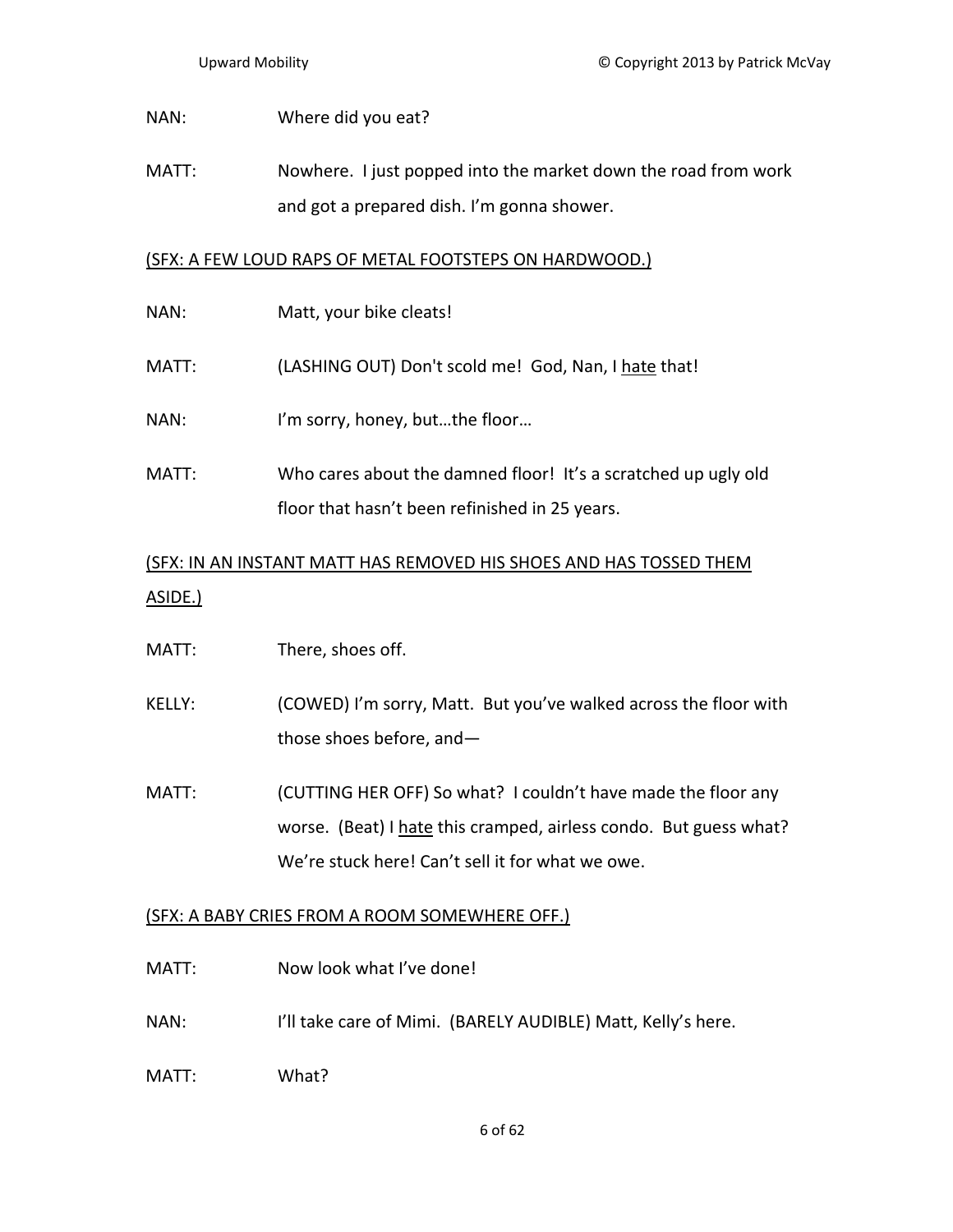NAN: Kelly's in the kitchen.

- MATT: Why didn't—? (PAUSE. APPROACHING.) Hi Kelly.
- KELLY: Hi Matt.
- MATT: I didn't know you were here.
- KELLY: I'm sorry. I should have announced myself.
- MATT: Of course not. (BEAT) It's...it's been a long day.

### (SFX: THE TAP RUNS. WATER INTO A GLASS. MATT GULPS DOWN THIRSTILY.)

- KELLY: Of course. You must be working like crazy on the move. I know what a huge deal it is. Frank's always on and on about "The Move."
- MATT (PAUSING) Yes…Yes he's very excited. Well I have to get in the shower.
- KELLY: I have to be going, anyway.
- MATT: Don't leave on my account.
- KELLY: No, it's late.
- MATT: (PAUSE) Well, goodnight.
- KELLY: Night, Matt.

### (MATT EXITS. NAN RETURNS.)

- KELLY: (CONT'D) Little Mimi OK?
- NAN: Yeah, she went right back to sleep. (Quietly) That's worse than he's ever been. I mean maybe I shouldn't have snapped at him, but...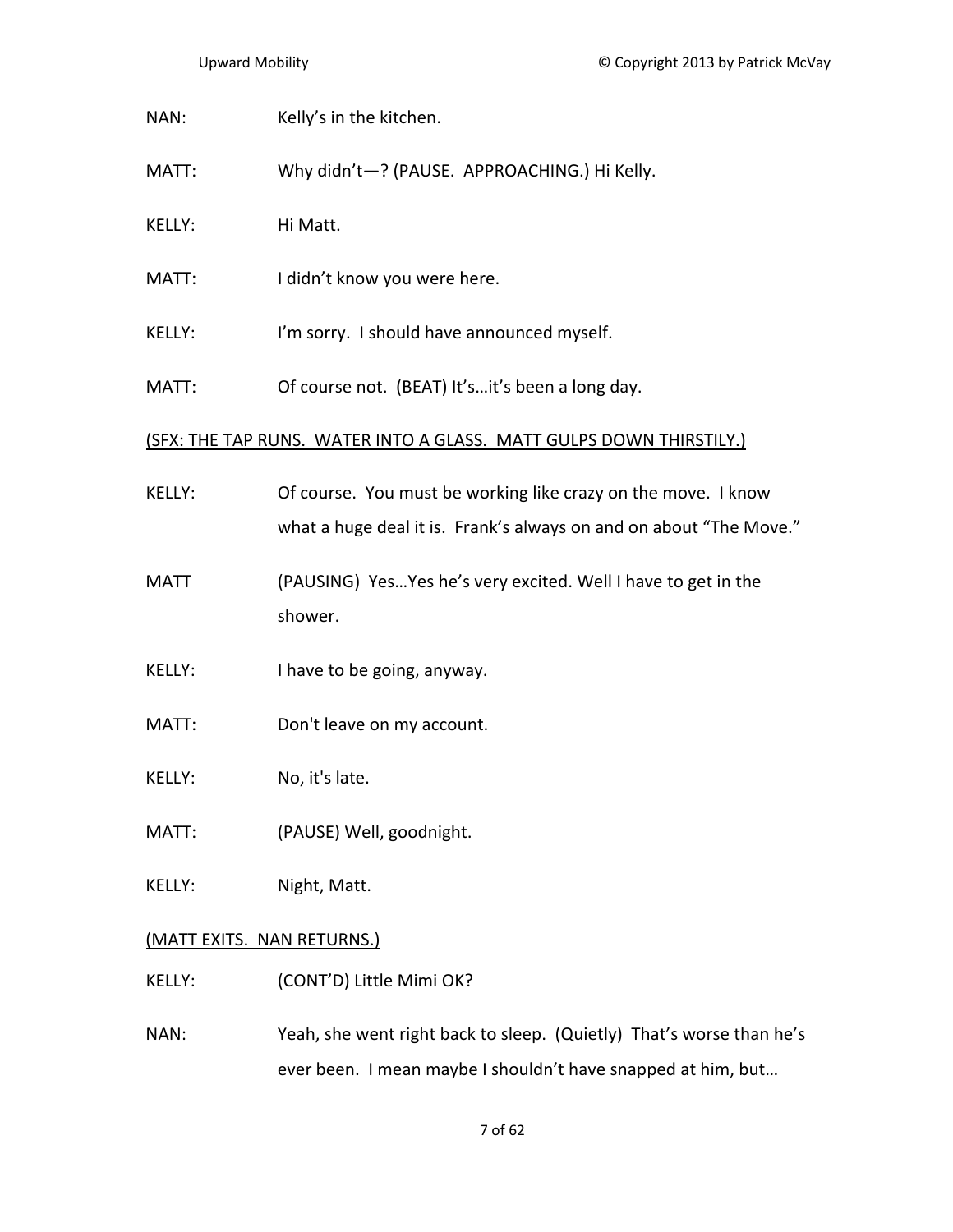| KELLY: | You kidding me? If Frank came into our house with bike cleats on, |
|--------|-------------------------------------------------------------------|
|        | I'd probably throttle him!                                        |

- NAN: Yeah, but I'm sure your house is much nicer than mine.
- KELLY: Oh, it's not, really.

NAN: Come on, I've seen pictures. Your house is so beautiful!

KELLY: That's so nice of you to say. I...I want to have you and Matt over. I just have to find a time that works for all of us.

- NAN: Of course. That would be so nice, though.
- KELLY: I'm so glad we became friends, Nan.
- NAN: Me too, Kelly. Thank you so much for your support. It really means a lot to me.
- KELLY: I'm going to speak to Frank. Maybe he doesn't even realize just how hard Matt's working.
- NAN: No, don't do that. Matt wouldn't like that. I mean...he needs this job. We need this job. What if Frank thinks that Matt just can't hack it?
- KELLY: Frank is very understanding, Nan. He might just not realize the stress Matt's under. Anyway, don't worry, I'll be discreet.
- NAN: (EMBRACING) Thanks, Kelly.

### (SFX: A DOOR.)

KELLY: Mmmm. Okay, talk soon.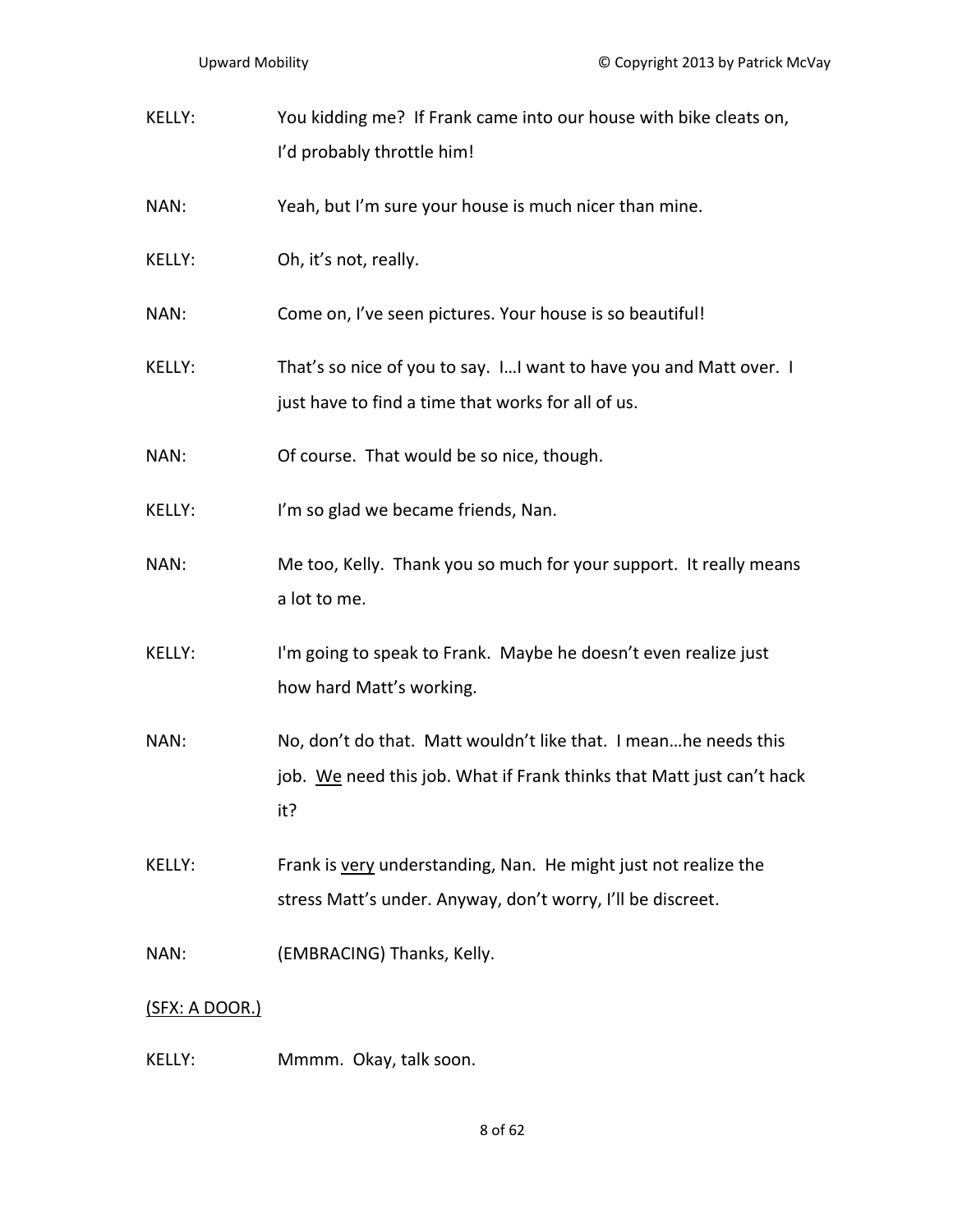### **SCENE 3: INT. FRANK AND KELLY'S BEDROOM – THAT NIGHT**

### (SFX: A NEWSPAPER BEING FOLDED)

KELLY: Goodnight, Frank.

FRANK: Goodnight, darling. Want me to turn out the light?

- KELLY: You can keep reading the paper. You know I have no trouble falling asleep with the light on. Oh, remind me: what time are the guys coming to install the new countertop tomorrow morning?
- FRANK: Early. I think they said 7:30.
- KELLY: Then I definitely better get sleep.
- FRANK: Finally: the last bit of the kitchen renovation. Just in time for next week's dinner party
- KELLY: Mmm.
- FRANK: You don't sound excited, Kelly. I just can't tell if it's the kitchen renovation or the dinner party that's bothering you.
- KELLY: I'm sure the kitchen will look gorgeous when it's done. It's just been a long time dealing with this renovation and I'm a little tired of it now. And the dinner party, well…it's a lot of work.
- FRANK: They'll both be worth it.
- KELLY: (SETTLING INTO BED) Hey, Nan and Matt are having some issues.
- FRANK: Really? Who told you this?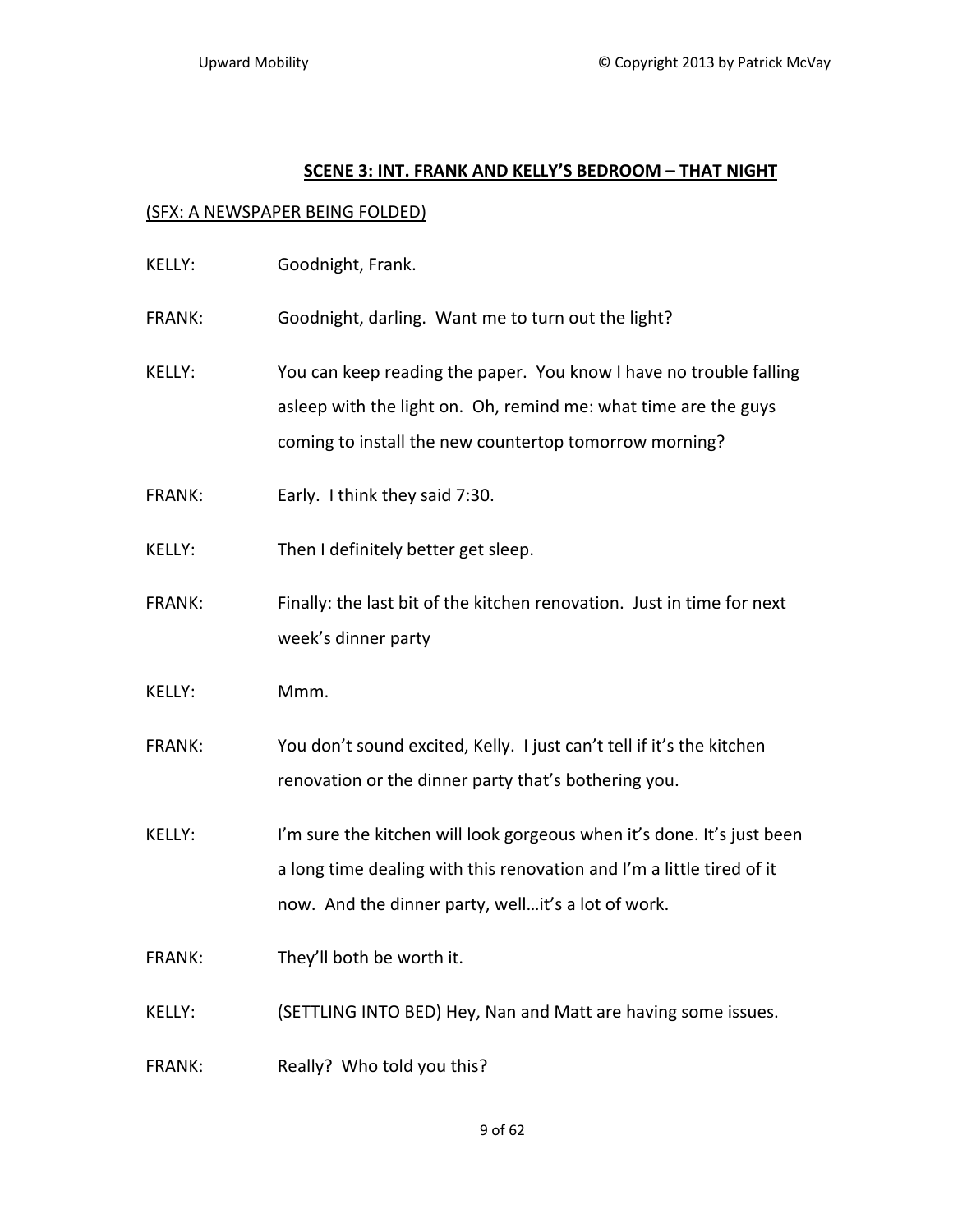KELLY: I was there. FRANK: Where? KELLY: At their place. Nan was telling me about how tense he's been. It didn't sound too bad until he came home. He didn't realize I was there and they had a bit of a tussle. FRANK: We have tussles every now and again. KELLY: But this was different. He really lashed out at her. (BEAT) How is he at work? FRANK: What do you mean "how is he?" KELLY: Does he seem tense? FRANK: I suppose a little bit. But the new building we're moving into and the timeline for getting the space ready and everyone packed up to move is pretty tight. And look, he wanted the responsibility. He asked to take on this project. KELLY: Are you paying him more? FRANK: For what? KELLY: For managing the move. FRANK: He's the operations manager. It's basically part of his job. KELLY: How's he doing with it? FRANK: He's doing great! KELLY: Do you ever wonder if he's working too hard?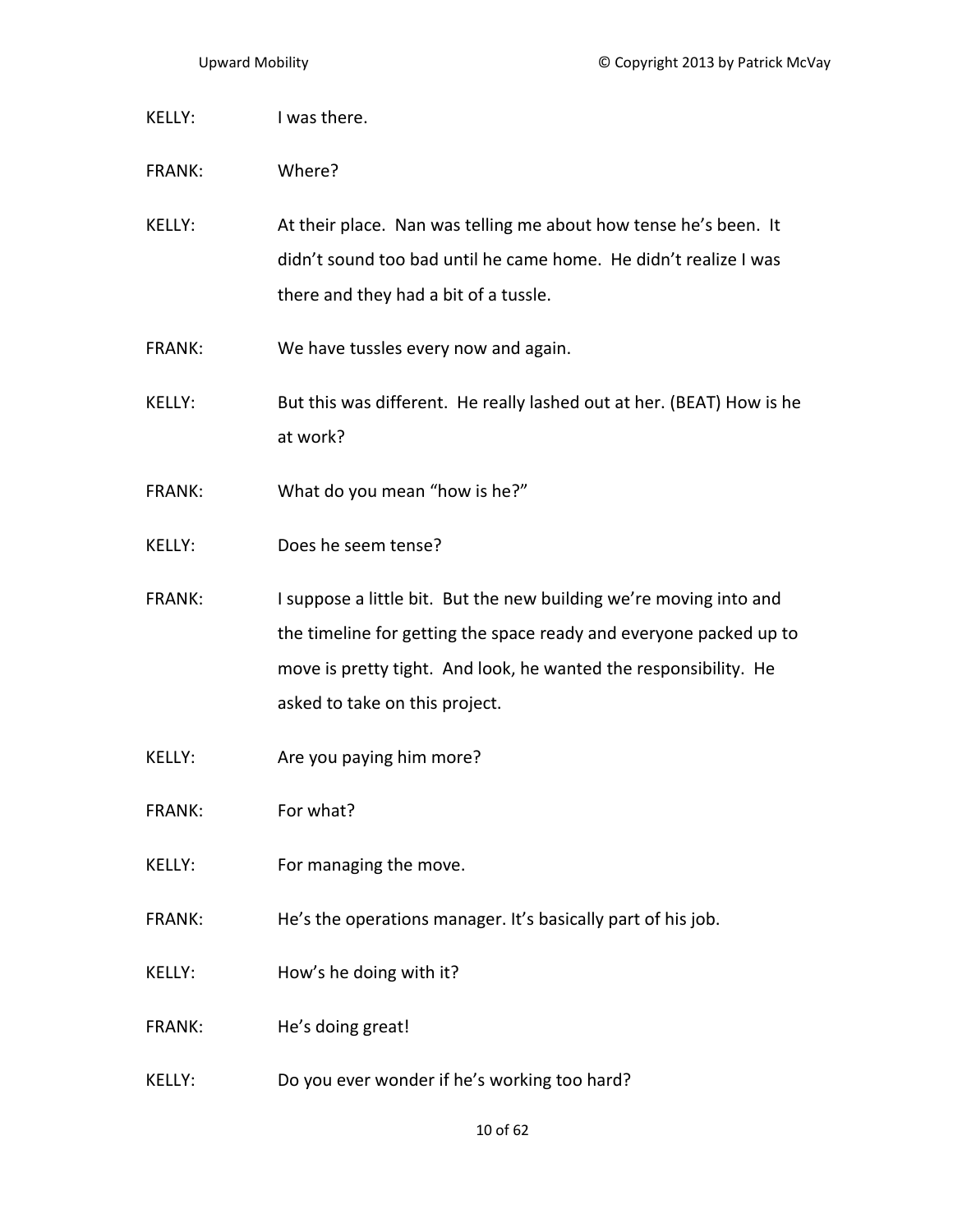FRANK: Matt? No, I don't.

KELLY: Nan says he stays late at work every night while she is home with the kids. She says he rarely gets home before nine.

- FRANK: Really!
- KELLY: You didn't know that?
- FRANK: How would I know that, honey?
- KELLY: Well you're the president, Frank, and he reports to you.
- FRANK: Yes, but I'm either out with clients or out with you, so how would I know that he's at work?
- KELLY: Most people want their boss to know when they're working late. They don't hide it. (Testily) I thought maybe you'd know. Never mind.

### (SFX: THE NEWSPAPER IS PUT ASIDE).

- FRANK: I'm sorry, Kelly. Maybe I should be paying closer attention to Matt.
- KELLY: Do you think you're paying him enough?
- FRANK: Paying him more's not going to make him less tense.
- KELLY: Maybe not, but…it might help them out. Financially, I mean.
- FRANK: Did Nan suggest I'm not paying him enough?
- KELLY: No, not at all, but, you know, they just so…struggle with money. They're in that little, cramped two-bedroom condo. They owe more on it than it's worth, you know.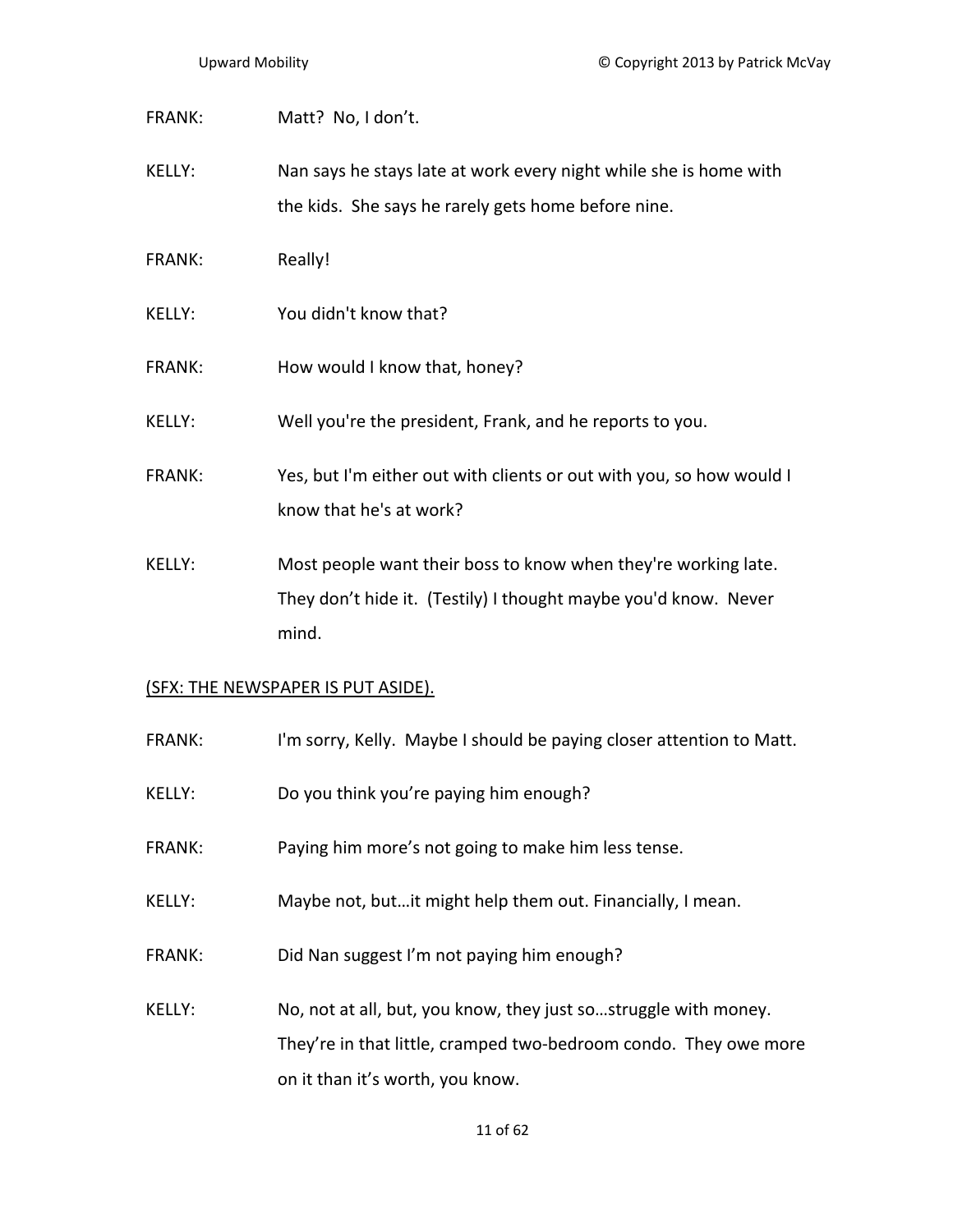- FRANK: I know. You've told me before, several times. Maybe if she worked—
- KELLY: (DISSMIVELY) Oh, come on, Frank.
- FRANK You work, Kelly.
- KELLY: Yes. I have a law degree. And I can set my own hours at this point in my career and bill a pretty darned good hourly fee. And I work out of the house. Nan? She's mentioned looking for work but she knows it wouldn't pay much. If she started working again she'd barely be able to cover the daycare costs. What's the point? And another thing, Frank: it bugs me that we can't have them over.
- FRANK: Look, I explained this: I'm willing to take them out to dinner, but I just don't want to start having them over here. I don't like to socialize that closely with people I work with.
- KELLY: You do it all the time. You play golf every weekend with someone or other connected to work.

FRANK: Clients. I have to do that. Matt's not a client.

- KELLY: So why are you willing to take them out to dinner but not have them here? Is it the kitchen?
- FRANK: (BEAT) No.
- KELLY: It is. You don't want them to see the kitchen renovation. I knew it.
- 12 of 62 FRANK: I wouldn't feel this way, Kelly, if you didn't keep pointing out that they live in a crummy condo. I've become self‐conscious about our home, which is ridiculous. Why can't we enjoy our own good fortune? We have the money we do because we work hard and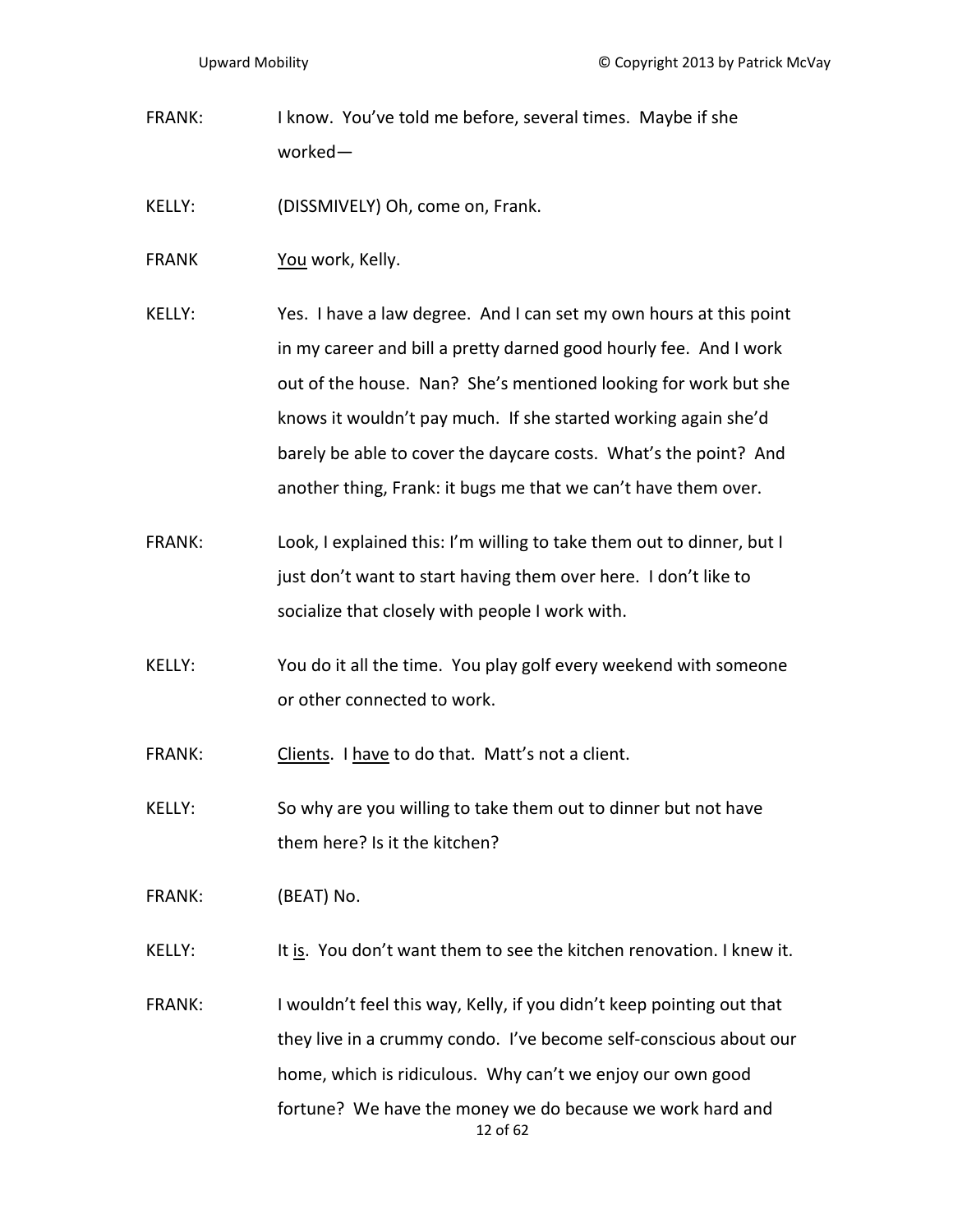took risks. It's not our fault that they have money struggles, but it makes having them over feel kind of... I don't know... strange.

- KELLY: Well it feels very strange to me to have a fancy dinner party to show off your brand new kitchen and not inviting one of your closest friends.
- FRANK: You and Nan are that close?
- KELLY: I feel like we are.
- FRANK: Well, I just don't really feel so close to Matt that I want to have him here for dinner. Not right now.
- KELLY: Well, that's silly. Anyway, one day Kelly's going to come here and see the renovation and everyone will have to be adults about it.
- FRANK: Of course, honey.
- KELLY: And, you know, you could help them out of their predicament. Make it easier for them to get out of that place they live in.
- FRANK: Now how am I supposed to do that?
- KELLY: Give him a raise.
- FRANK: You know it's not that easy. Jeny does our HR. There are equity issues.
- KELLY: You're telling me that he's doing a great job getting you guys ready to move. Tell him that. Make him feel good. Look in on him and see that he's not overburdened. And can't you give him a bonus or something? Surely you can.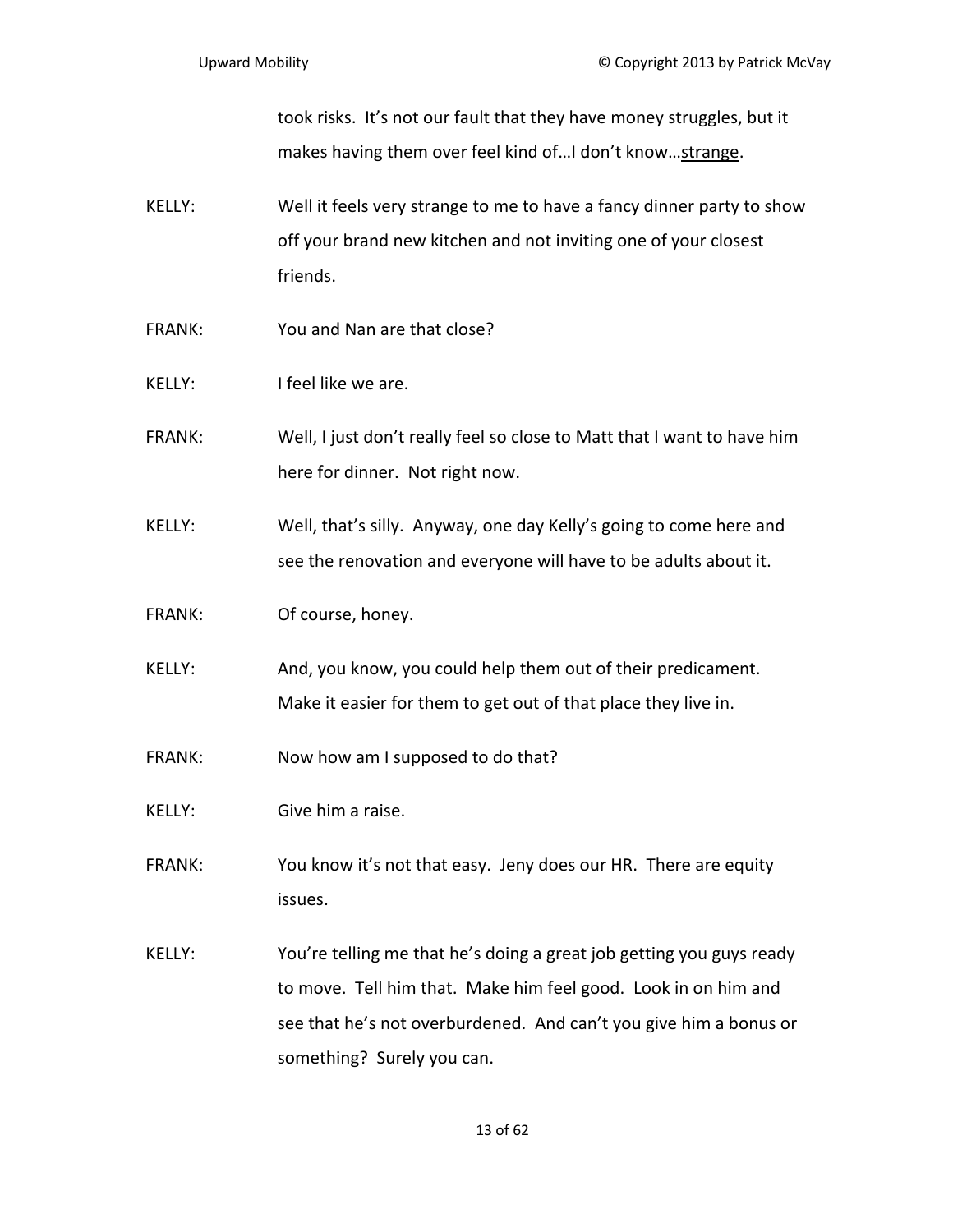| FRANK:        | Well. I suppose I might be able to do that.                                                                                |
|---------------|----------------------------------------------------------------------------------------------------------------------------|
| KELLY:        | I think our relationship would be a little tenser if we had their<br>money struggles, Frank.                               |
| <b>FRANK:</b> | (PAUSE) I know. Look, I'llsee what I can do about it. A salary<br>increase or a bonus or something.                        |
| KELLY:        | Thank you, honey. I'm sure Jenny will be fine with it. (SNUGGLING<br>UP) And it'll make you feel better too. Night, Frank. |

# (SFX: A KISS.)

FRANK: Night, Kelly.

## **SCENE 4: INT. MATT'S OFFICE – NEXT EVENING**

- FRANK: Knock Knock.
- MATT: Oh, hi Frank. Still here?
- FRANK: Yeah, I've been told by a certain person who's doing an expert job managing our move outta this old musty space that I have to have everything in my office packed up by this Thursday.
- MATT: Sorry, but that's the only way we'll be successful with the move.
- FRANK: You know I'm just ribbing you, Matt. Like I said, you're doing a great job. And let me add that I'm just about done packing myself up.
- MATT: That's great. I appreciate it.
- FRANK: I know how difficult this has been. I know how hard you've been working and how complicated it is getting this firm that keeps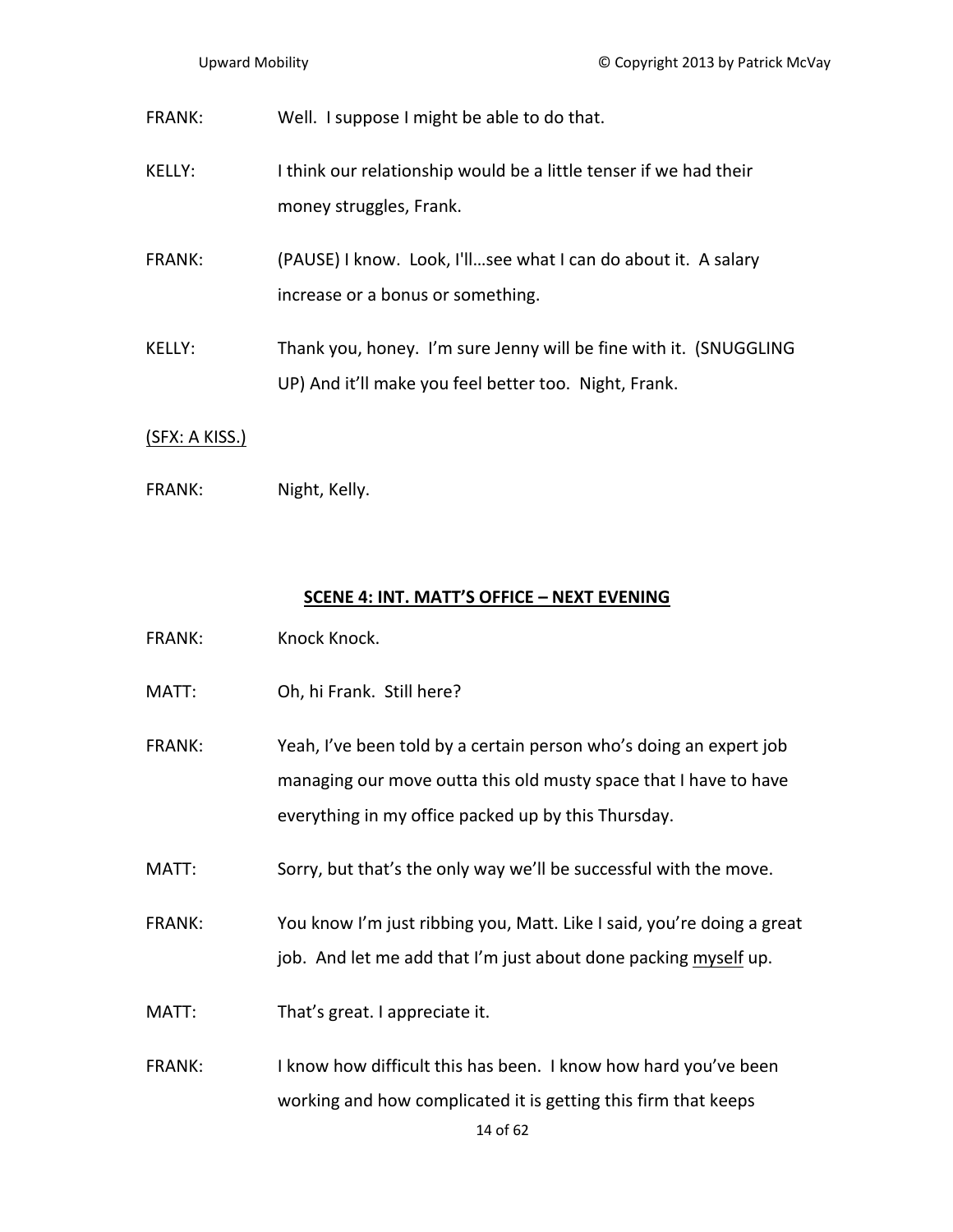growing and growing into new space that's going to grow with us. I want you to understand that I'm not blind to the work you're doing.

MATT: (QUIETLY) Well, thank you.

### (AN UNCOMFORTABLE SILENCE GROWS).

FRANK: (AWKWARDLY) Sooo…Just wanted to check in. See how you're doing. Anything that I can help with.

- MATT: (PAUSE) Is this about last night, Frank?
- FRANK: Last night?
- MATT: I'm guessing Kelly told you that I...kind of had a quarrel with Nan when I came in.
- FRANK: Oh yeah. That's right, I'd forgotten about that. But yes, now that you mention it, she did say something about that.
- MATT: It's nothing, really. I'd just had a bad bike commute home. I was cut off, a car, a truck actually, cut me off. Nearly killed me. Really put me in a rotten mood, and, you see…I don't hide that sort of thing well.
- FRANK: I certainly understand that. I don't know how you ride your bike among all those cars and trucks in the city. And you, a father. Little kids at home. You can't go getting run over, now can you.

MATT: No. No that wouldn't be good.

FRANK: (PAUSE) Matt, I was thinking…you're doing such a great job with us, and plans for the move are going so well, and much of that is because of you. And I think, Matt, after the move, sometime after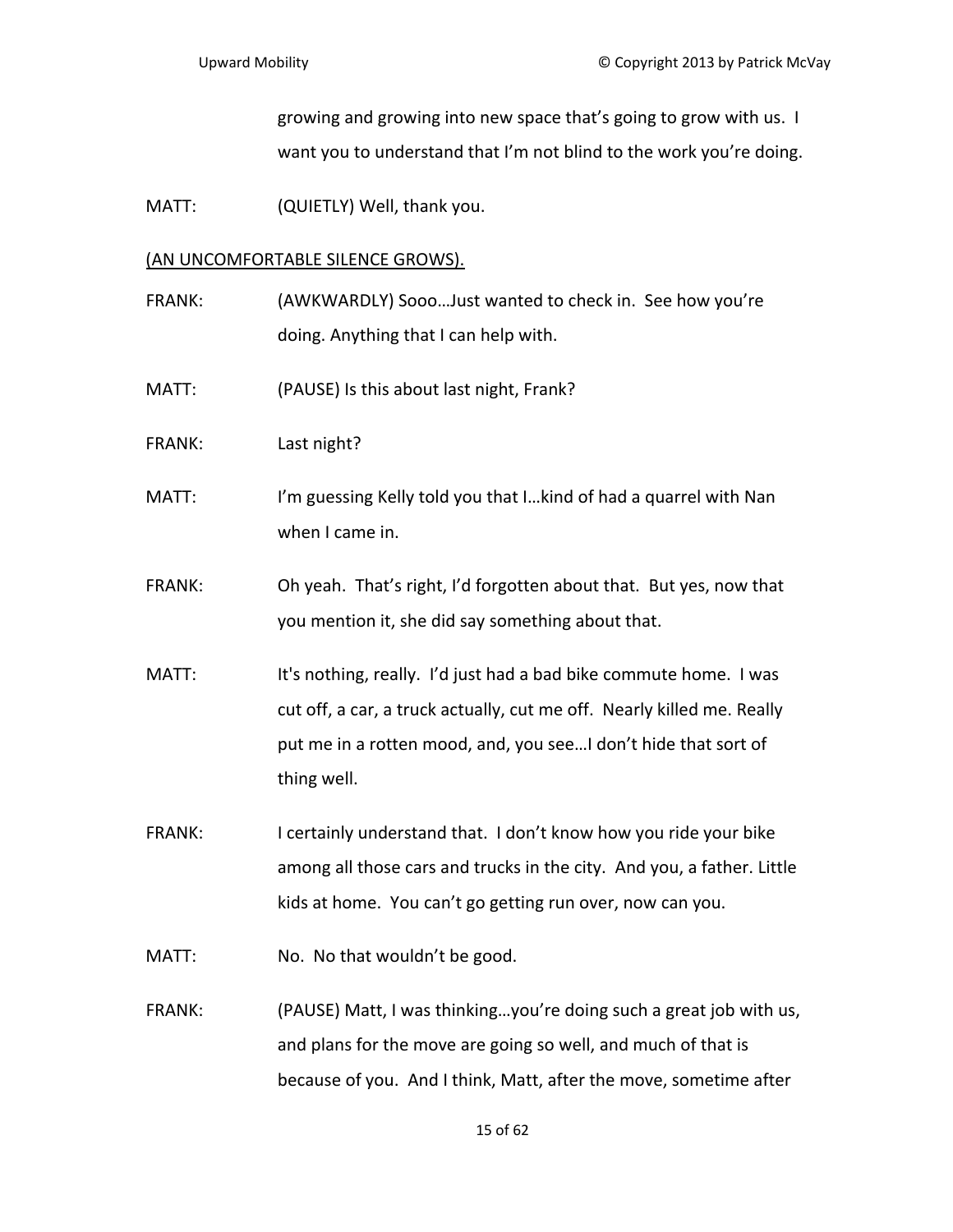it, we should probably evaluate your position here and think about whether a promotion might be in order.

- MATT: A promotion.
- FRANK: Yes, that's right. With a pay increase. After the move. After we settle in, and see what's what. And look at our financials.
- MATT: (PAUSE) Have you talked to Jenny about that?
- FRANK: Jenny? I'm the founder and sole owner of this company, Matt. Jenny will be apprised, of course, but if I want to give you a promotion, I'll give you a promotion.
- MATT: (PAUSE) Thank you, Frank.
- FRANK: You don't sound happy.
- MATT: Of course I'm happy. It's just that...well...Jenny told me just a month ago that we're keeping salaries flat this year because we've got financial issues.
- FRANK: (BURSTS INTO LAUGHTER) That's nonsense!
- MATT: She got it from Mark.
- FRANK: (JOVIALLY) She's misunderstanding. We've got cash‐flow issues on the macro level. Need to buy a competitor or two and don't have quite the muscle we need. But promotions where they're warranted, such as in your case? We can do that.
- MATT: Well, I just want to make sure everything goes smoothly.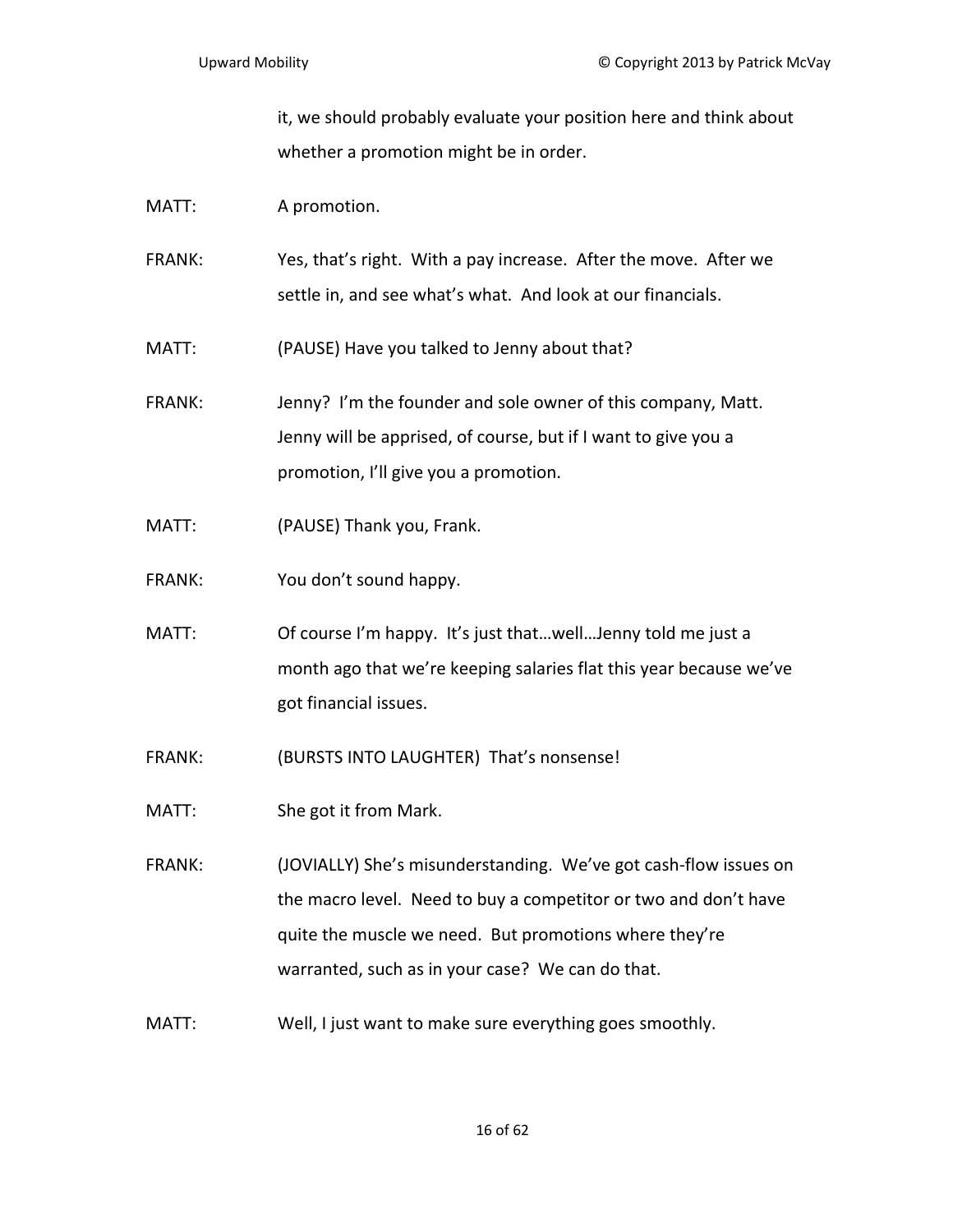- FRANK: Of course you do. You know, I was thinking, Matt. What say we go out to get a drink. Celebrate our impending move. You like Scotch? 'Cause I sure do! There's a place down the road with a wide array of single malts.
- MATT: I'm a Bourbon guy. (PAUSE) But it's very kind of you. I just...I can't. I would love to, though. But Nan and the kids are expecting me home for dinner.
- FRANK: Of course they are. I think that's great! Go on home for dinner.
- MATT: Maybe another time, Frank.
- FRANK: Sure thing. Have a good night now, Matt.
- MATT: You too, Frank. (CALLING OUT) Uh…Frank?
- FRANK: Yeah.
- MATT: You staying late?
- FRANK: Yeah. A little bit. Just boxing a few more things for the movers. Shouldn't take me more than another half hour.
- MATT: Ah, OK. Well, good. Glad to hear that. So I'm going to get going.
- FRANK: See you tomorrow, Matt.
- MATT: See you, Frank.

# **SCENE 5: INT. FRANK'S AND KELLY'S KITCHEN – LATER THAT NIGHT**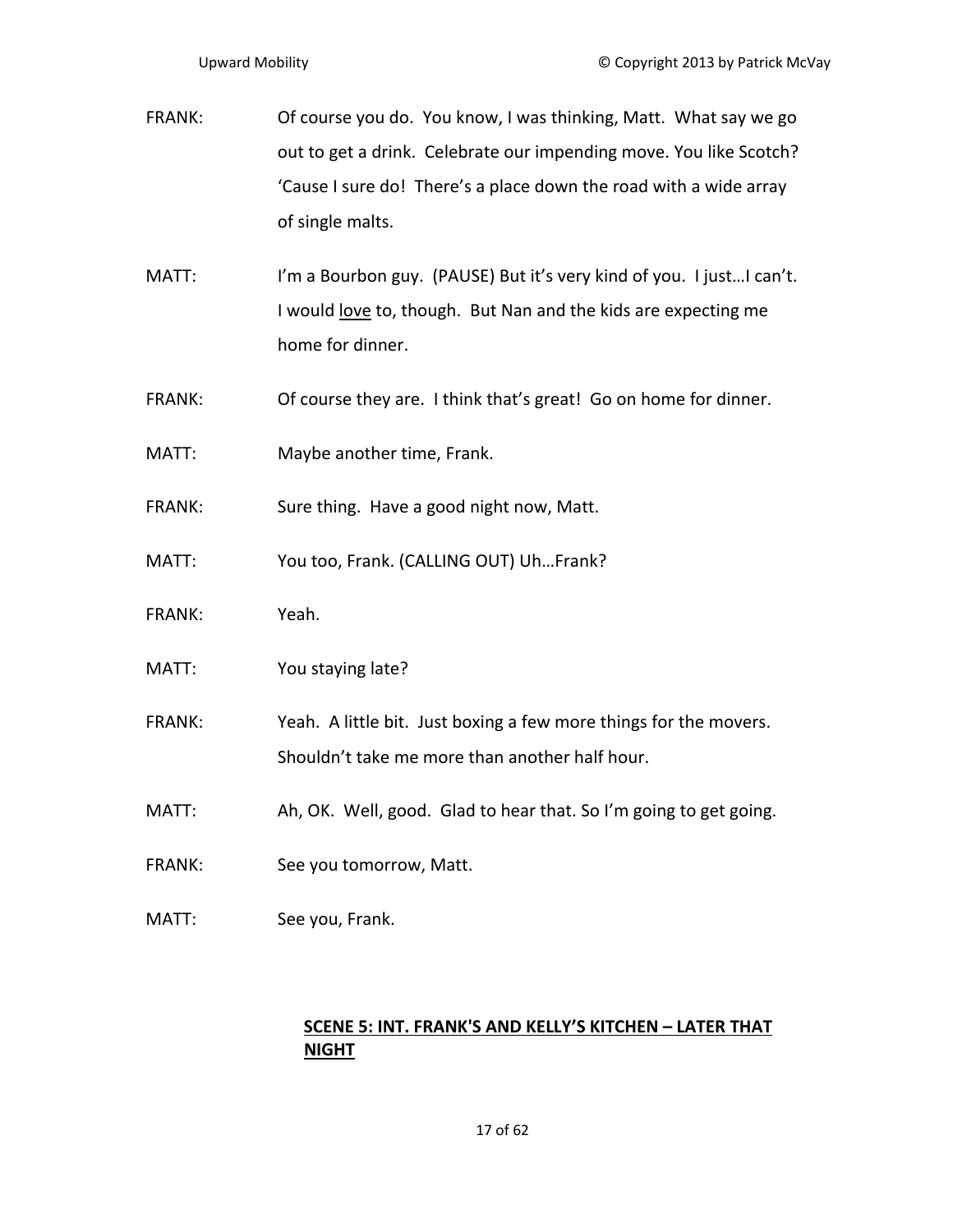# (SFX: AN ENTRANCE DOOR TO AN AMERICAN MCMANSION OPENS AND CLOSES. HARD‐SOLED SHOES APPROACH, FIRST ON A TILE FOYER AND THEN A HARDWOOD FLOOR. EVERYTHING REVERBERATES IN THE EXPANSIVE ROOMS.)

FRANK: (APPROACHING) Will I love it?

- KELLY: Oh my God, Frank! It's just amazing! I love the contrast between the slate and the poplar. The slate is so…(SEARCHING FOR WORDS) black.
- FRANK: And the workmanship is superb. Everything is very tight, isn't it? The joints are seamless. Let's celebrate!

# (SFX: A PAPER BAG.)

- KELLY: Champagne. (CATCHES HER BREATH) Dom Perignon! Frank!
- FRANK: We've been putting up with this for a long time, Kelly, and deserve the best. But do we have clean glasses?
- KELLY: (LAUGHING) We do, believe it or not! They're boxed. I'll be right back.

# (SFX: A CELL PHONE CHIRPS AS KELLY GOES OFF.)

- FRANK: Is that your cell or mine?
- KELLY: (OFF) Mine. Probably yet another text from Nan.
- FRANK: How is she?
- KELLY: Worse than yesterday. Really frustrated.
- FRANK: Well at least she got her man home for dinner tonight.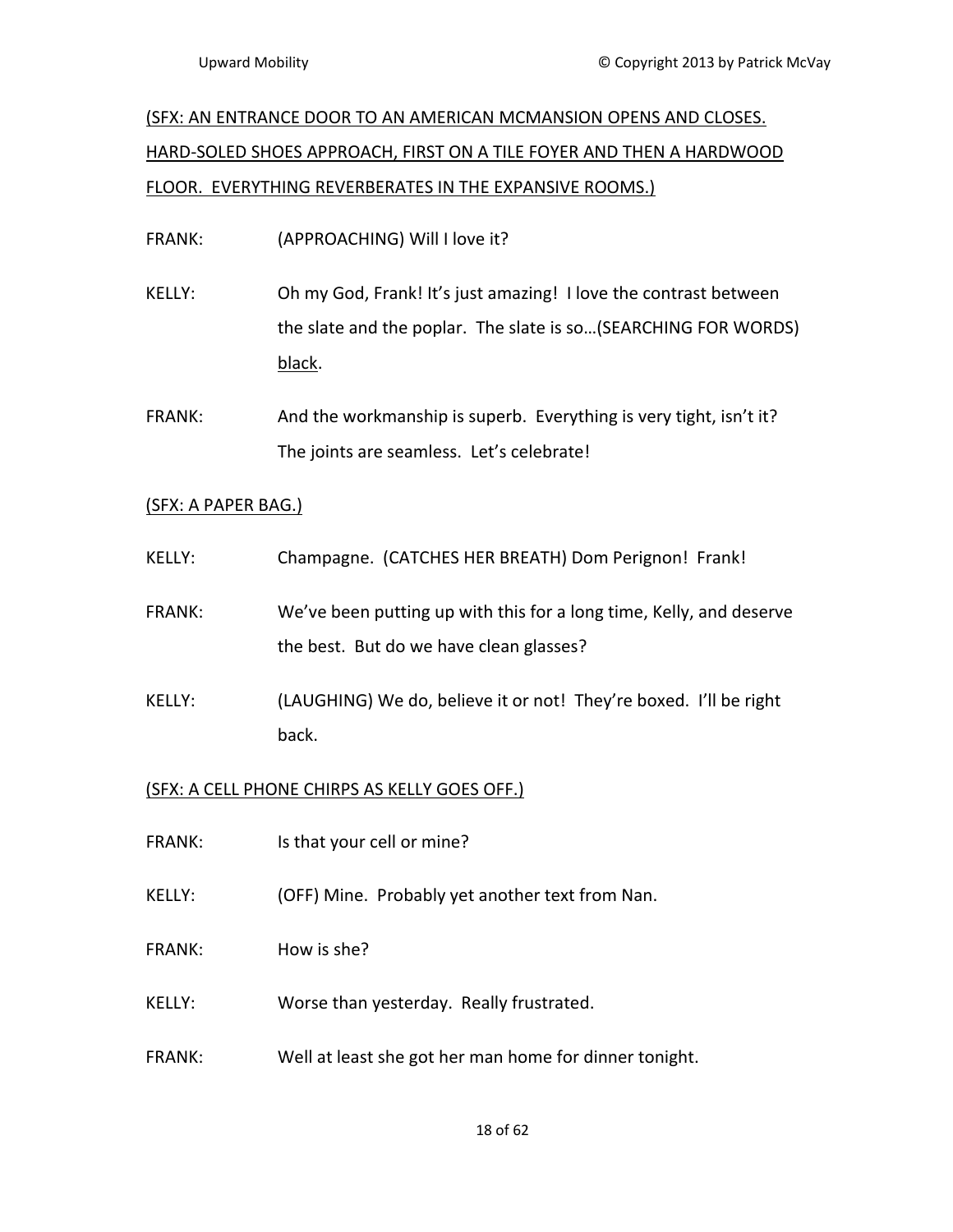KELLY: (RETURNING) No she didn't.

FRANK: She didn't? Matt told me he had to be home for dinner with the family.

# (SFX: SUDDEN POP FROM A CHAMPAGNE CORK EXPLODING FROM THE BOTTLE AND HITTING A CABINET ACROSS THE ROOM. CHAMPAGNE IS POURED.)

- KELLY: No, Matt called and said he wouldn't be home 'til later. He wasn't home when I left her place. And this text from her says "Still not home."
- FRANK: Really!
- KELLY: Nan's really quite upset. We were supposed to go out for drinks tonight.
- FRANK: Oh, that's right. I'd forgotten about that.
- KELLY: Well so did Matt, apparently. Nan had cleared it with him. He was supposed to be home to watch the kids. She called him and left a message, and then he called back and said he was still at the office. But she told me it didn't sound like he was at the office. He said he couldn't get back, that there was some snafu at work. I ended up helping Nan put the kids to bed.
- FRANK: Wow. I'm so sorry. If I'd have known I'd have come over myself and watched the kids so you two could go out.
- KELLY: Ha! You, babysitting!

FRANK: What?

KELLY: (PLAYFULLY) You've never changed a diaper!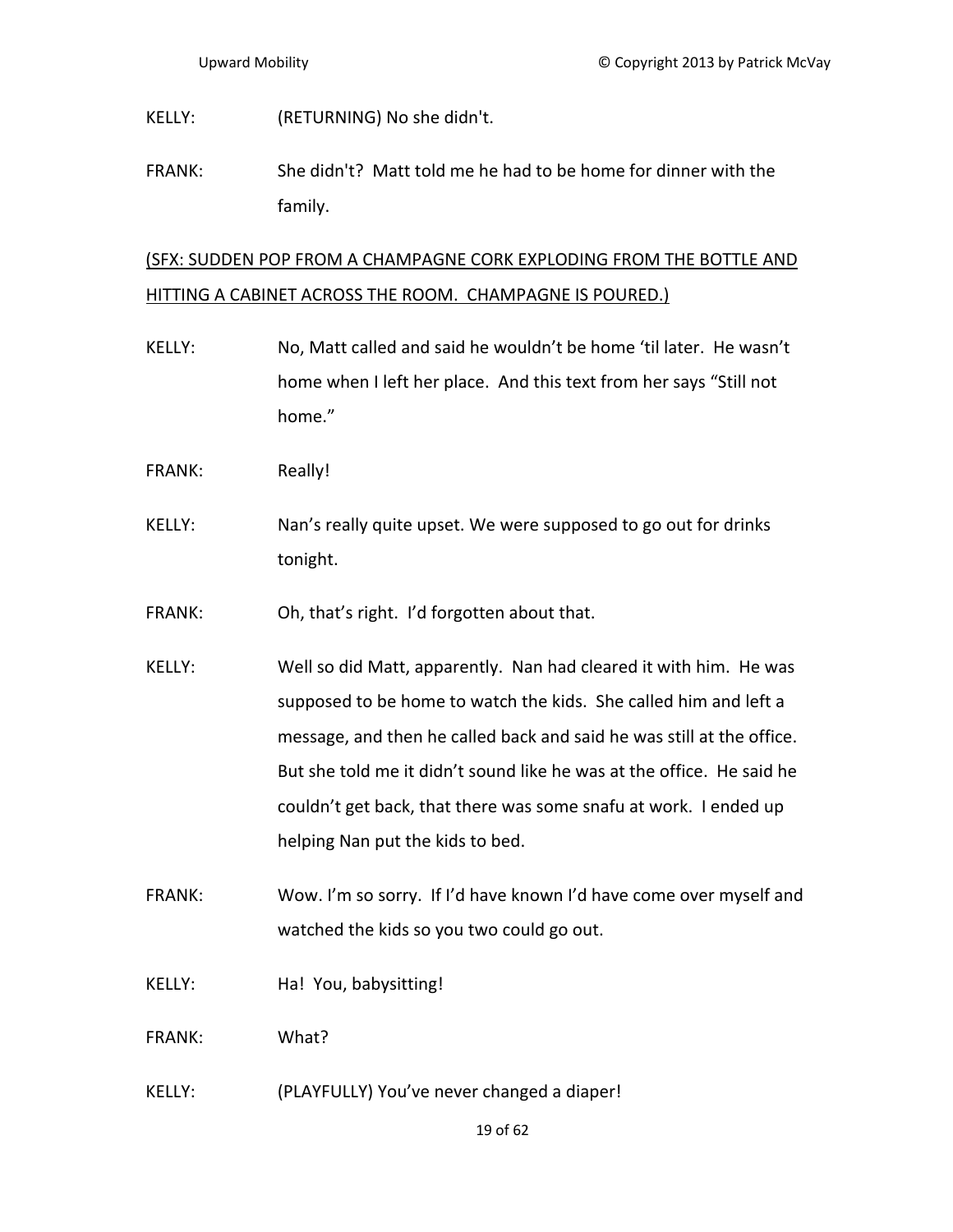- FRANK: I'd learn to do that quickly enough. I think I'd be good with kids.
- KELLY: (SWEETLY) I know you would.
- FRANK: And you would too.
- KELLY: Well, thank you. (BEAT) Our lives right now are so pleasant. You know, without them.
- FRANK: Without kids?

KELLY: Yeah. We'd lose that, you know. Candlelit dinners at nice restaurants. Bottles of fine wine. And they're expensive!

- FRANK: Babies are expensive?
- KELLY: Kids are. A newborn baby goes through hundreds of diapers a month. And there's formula, and daycare, and eventually college.
- FRANK: We can afford it.
- KELLY: Can we? I've read that it'll be something like three hundred thousand dollars for an education by the time a baby born today is ready for college.
- FRANK: Of course, of course, but the business has taken off, honey. We're about as financially settled as anyone we know. If we're ever going to have kids, now's the time.
- KELLY: I guess so. Are we really in good financial shape? I'm never a hundred percent sure.
- FRANK: We're in great shape. And Matt and Nan will be in better financial shape soon, too.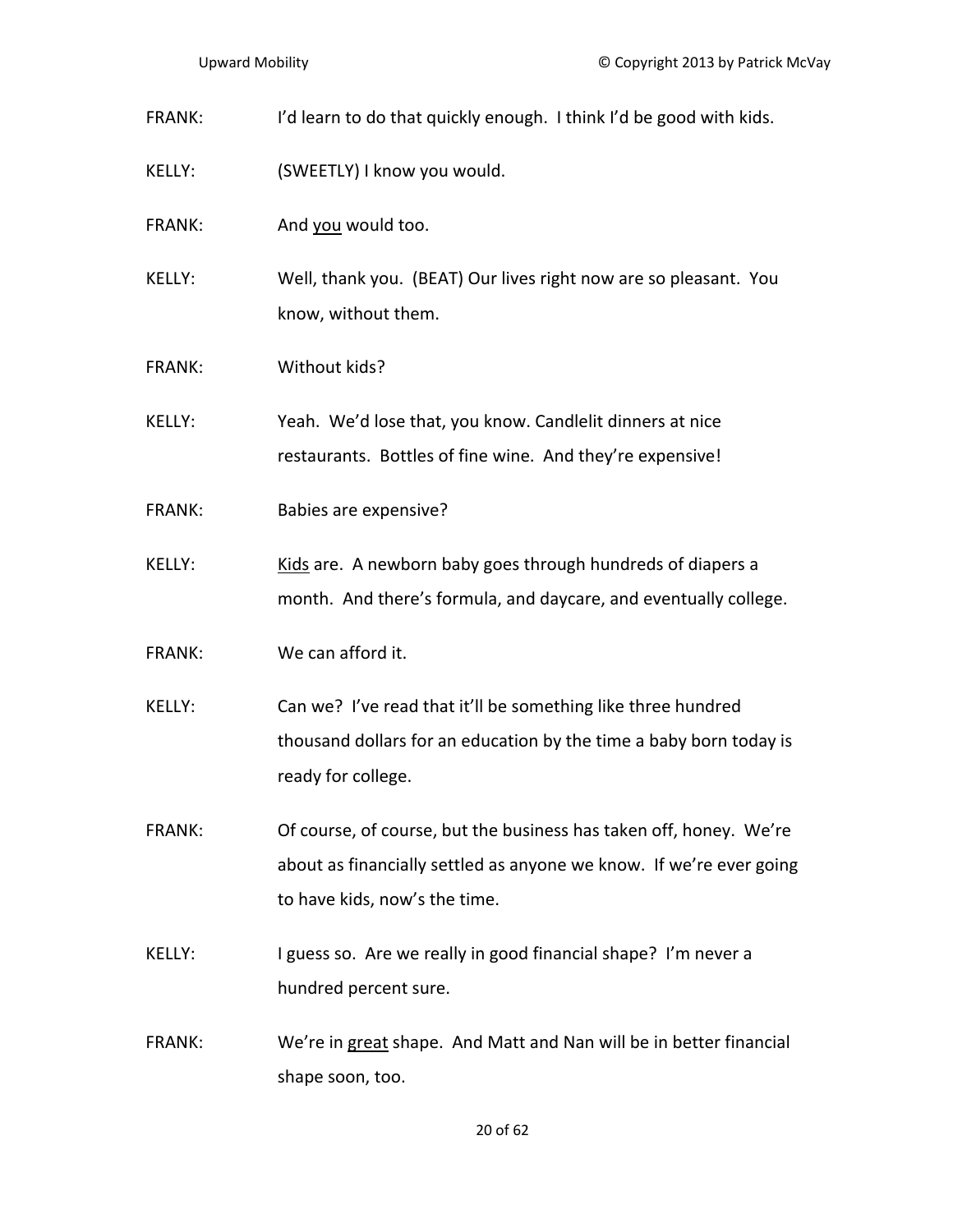| Really!<br>KELLY: |
|-------------------|
|-------------------|

FRANK: After the move, assuming everything goes well, I'm going to give him a promotion.

- KELLY: Frank!
- FRANK: And a bonus.
- KELLY: Oh, Frank, that is so great!

FRANK: I'm glad you think so. Matt was unimpressed.

- KELLY: Really?
- FRANK: Didn't seem to excite him in the least.
- KELLY: What if this is not about money? I worry about them, with Matt saying he's at the office, but it seems like really he's not. Nan's beginning to suspect something…devious. Earlier today, she told me that he smelled of alcohol last night. And then, when he was asleep, she looked in his wallet and there was a receipt from some tavern. Mc‐something. McNally's, I think.
- FRANK: McNulty's?
- KELLY: Yes, that's it. You know it?
- FRANK: I do. Nice place. Lots of deeply stained hardwood paneling.
- KELLY: Where is it?
- FRANK: It's in the Paramount Hotel. A few blocks down from our new building.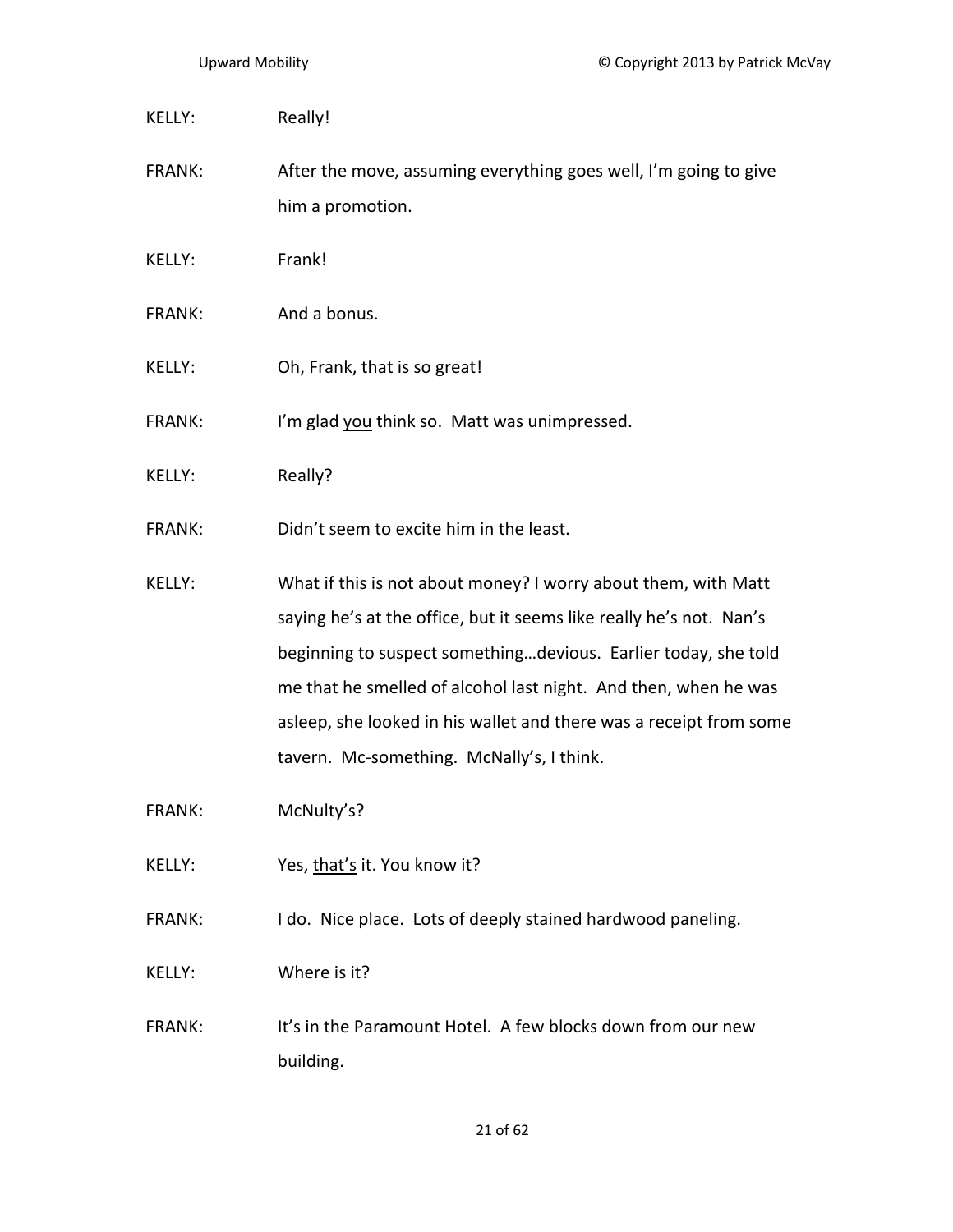KELLY: It's in a hotel? Oh, no! FRANK: Now don't jump to conclusions, Kelly. It's not a meat market or something. It's the sort of place that attracts a wide clientele. Anyway, it's a restaurant too. I take the senior staff there all the time. That's probably how Matt knows about it. We do lunch there once a month or so. Lots of business people use it. KELLY: Frank, there were several drinks. Two Bourbons. And a white wine. FRANK: That doesn't mean anything. I sometimes go out for drinks after work. You know that. With clients.

- KELLY: Does Matt take clients out?
- FRANK: That's not what I'm saying. I just wouldn't suspect anything because of a few drinks.
- KELLY: She's not worried about him drinking. She wonders about the white wine. Matt doesn't drink white wine. Frankly, most men don't. Not after work, at least.
- FRANK: Oh come on, you don't know that.
- KELLY: Name one guy you know who drinks white wine.
- FRANK: Well…let's see…I've seen Mark drink white wine.
- KELLY: Mark? We've been out to dinner with him and Ellen many times. Never have I seen him drink white wine.
- FRANK: Well, I saw him. Last year, at lunch.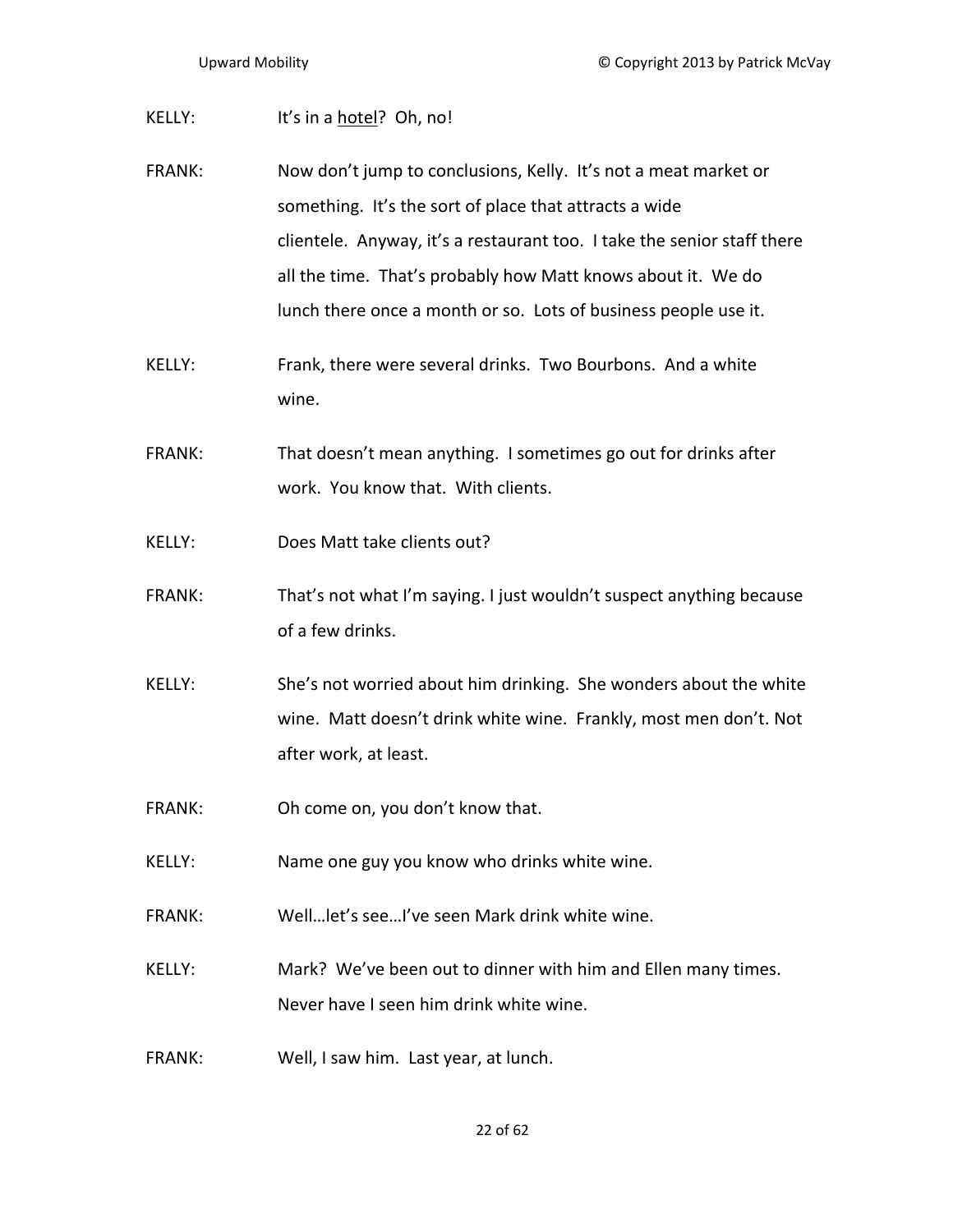| KELLY:        | (LAUGHING) Last year?                                                                                                                            |
|---------------|--------------------------------------------------------------------------------------------------------------------------------------------------|
| FRANK:        | OK, fine, it's uncommon. But you just don't know.                                                                                                |
| KELLY:        | (BEAT) Frank, I think he may be having an affair.                                                                                                |
| FRANK:        | An affair! Matt? (LAUGHS) Come on.                                                                                                               |
| KELLY:        | Why's he coming home late every night? And he's so testy with<br>her!                                                                            |
| <b>FRANK:</b> | He told me he nearly got killed by a truck riding his bike home last<br>night. That would make me testy.                                         |
| KELLY:        | But why is he telling her that he's working late when you say that he<br>isn't.                                                                  |
| <b>FRANK</b>  | (SEARCHING) I don't know. Maybe he's at the new building making<br>sure everything is fine there. And then he goes out for a drink<br>afterward. |
| <b>KELLY:</b> | Sure. Yeah, that makes sense, doesn't it? But wait, he said he was<br>at office packing up, not at the new building.                             |
| FRANK:        | I don't know. (BEAT) Gosh, I can't see Matt having an affair.                                                                                    |
| KELLY:        | God, it would be so awful for Nan. (BEAT) Maybe we could find out.                                                                               |
| FRANK:        | Find out what?                                                                                                                                   |
| KELLY:        | What's going on. What he's doing at night. Who he's with.<br>(MUSING) How would one go about finding out something like that?                    |
| <b>FRANK:</b> | I wouldn't know. I've never spied on anyone.                                                                                                     |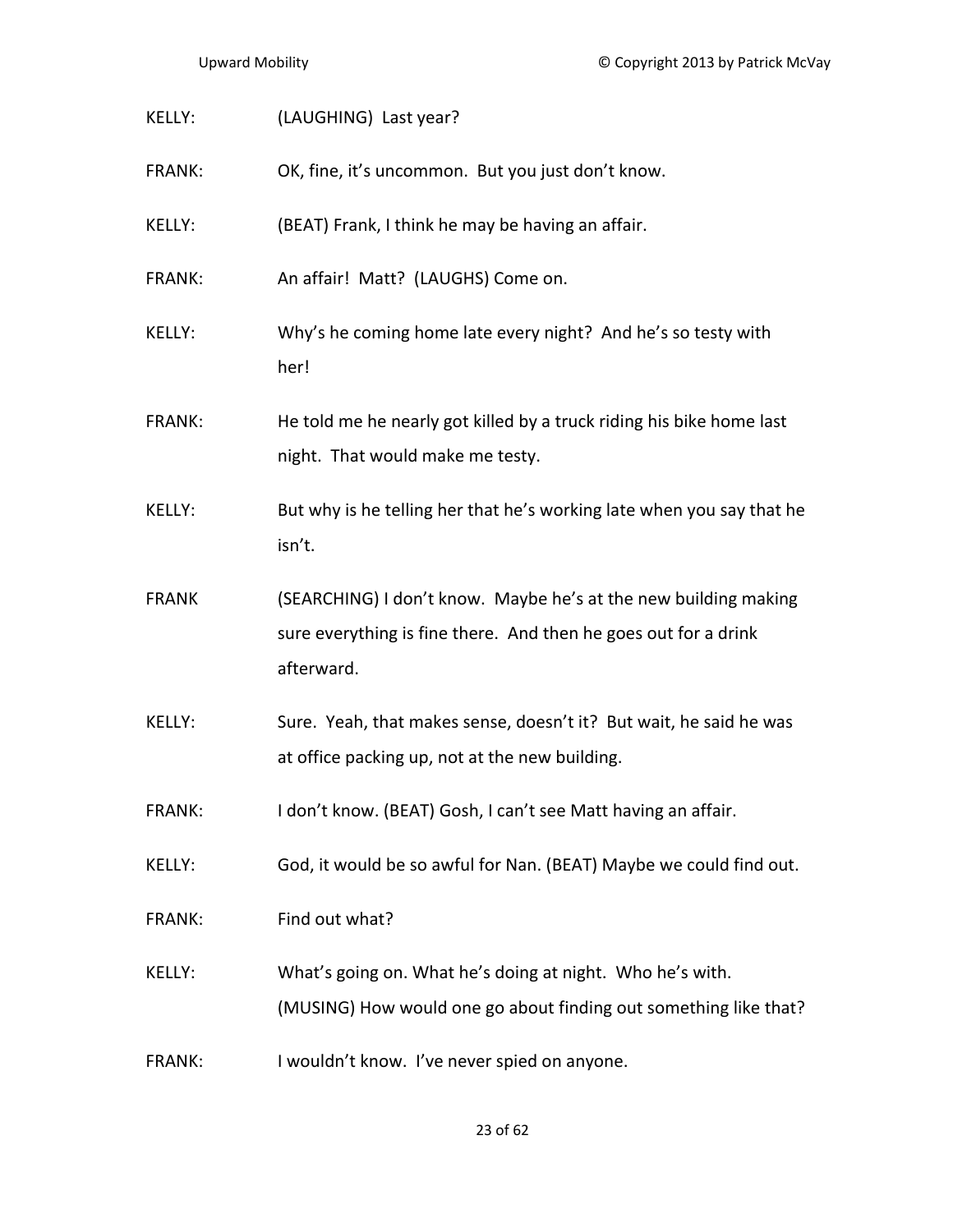KELLY: Could you, say, go back to that hotel bar and ask around?

FRANK: No.

- KELLY: (IGNORING HIM) What's it called?
- FRANK: I'm not doing that.
- KELLY: McNally's.
- FRANK: McNulty's.
- KELLY: What if you went back there? They must have a regular bartender, don't they? What's her name?
- FRANK: I've never been there at night. Ever.
- KELLY: Who tends bar at lunch?
- FRANK: A guy named Mike.
- KELLY: Maybe Mike tends bar at night.
- FRANK: Doubtful.
- KELLY: Maybe you can ask him.

### (SFX: CHIRP FROM A CELL PHONE.)

- FRANK: Kelly, I do not feel comfortable shaking Mike down for information on one of my employees.
- KELLY: Another text. From Nan. (Reading) "Matt still not home. Tell me not to worry!" (PAUSE) Well I think she should worry.
- FRANK: I don't want to get dragged into their marital troubles, Kelly!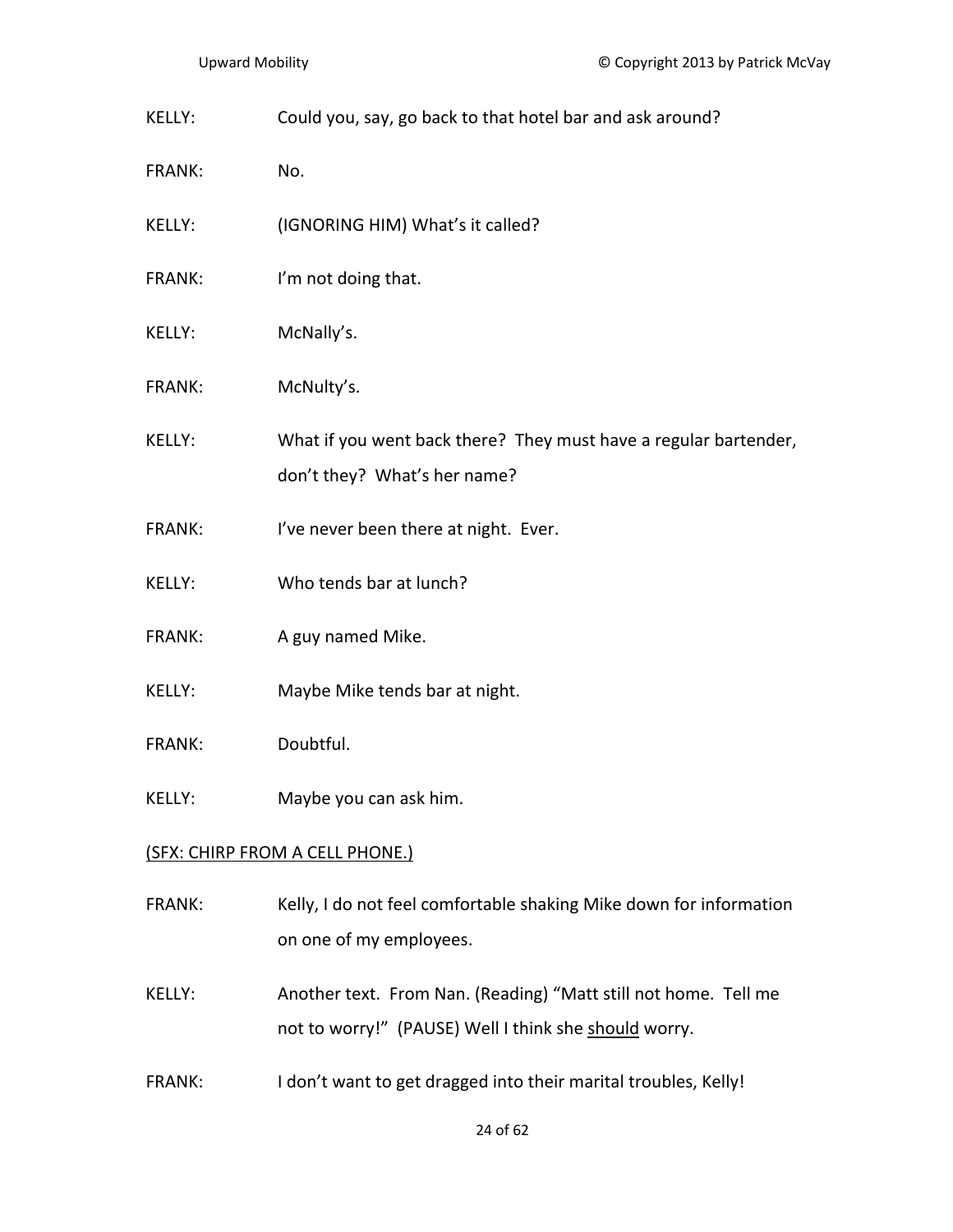KELLY: (SOOTHING) Of course not. You do whatever you think is right, Frank.

# **SCENE 6: INT. A BAR – NEXT DAY**

# (SFX: JUKE BOX MUSIC. CHATTER OF PATRONS.)

| MIKE:         | Hello there, Frank! Been a while.                                                                                                                                                                  |
|---------------|----------------------------------------------------------------------------------------------------------------------------------------------------------------------------------------------------|
| FRANK:        | Work's been crazy busy, Mike. We've moving, in fact. Did I tell<br>you?                                                                                                                            |
| MIKE:         | No.                                                                                                                                                                                                |
| <b>FRANK:</b> | Very exciting.                                                                                                                                                                                     |
| MIKE:         | You having lunch?                                                                                                                                                                                  |
| <b>FRANK:</b> | I thought I would, yes. Still have the lobster roll?                                                                                                                                               |
| MIKE:         | Sure do.                                                                                                                                                                                           |
| <b>FRANK:</b> | I'll get that with fries.                                                                                                                                                                          |
| MIKE:         | You want the beer menu?                                                                                                                                                                            |
| <b>FRANK:</b> | Johnny Walker Black. A side of ice water, please.                                                                                                                                                  |
| MIKE:         | (At a distance) So where are you moving to?                                                                                                                                                        |
| FRANK:        | Just down the road. About 5 blocks from here. We've had the<br>space entirely renovated with a really sleek look. Meanwhile, we're<br>renovated our kitchen at home, so I'm up to my eyeballs with |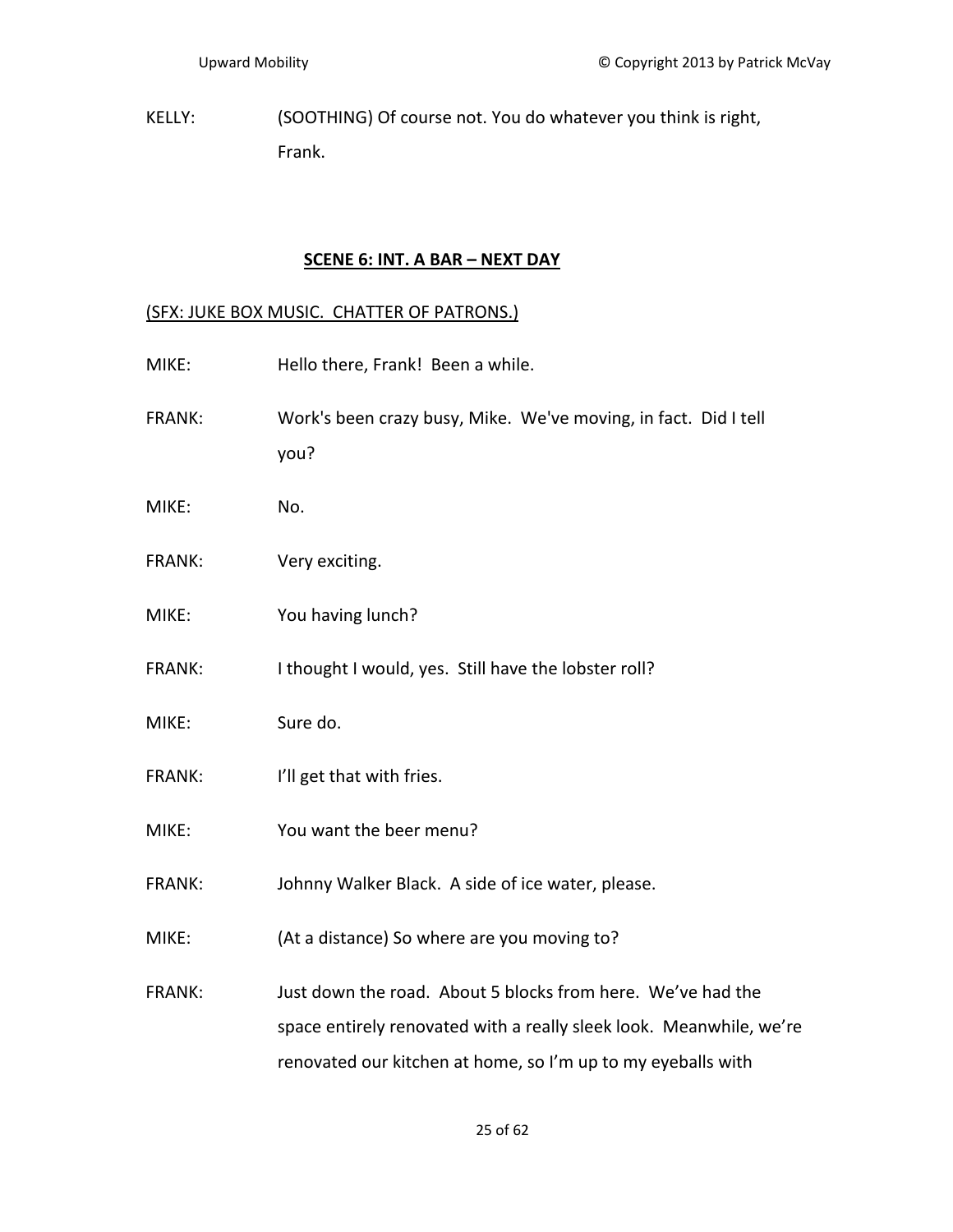contractors. Renovating a kitchen is a much bigger job than I'd imagined. Kelly manages it day‐to‐day but she works too.

## MIKE Total renovation?

FRANK Yes. Everything. Gutted. We lived in a hotel for about a week. Not too bad. Stayed at the Ritz so we managed to have some fun.

- MIKE: Like a mini vacation.
- FRANK: You got that right.

## (SFX: A GLASS ON THE COUNTER)

- FRANK: Thank you.
- MIKE: Polished Granite Countertops in your kitchen?
- FRANK: No, slate, actually.

MIKE: Slate! I've never heard of that as a countertop.

- FRANK: Slabs of it. It's treated and sealed. Black as hell. An unbelievable look.
- MIKE: Who's the contractor?
- FRANK: Atlantic.
- MIKE: Atlantic! Didn't those guys work on the big dig?
- FRANK: Exactly.
- MIKE: I thought they did strictly commercial work.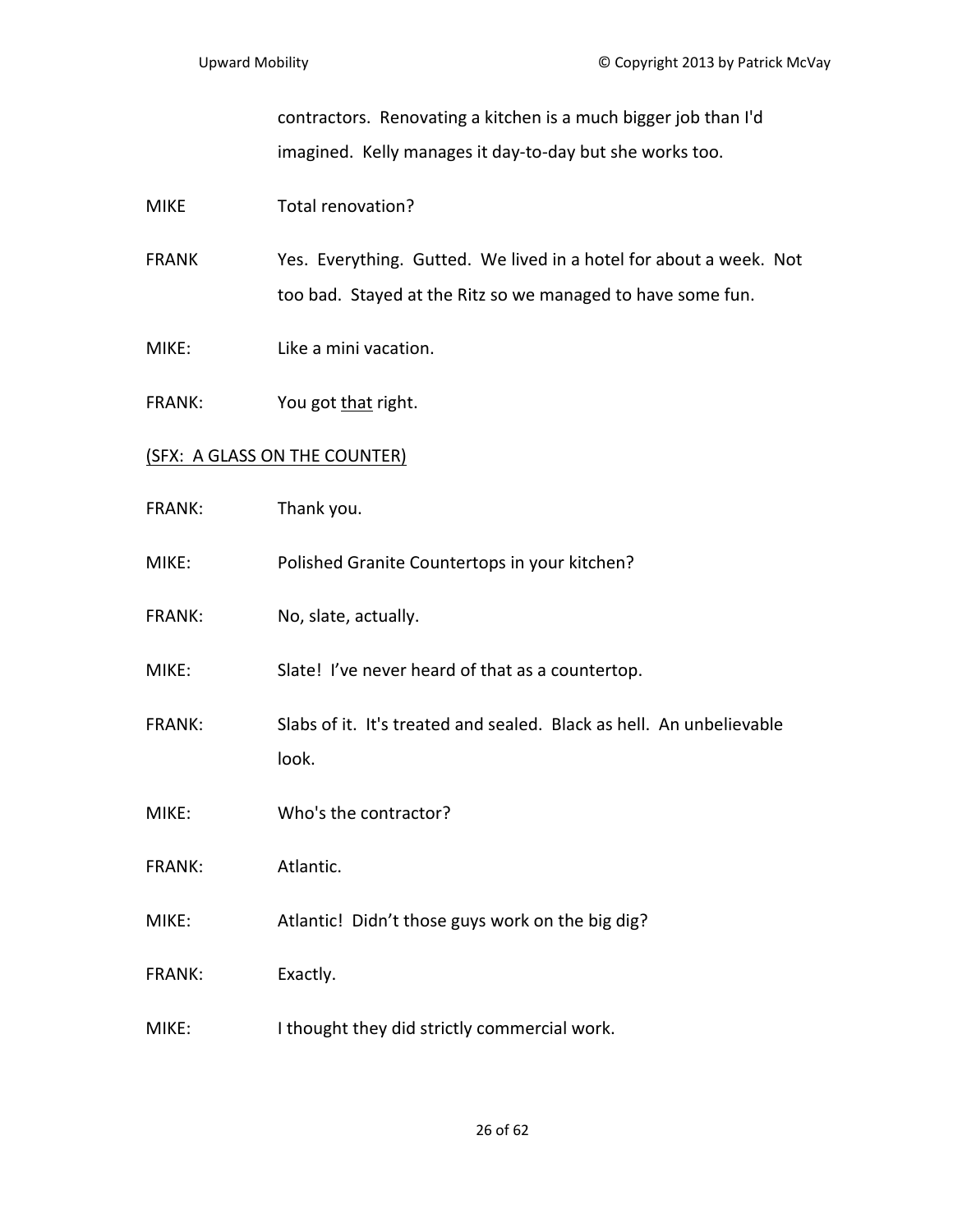FRANK: They're working on our new office space, too. I asked them for a reference to do our house and they were like, "Oh, we can do that for you." I wasn't going to say no to that.

MIKE: Of course. So where are your partners in crime? Those guys you usually bring here?

FRANK: Working. Busy time, with the move. I just was checking out the new space and figured I'd grab a quick lunch here. (PAUSES TO DRINK) Did you work last night, Mike?

MIKE: Last night, night before. I've worked every night for the last 3 weeks. I don't mind it, to be honest. Since Helen passed away last year I'd rather be busy.

FRANK: Of course. Hey Mike, you know, one of the guys who comes to lunch with me, Matt's his name, kind of tall, six foot one or so, dirty blond hair?

MIKE: Got one of those things in his chin? A dimple?

FRANK: Cleft chin – yes that's him. I'm wondering. Have you seen him here recently after work?

MIKE: Uhhh… let me think…

VOICE: (DISTANT) Yo.

MIKE: Yessir.

VOICE: Harpoon.

(SFX: MIKE PULLS A PINT.)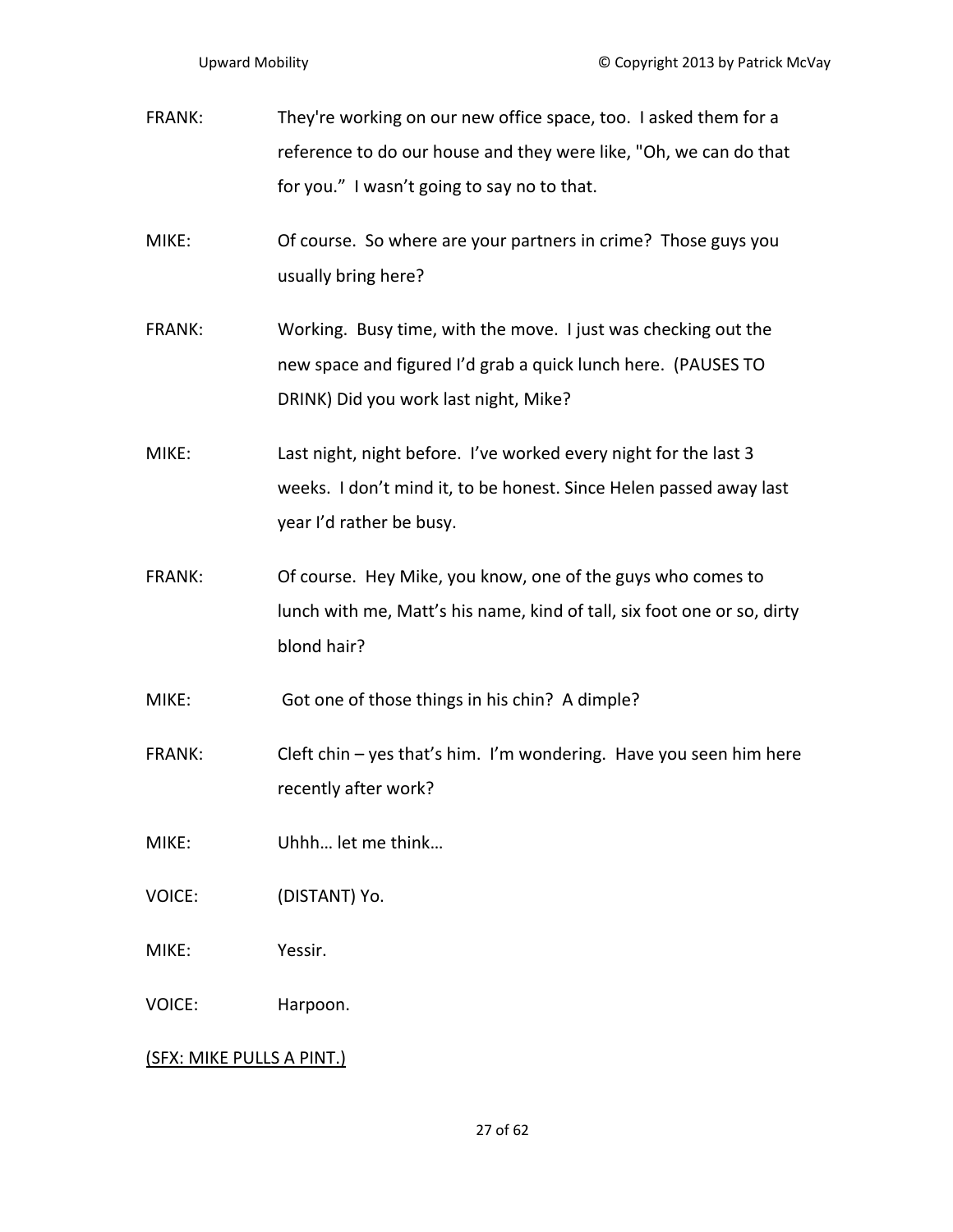- FRANK: So, how 'bout it? Was my buddy Matt here?
- MIKE (EVASIVELY) Yeah. Yeah, I guess he was here for a little bit.
- FRANK: Who was he with?
- MIKE: Geez, I'm not sure, Frank. I didn't get a good look.
- FRANK: But he wasn't here alone, right?
- MIKE: No, there was…someone else with him.
- FRANK: "Someone else." Like, a female someone else?
- MIKE: You on assignment here?
- FRANK: Sort of.
- MIKE: Frank, my job is to serve drinks. It's not to, you know, talk about who did what on this night or that while they were patronizing my establishment. What they had to drink, for example. And other stuff. You know what I'm saying?
- FRANK: This is pretty important, Mike. There might be some not-so-great things brewing, and if so I'd like to put a stop to it before it gets too far.
- MIKE: Not sure how I can help.
- FRANK: You might start by telling me if you had ever see this, this "person" Matt was with before?
- MIKE: (PAUSE) Not sure. Maybe one other time.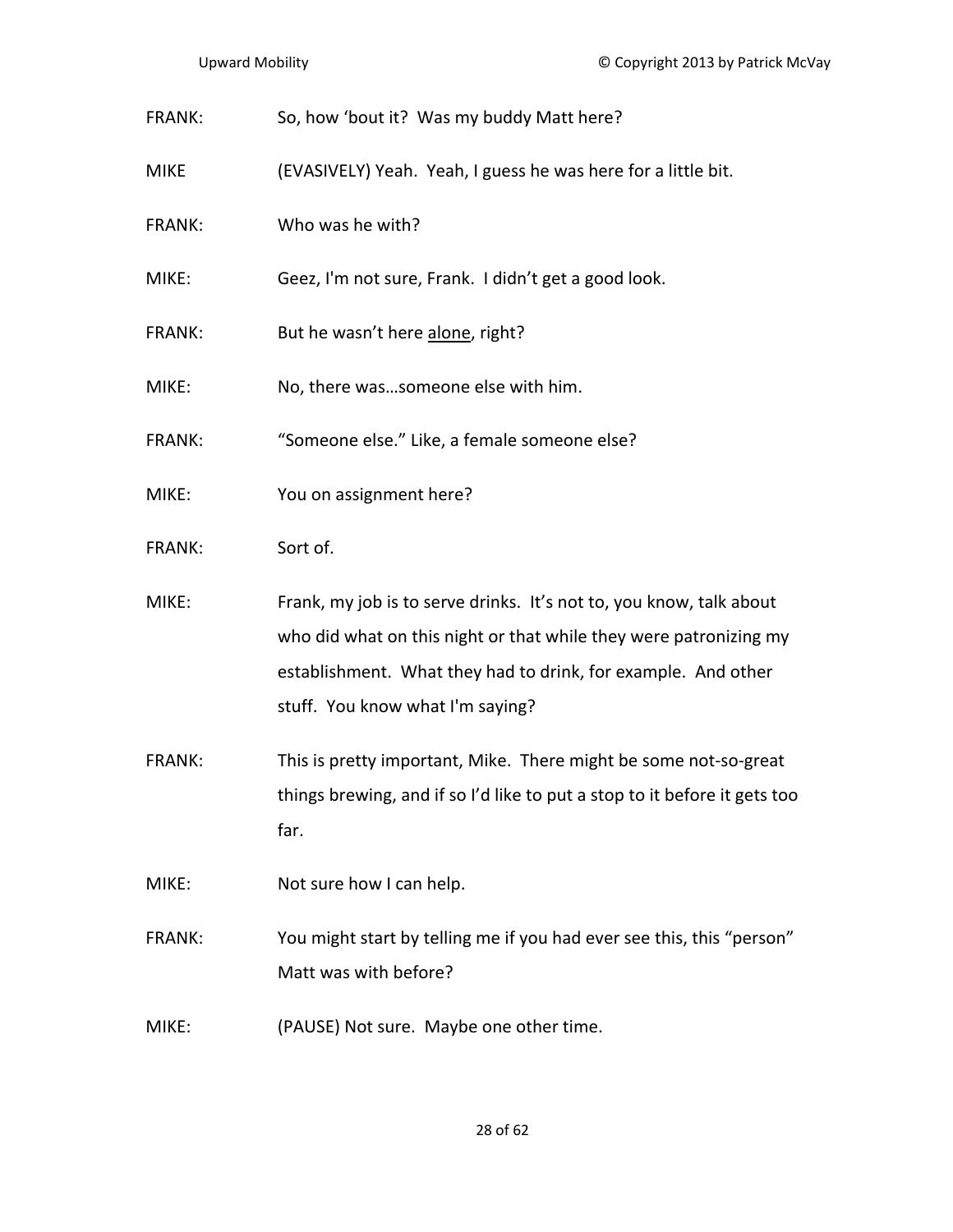FRANK: OK. When you saw him and…the other person…did they seem amorous?

- MIKE: They weren't pawing each other if that's what you're saying. (PAUSE) This isn't about a guy doing something wrong at work, is it, Frank?
- FRANK: No. No, not at all. Mike, one more thing. Can you tell me anything distinguishing about this person.
- MIKE: (UP CLOSE AND SECRETIVELY) Just between you and me, Frank.
- FRANK: Of course.
- MIKE: She was a specimen. Trim-and-fit. Blonde hair, as I recall. Wears sleek business attire. (BACKS AWAY AND SPEAKS NORMALLY) That's about all I can tell you.
- FRANK: Thanks, Mike. I really appreciate it.

### **SCENE 7: INT. NAN AND MATT'S HOUSE – THE NEXT MORNING**

(SFX: EARLY MORNING TELEVISION NEWS AT LOW VOLUME. A REFRIGERATOR DOOR OPENING AND CLOSING. LIQUID IN A GLASS.

- NAN: (Arriving from the bedroom) Matt, you're already dressed.
- MATT: I realize that. I was the one who got myself dressed.
- NAN: Why do you have to be such a smart-alec about it? Thanks for starting the morning off on the wrong foot!
- MATT: (QUIETLY) Sorry.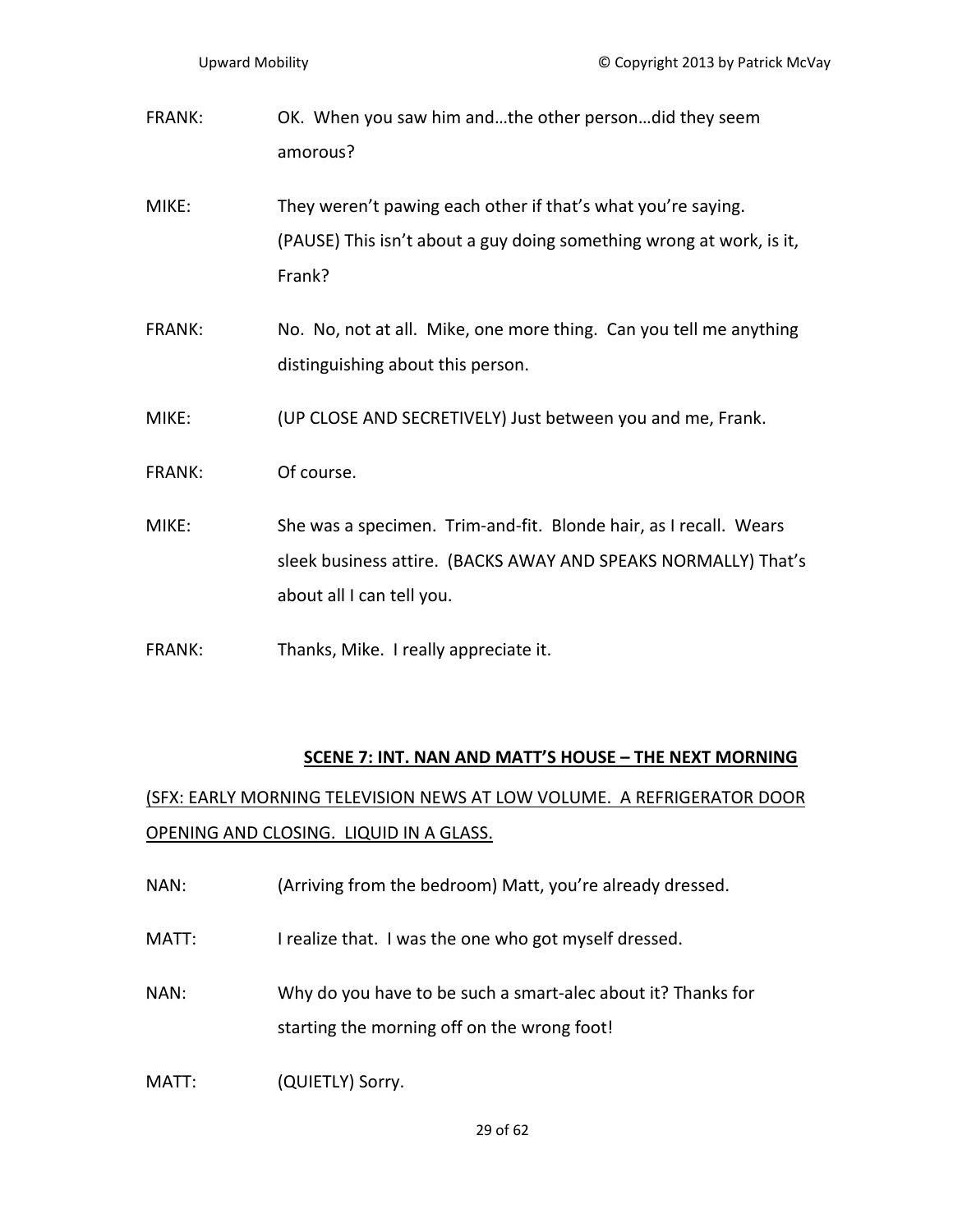NAN: All I was trying to say was, it's not even six thirty yet.

- MATT: I just have to get in early.
- NAN: In to work?
- MATT: Of course work. Where else?
- NAN: You know you're taking Jeremy into kindergarten this morning. (PAUSE) You didn't forget, did you? (INCREDULOUS) You did!
- MATT: Did I say I'd take him in?
- NAN: Yes, you did. Matt!
- MATT: Well, I'm sorry. I can't. I've got to get in to work.
- NAN: Now?
- MATT: Yes. I have things to do before Frank comes in.
- NAN: (STUMBLING) But, but, your son. He is so excited because his Daddy is taking him into school for the first time in about a month. That's all he wanted to talk about last night.
- MATT: (UNDER HIS BREATH) Jesus.
- NAN: Where were you last night? You haven't seen either of your children in days!
- MATT: Working. I told you I'd be working late. You think I like it? I'm just as sick of it as you are. And, by the way, I did see both kids last night.
- NAN: When?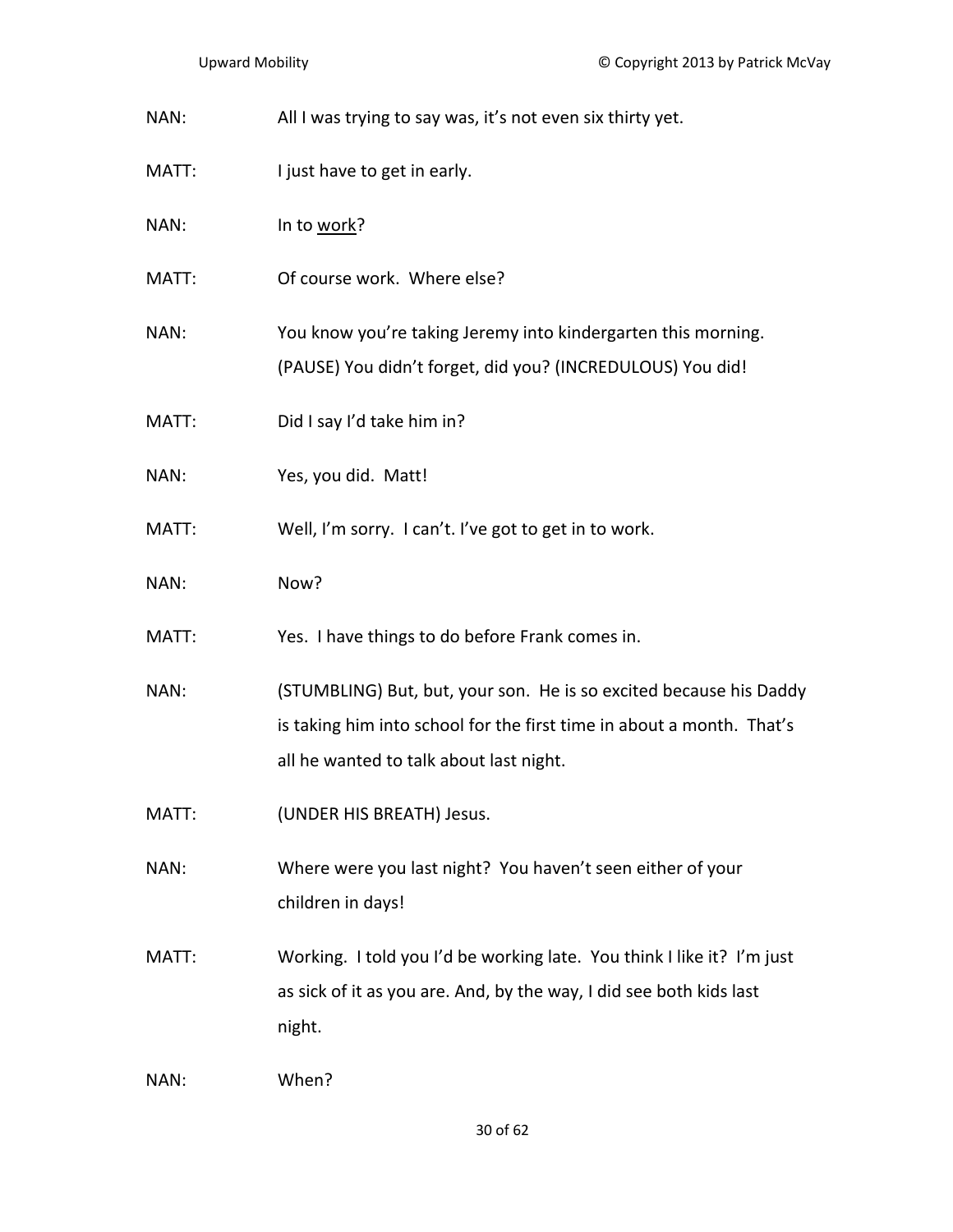| MATT: | When I got home. I kissed them both goodnight.                                                                                                                |
|-------|---------------------------------------------------------------------------------------------------------------------------------------------------------------|
| NAN:  | Sorry, Matt. That's not seeing your kids. (DECISIVELY) I need you to<br>take Jeremy in.                                                                       |
| MATT: | I can't. I told you. I have to get to work by seven. We'rewe're<br>moving tomorrow, Nan. Do you know the number of things I have<br>to do to get us prepared? |
| NAN:  | No.                                                                                                                                                           |
| MATT: | A ton.                                                                                                                                                        |

- NAN: You're going to break that child's heart.
- MATT: (SHEEPISHLY) I'll talk to Jeremy tonight when I get home.

# (SFX: THE REFRIGERATOR DOOR OPENING.)

- MATT: (CONT'D; SUSPICIOUSLY) Hey, why do you have breast milk thawing in the fridge anyway? I thought you were saving frozen breast milk for nights when we get a sitter. Not that we have the money to go out.
- NAN: I...I have an appointment.
- MATT: This morning?
- NAN: (BEAT) Yes.

# (SFX: REFRIGATOR DOOR SLAMS.)

MATT: So this has nothing to do with Jeremy. It's a hair-cut, or whatever the hell. Nails or pedicure or, who knows, a massage.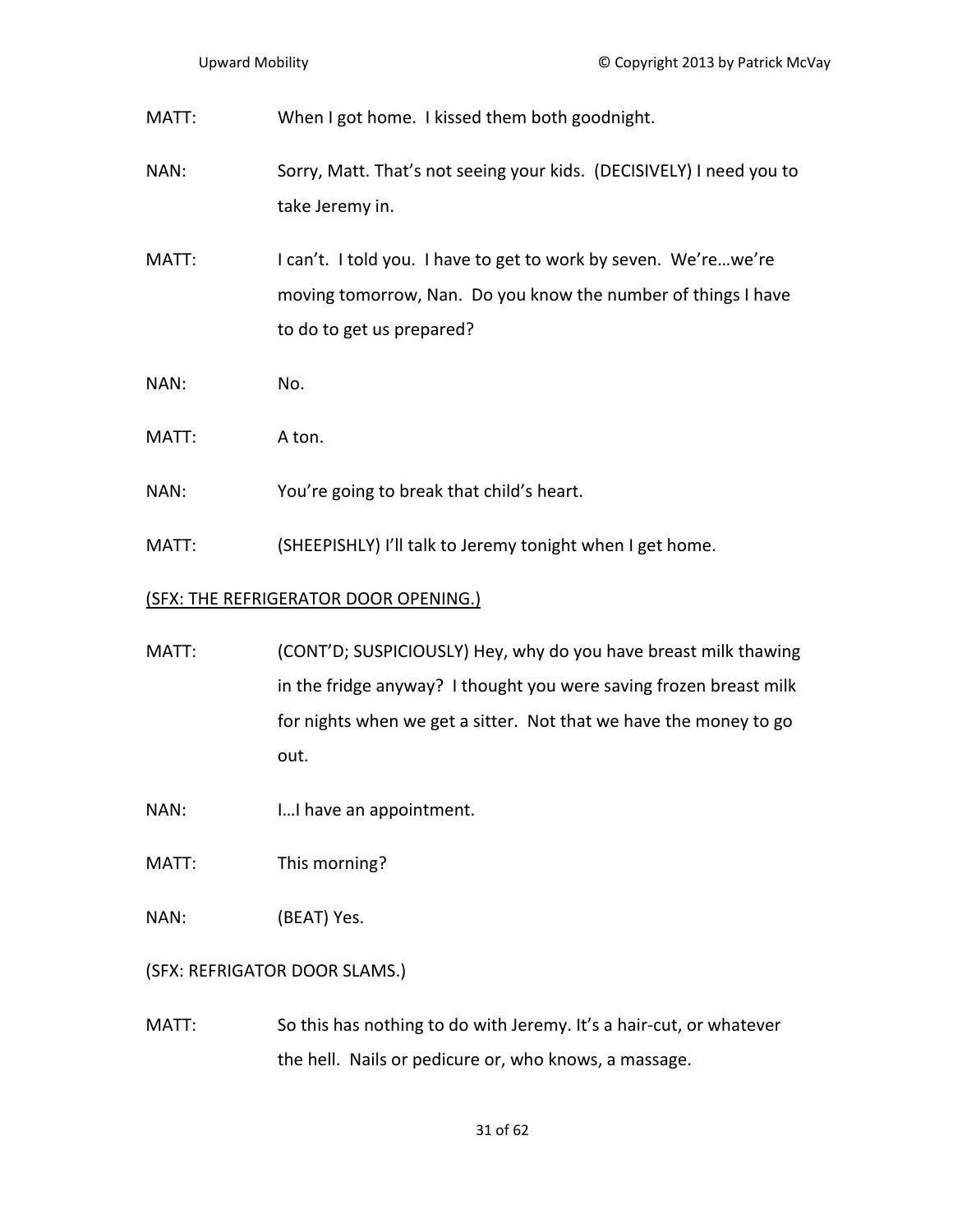NAN: (CROSSLY) I don't get massages, Matt.

MATT: Hair.

- NAN: Yes, OK, hair. Alright? I get my hair done once every three months.
- MATT: MATT: And you've got, what, a babysitter, then?
- NAN: (BEAT) Charlotte's watching them.
- MATT: What's that running us? She must be, what, eighteen bucks an hour? Twenty? Now that she's a mom herself she commands more money.
- NAN: She was doing me a favor. Oh, forget it about it, Matt! Just go to work! Let me get my juice!

# (SFX: REFIGERATOR DOOR IS YANKED OPEN AND A MOMENT LATER SLAMMED CLOSED.)

MATT: Well, I'm sorry, but that's what I have to do.

## (SFX: MATT'S CELL PHONE RING TONE. IT RINGS ONCE, AND THEN BEEPS.)

- NAN: (SUSPICIOUSLY) Who was that?
- MATT: Nothing. Work. Someone from IT who's helping sort out the move. I'll call from the road.

## (SFX: NAN GOES TO LEAVE, AND STOPS ACROSS THE ROOM.)

NAN: By the way, if you get a call from us today, don't ignore it like you just did to whoever that was. Because it might not be me calling. It might be, oh I don't know, your son maybe? Calling to say hello to his Daddy, like he tried to do yesterday.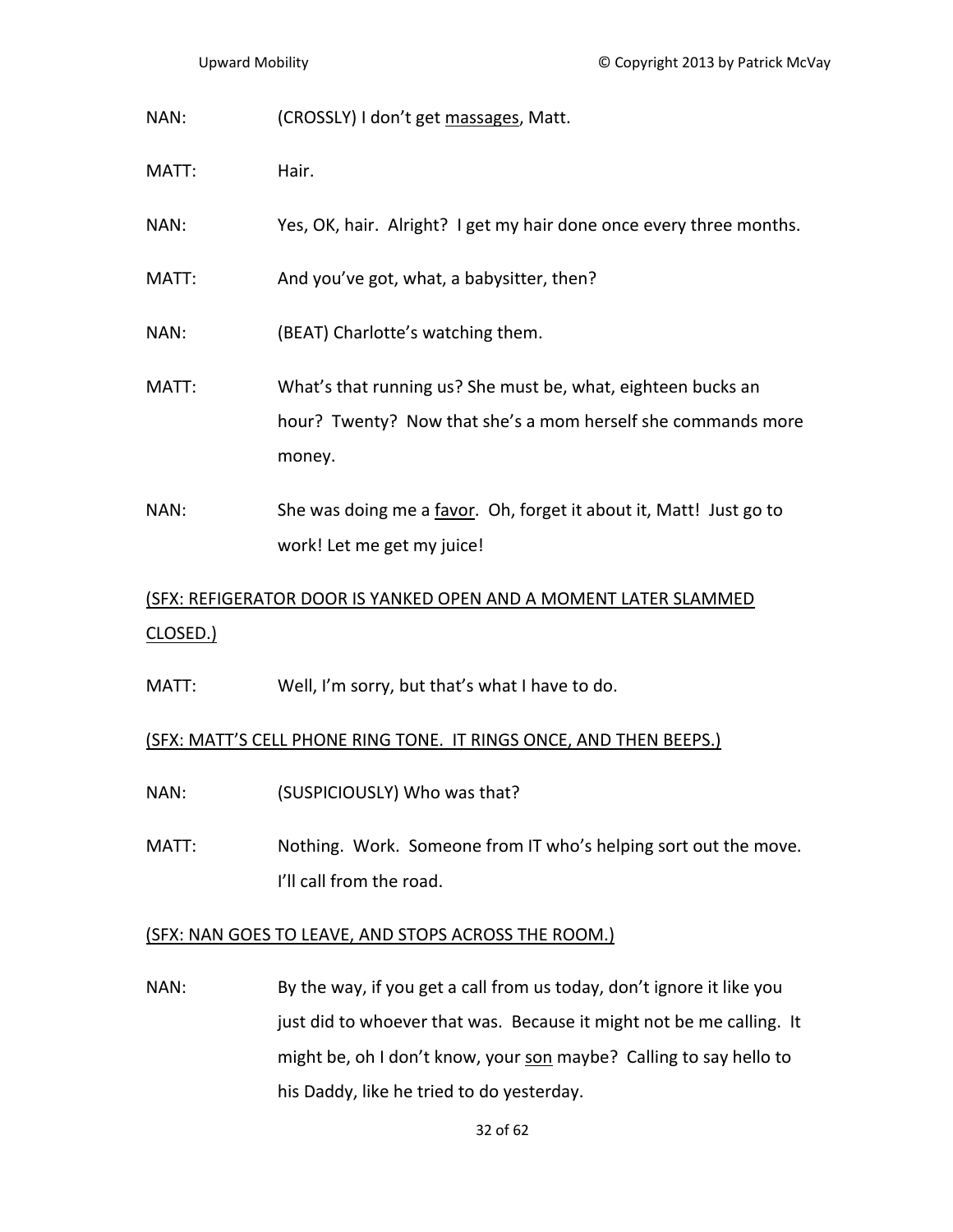- MATT: I didn't ignore any calls. My battery ran down yesterday, Nan.
- NAN: So you couldn't plug it in?
- MATT: I didn't have the cable.
- NAN: (CAUSTICALLY) Didn't have the cable. I see. Well bring the cable today, Matt.

(SFX: A DOOR SLAMS IN THE DISTANCE. A BABY CRIES.) FADE OUT

#### **SCENE 8: EXT. A SCHOOLYARD – THAT MORNING**

(SFX: THE SOUNDS OF CHILDREN. NAN ARRIVES BREATHING HEAVILY. A BABY COOING.)

- NAN: Hi Ms. Roberts.
- MS. ROBERTS: Hello. Ready for School, Jeremy?
- JEREMY: Yes.
- NAN: (HURRIEDLY) Alright, I have to run honey. Mommy has an appointment.

### (SFX: A CELL PHONE RINGS.)

NAN: I'll pick you up after school. Love you honey!

#### (SHE GIVES HIM A QUICK HUG AND A KISS)

- JEREMY: Love you, Mom.
- NAN: (INTO CELL PHONE WHILE WALKING) Charlotte, hi!… Yes, I know, I'm so sorry, that's why I called you earlier. Are you at my place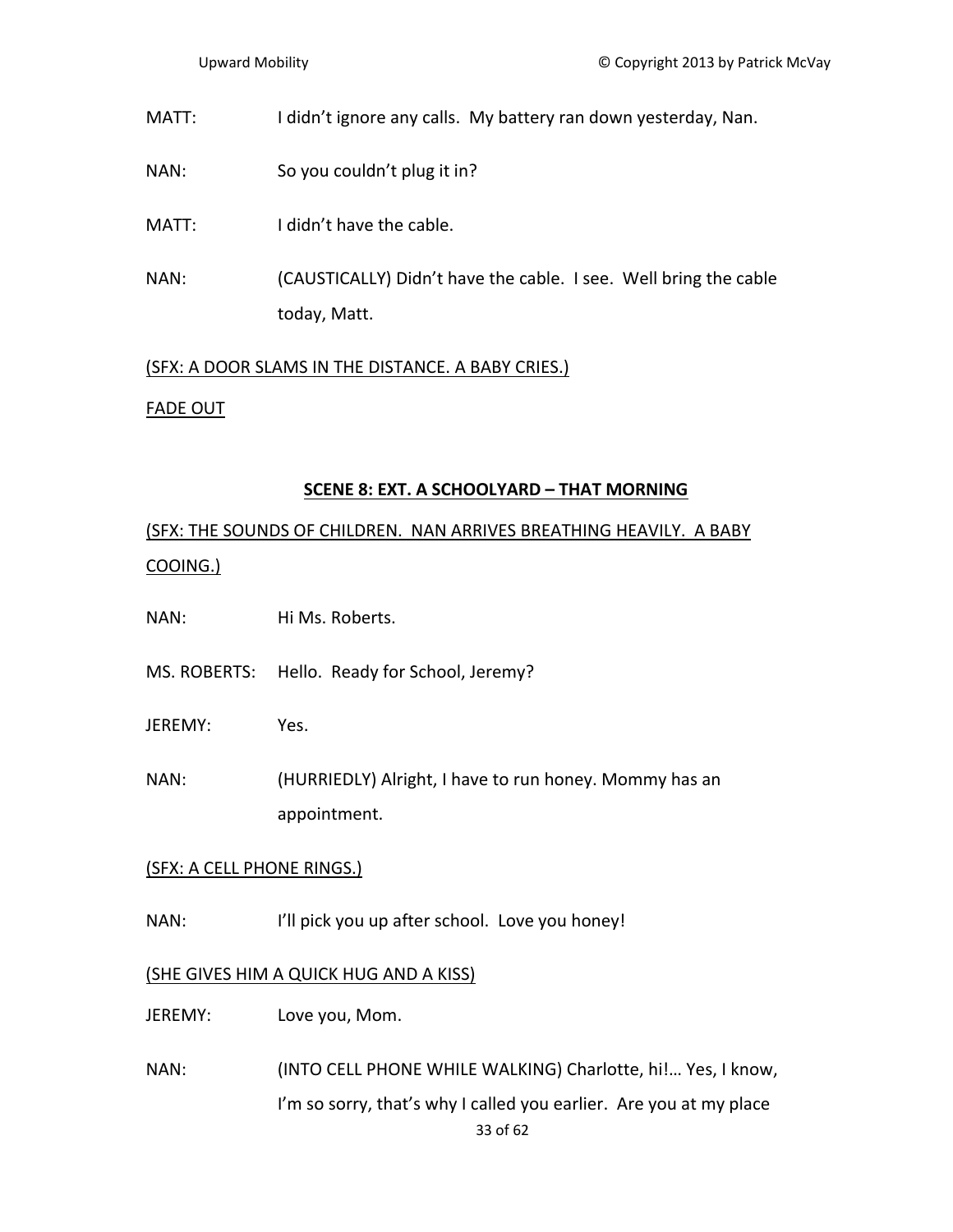now?… OK, can you wait ten minutes?… Um, OK, then, actually, in fact I'll be there in…in just eight minutes.

#### (SFX: THE BABY STARTS TO FUSS)

NAN: (IMPLORING TO CHARLOTTE) You can't wait eight minutes?

### (SFX: NOW THE BABY BEGINS CRYING)

NAN: (PLEADING TO THE BABY) Mimi, not now! Please, sweety. (TO CHARLOTTE) Matt was supposed to bring Jeremy to school, but he had to get to work early...I know, it's so frustrating! And he had promised! Look, I will get there in five…

# (SFX:A CHIRP FROM A CAR DOOR UNLOCKING. DOOR OPENS. THE BABY IS CRYING IN EARNEST.)

NAN: But I'm already at the car, Charlotte… I know I'm already 30 minutes late, but… (RESIGNED) Oh, OK, thanks anyway… No, no, I realize that you're now late to drop off Anthony at his school because I'm late with Mimi… What's that?…Thanks, but I think coming back in half an hour to pick Mimi up won't really help much. My interv—my appointment is, basically, right now… (Quietly) Yes, I'll call you back once I reschedule my appointment… It's fine, it's not your fault, Charlotte… Alright, I'll talk to you later.

# (SFX: A SEAT BUCKLE. BY NOW THE BABY IS SCREAMING. CAR DOOR CLOSES, MUFFLING THE SOUND OF THE BABY CRYING. BUTTONS ON A CELL PHONE. THE FAINT SOUND OF RINGING ON THE OTHER END.)

NAN: (CLEARING HER THROAT) Hi, yes, this is Nancy Murphy. I had an appointment today with Mr. Lawson...Yes, that's right, the part-time staff assistant position…Yes, I know I'm supposed to be there now.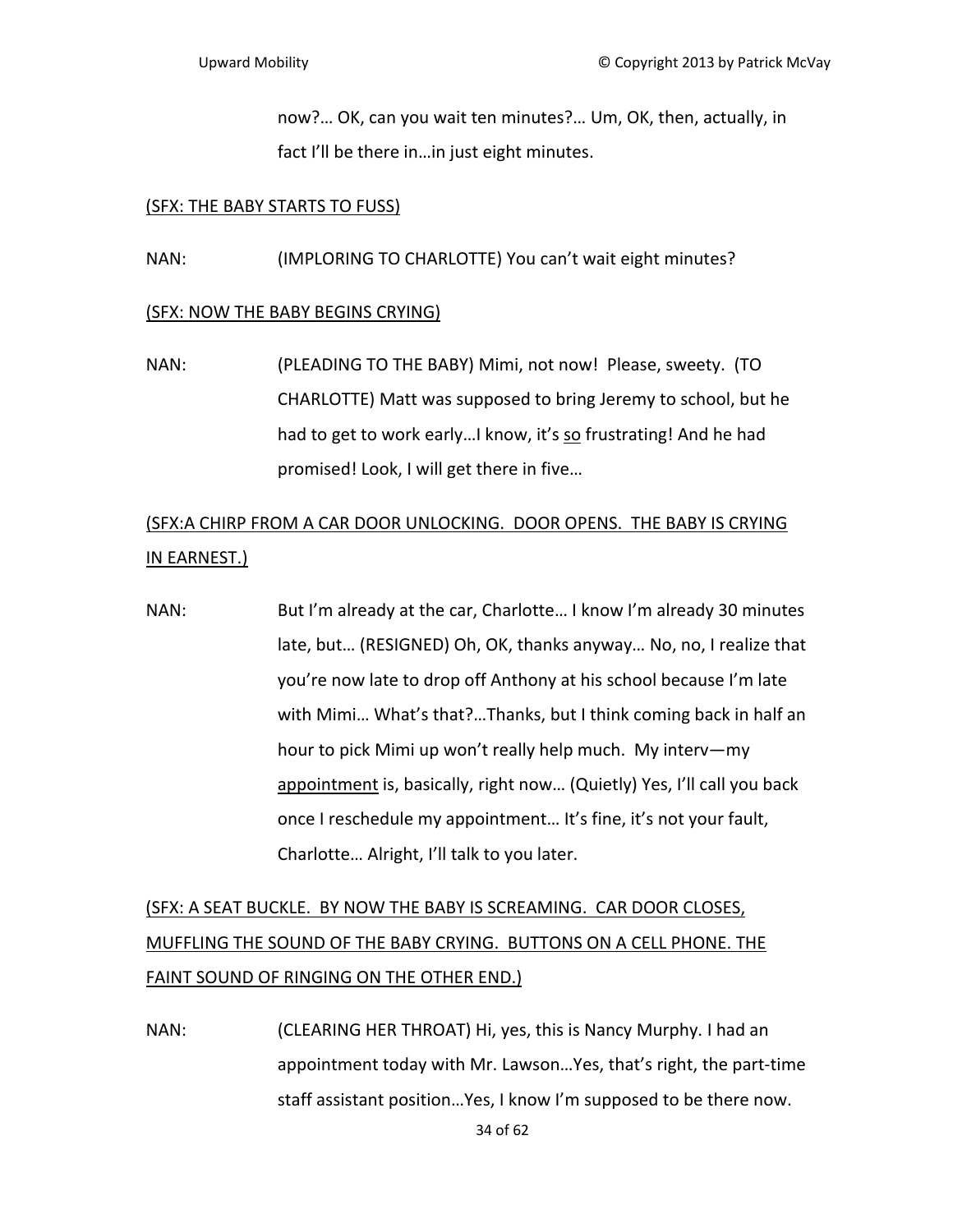You see, my daycare situation fell through, and…Yes, well is it possible to reschedule…?Yes, I'm sure there are many great candidates, but if I could just reschedule…I see…I see, yes. Yes, okay, well. I guess I'll just, I'll wait for your call then…OK, thank you very much, and please, please tell Mr. Lawson that I'm very sorry about this, it just was an extraordinary childcare situation…OK, thank you.

# (SFX: CAR DOOR OPENS. THE BABY'S CRIES ARE PIERCING. DOOR CLOSES AND WE ARE IN THE CAR WITH THE BABY. ENGINE STARTS UP.)

NAN: (EXASPERATED, SHE LASHES OUT). OK, Mimi, you're hungry, I got it! (CROSSFADE)

## **SCENE 9: INT. KELLY'S HOUSE – THAT AFTERNOON**

## (SFX: ROOM AMBIANT. AN OCCASIONAL CAR ROLLS BY OUTSIDE.)

- KELLY: Why didn't you tell me you were applying for a job, Nan? I could have watched the kids for you.
- NAN: (SNIFFLING. SHE HAS BEEN CRYING). I didn't tell anyone. I've been out of the workforce for so long, Kelly…eight years now. I'm afraid I'll fail at this. What if I don't find work? Or do but then fall flat on my face?
- KELLY: You're selling yourself short, Nan.
- NAN: Am I? And anyway, how will Matt react? We need the money, but I won't clear much once you add in daycare. I'm worried he'll just laugh at me.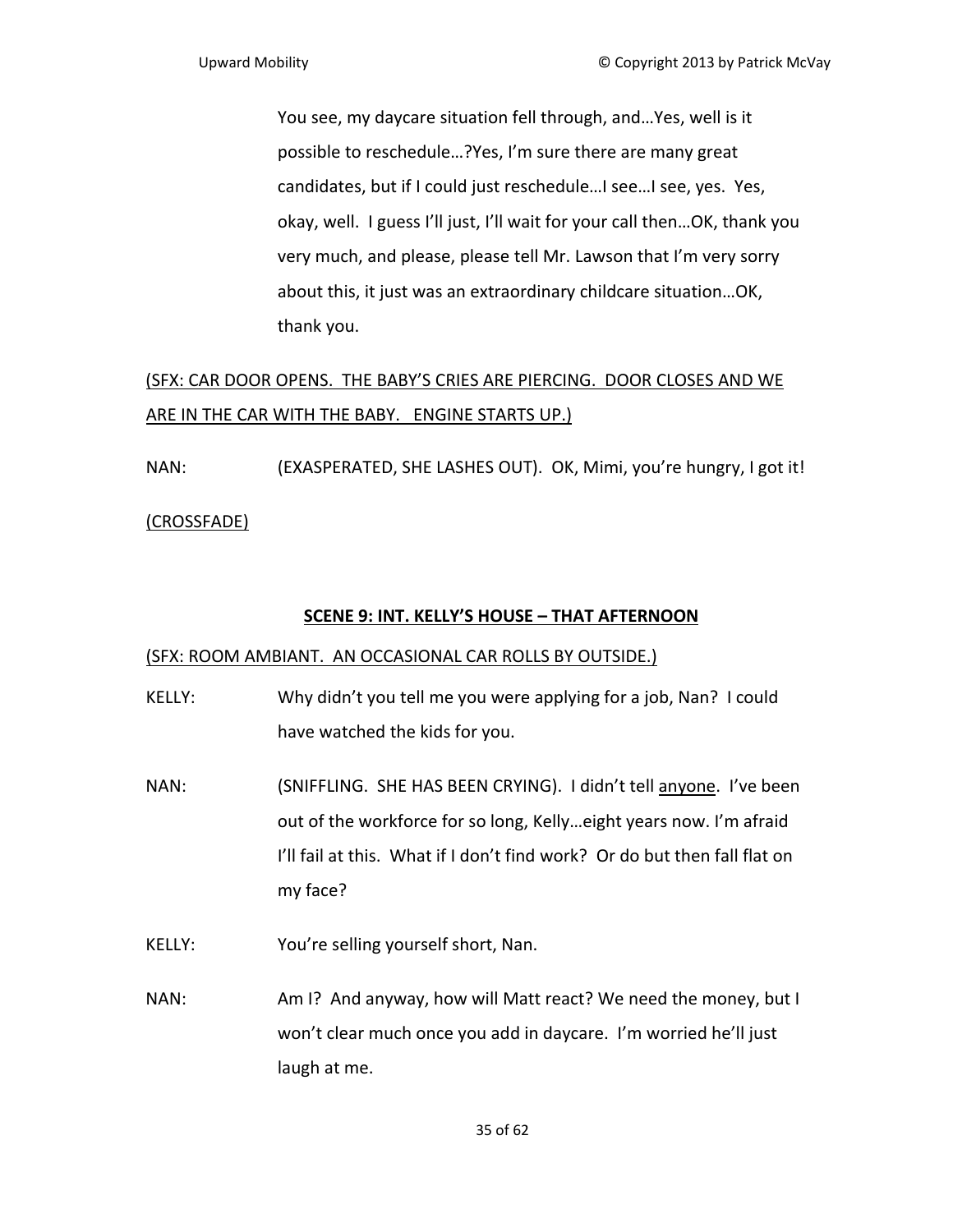KELLY: Matt? No! He's not going to laugh at you!

NAN: Well, I want to see how interviews go before jumping up and declaring to the world, "I'm going to get a job." I especially don't want Matt to know. He's so brittle right now. Completely on edge. I don't want to push him off the cliff. And then there's the whole matter of whether he's actually working as much as he says, or, well…I don't want to even think about it.

### (SFX: A BABY STIRRING.)

| NAN:          | (CONT'D) Mimi's waking up. She's going to need to be fed soon.                                                                                                                      |
|---------------|-------------------------------------------------------------------------------------------------------------------------------------------------------------------------------------|
| KELLY:        | You can feed her here.                                                                                                                                                              |
| NAN:          | You don't mind?                                                                                                                                                                     |
| <b>KELLY:</b> | Of course not!                                                                                                                                                                      |
| NAN:          | I'm so sorry for bursting in on you like this. I'm really not this crazy.<br>I was just so upset. I ended up breast-feeding Mimi in the car,<br>blubbering through the whole thing. |
| <b>KELLY:</b> | Nan, I'm so sorry! You know you can count on me as a friend. If<br>there's anything you ever need                                                                                   |
| NAN:          | Thank you, Kelly. I really appreciate it. (LONG PAUSE) You know, I<br>was thinking, there is something. (BEAT) I hate to ask, though.                                               |
| KELLY:        | Anything!                                                                                                                                                                           |
| NAN:          | (CLOSELY) KellyI just have to knowif Matt's having an affair.                                                                                                                       |
| <b>KELLY:</b> | An affair! What makes you think that?                                                                                                                                               |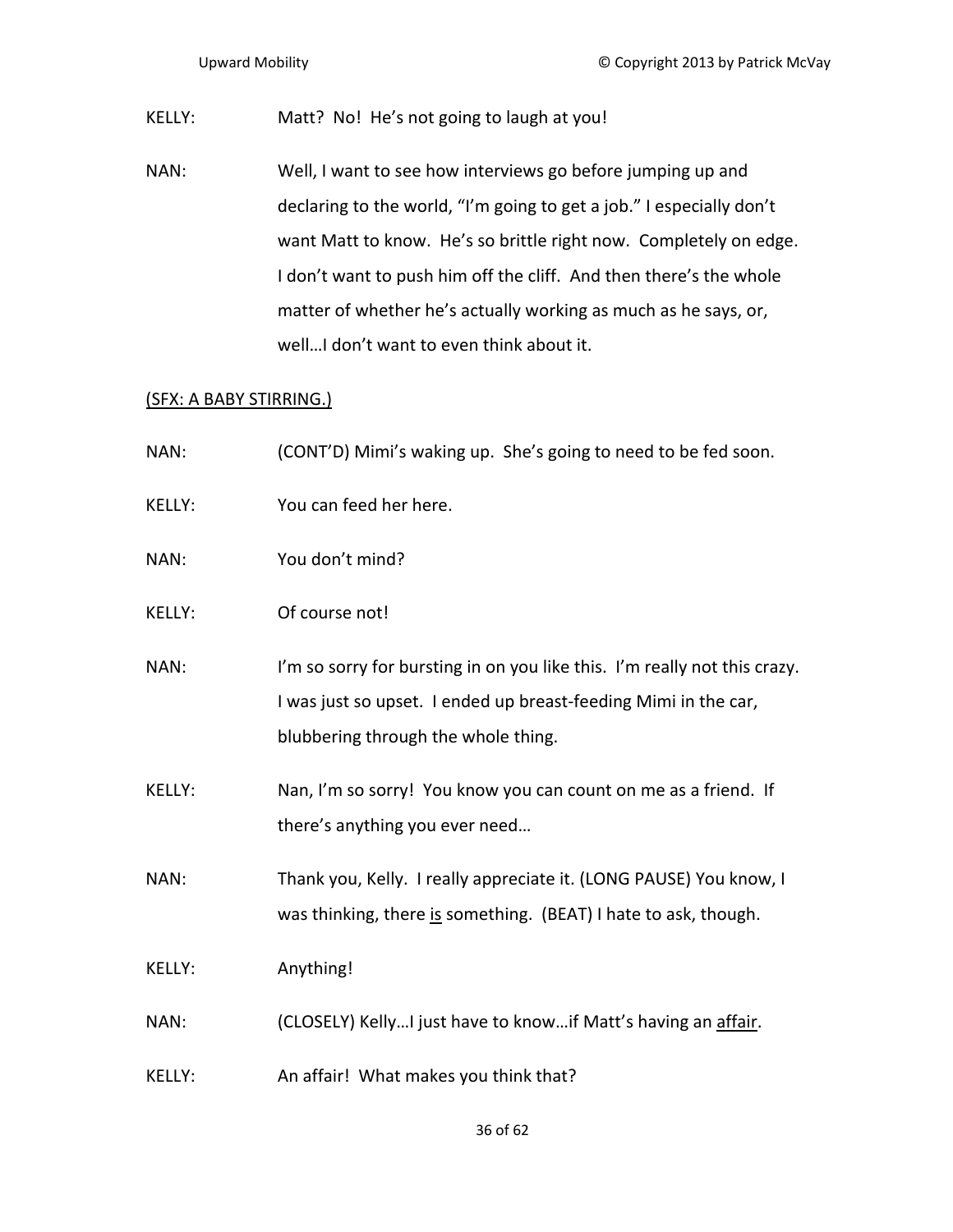| He's just acting so strangely. Coming home late every night.             |
|--------------------------------------------------------------------------|
| Leaving early without a good explanation. And then, this morning, a      |
| call came in on his cell phone from someone named Susan - I could        |
| see that much when I glanced at the phone. But instead of taking         |
| the call, he hit the ignore button. He told me that the call was from    |
| someone in IT. Is there someone in IT named Susan?                       |
| I don't know.                                                            |
| I know it puts you in an awkward position, Kelly. But I have to know     |
| what Matt's doing. If he is having an affairI swear I'd!                 |
| Nan!                                                                     |
| No, I mean it. That would be the end!                                    |
| What can I do to help?                                                   |
| Maybe Frank can tell you if he's got someone in the IT department        |
| named Susan.                                                             |
| Frank sometimes doesn't know those details.                              |
| But he must know this. Would you ask him?                                |
| Of course.                                                               |
| And maybe, one day, Frank can hang around late to see if Matt's          |
| actually working or not. I can't do it myself. I can't just put the kids |
| in the car and spy on him.                                               |
|                                                                          |
|                                                                          |

## (SFX: BABY WAKING UP.)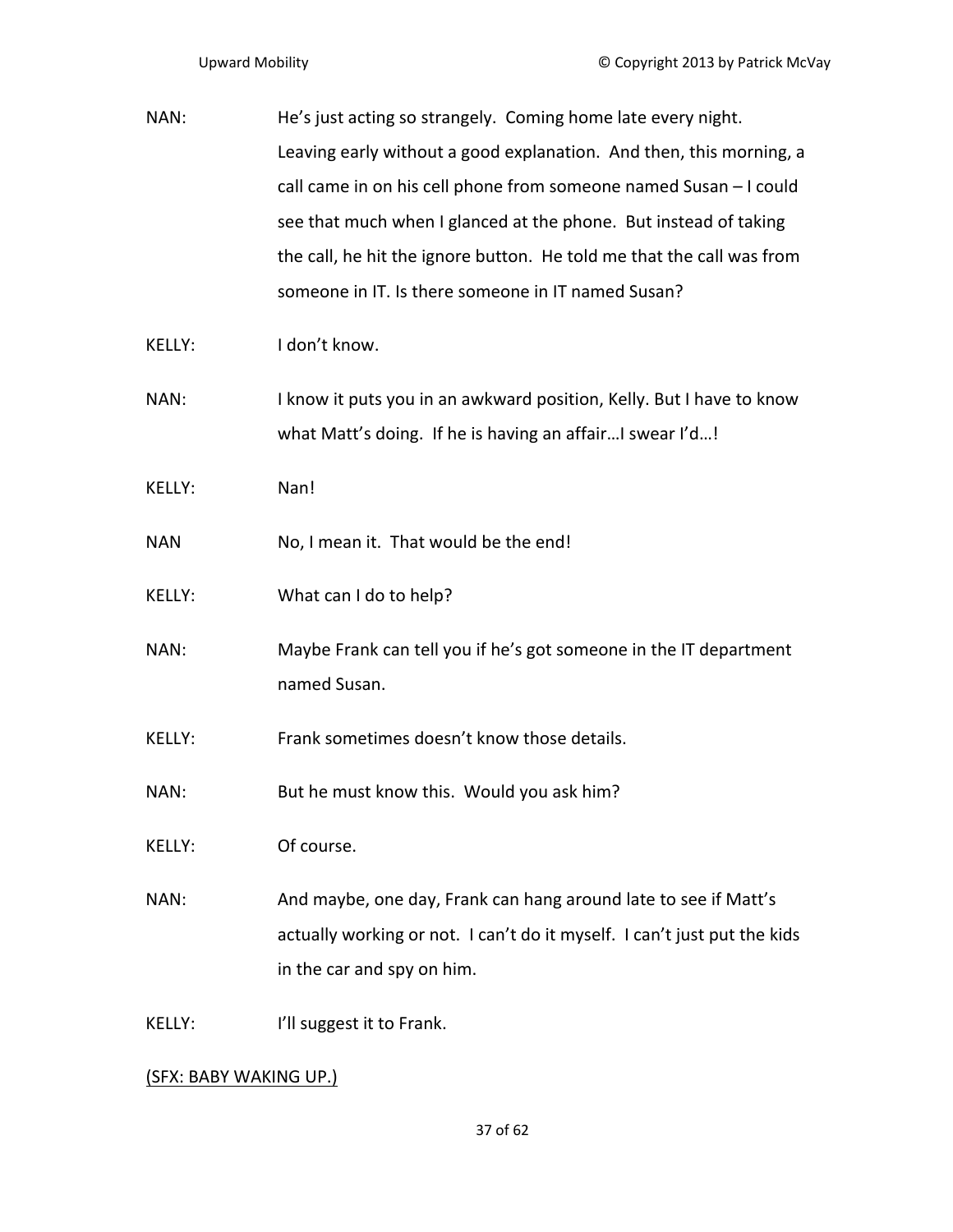NAN: Hi sleepy-head. You probably need your diaper changed, don't you. (FEELING) Oh your diaper is full of pee‐pee! (TO KELLY) Can I use your bathroom?

KELLY: Of course. I mean, if you want, you can change her out here.

NAN: I have to use it myself anyway.

KELLY: Sure, it's...through the kitchen. (BEAT) Here, follow me.

(SFX: THEY CROSS THE ROOM AND THEIR SHOES HIT THE KITCHEN'S TILE FLOOR IN THE DISTANCE.)

NAN: (STOPPING) Wow!

KELLY: (QUIETLY) Just renovated.

## (A PAUSE AS THEY TAKE IN THE GRANDEUR OF THE ROOM.)

NAN: (BREATHLESS) I've never seen a kitchen like this. What is the countertop made of?

KELLY: That's slate.

## (SFX: THE BABY IS COOING.)

NAN: (ENRAPT) This is more spectacular than anything I've seen even in magazines.

(SFX: A PAUSE, AND THEN FOOTSTEPS LEAD AWAY.)

KELLY: The bathroom's right this way.

### **SCENE 10: INT. A RESTAURANT – THAT NIGHT**

38 of 62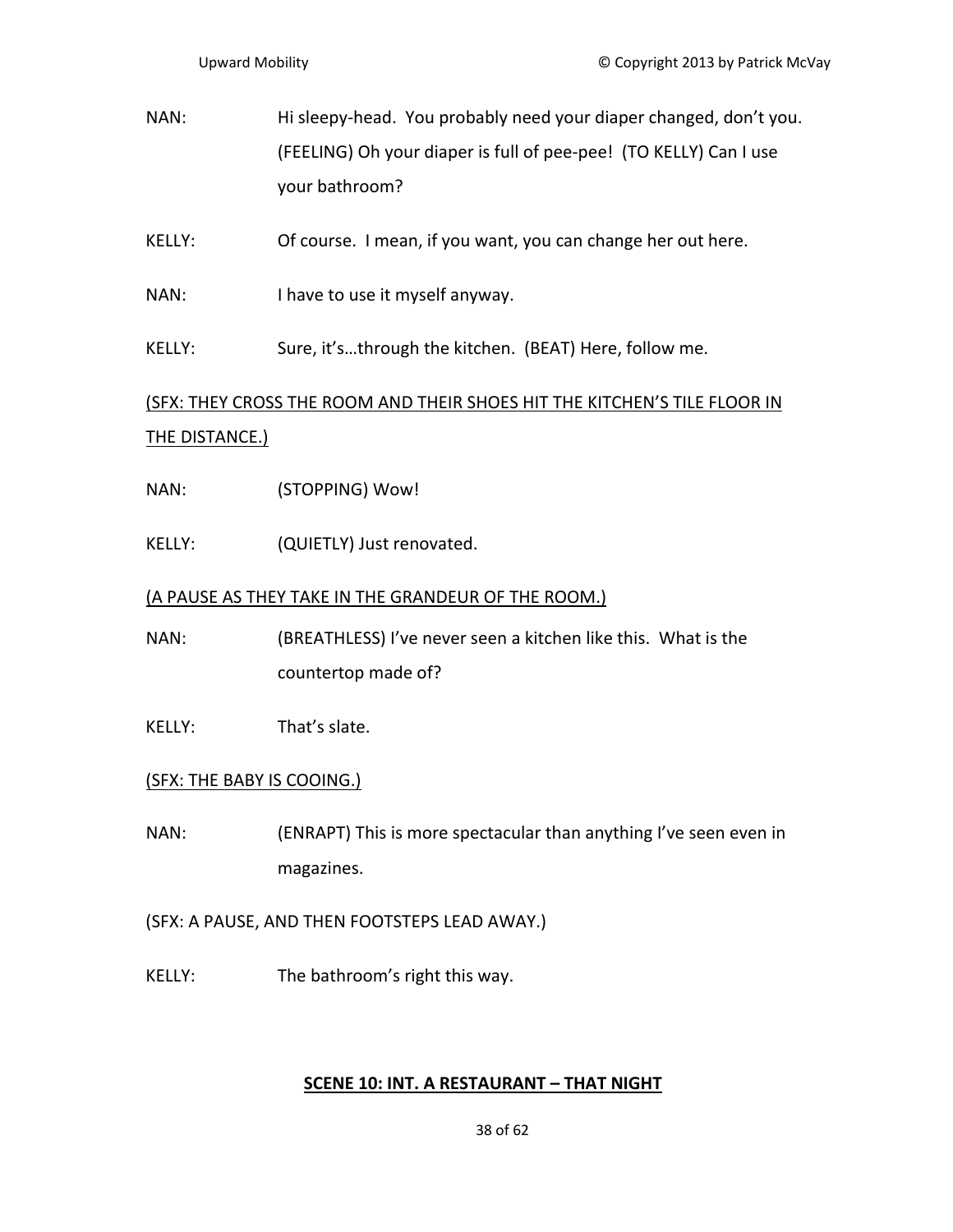# (URBAN OUTDOOR AMBIANT: CARS; PEDESTRIANS IN HEELS; "TAXI". A DOOR OPENS, AND WE ARE TRANSPORTED INTO 'ROUGE', A SOPHISTICATED RESTAURANT.)

- MAITRE D': Ah, Mr. Tolland. Right this way.
- FRANK: Thanks, Charlie. Kelly been waiting long?
- MAITRE D': Just arrived, sir.
- FRANK: There she is! Hey…

(SFX: A KISS).

- KELLY: Only five minutes late.
- FRANK: That's good for me.
- KELLY: I already know what I want.
- FRANK: The crepes.
- KELLY: Am I that predictable?
- FRANK: You just had them just last week!
- KELLY: (LAUGHING) Because they're so good! The artichoke and ricotta stuffing is absolutely superb.
- FRANK: Well I'm going to be predictable too.
- KELLY: Steak frites, medium rare! And you'd like to drink a cab.
- FRANK: You got that right. Where's Louis? There he is!
- LOUIS: (Approaching) Hello, Mr. Tolland. And how are you tonight Mrs. Tolland?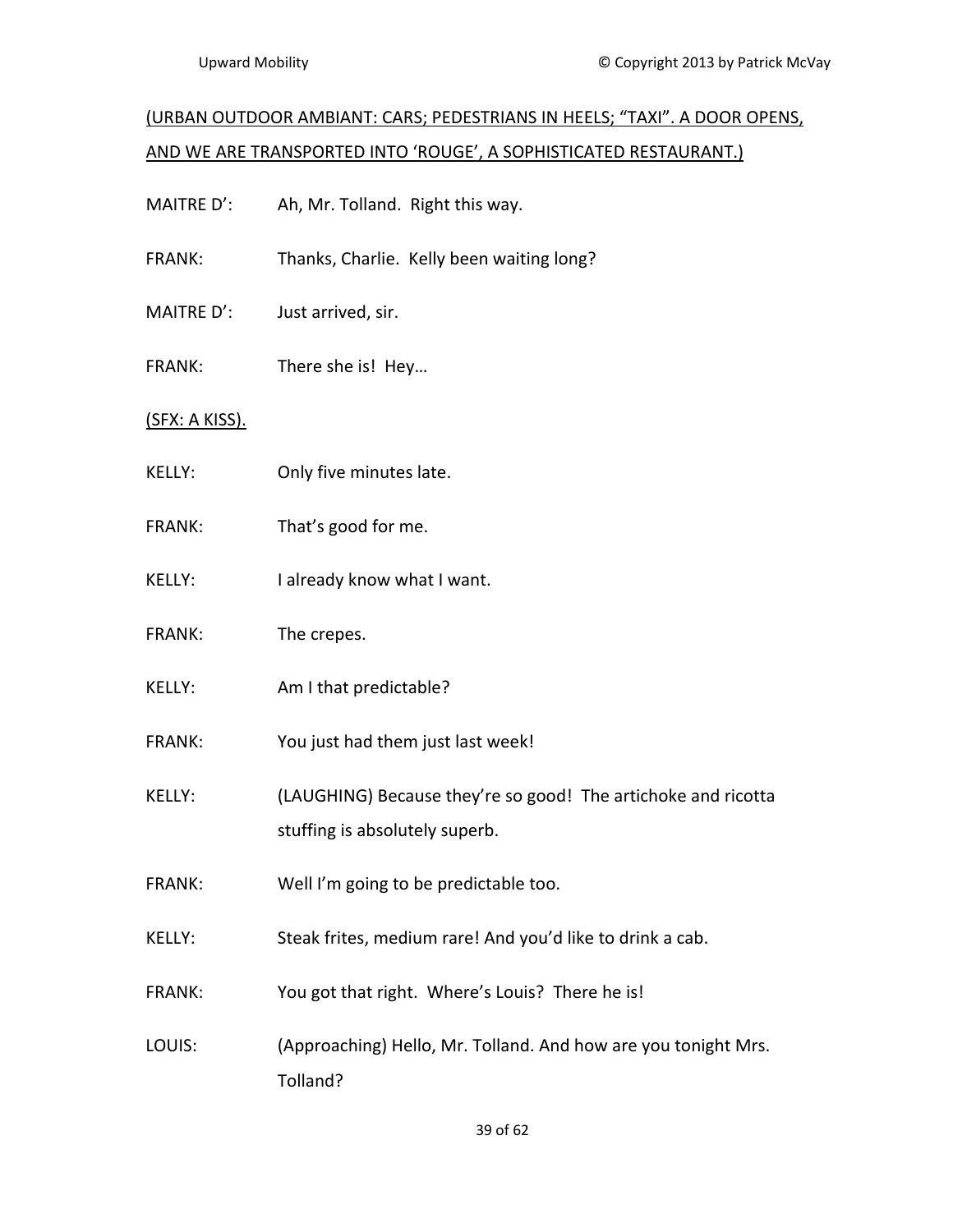| KELLY:        | Good, thanks, Louis.                                                                                                                                             |
|---------------|------------------------------------------------------------------------------------------------------------------------------------------------------------------|
| FRANK:        | Louis, we need a bottle of wine We're probably going to share an<br>appetizer, maybe the salmon roulade, honey?                                                  |
| KELLY:        | That sounds great.                                                                                                                                               |
| <b>FRANK:</b> | Okay. And then Kelly's going to have the roasted artichoke and<br>ricotta crepes, and I'm thinking of steak frites, medium rare. Now<br>you know I'd love a cab. |
| LOUIS:        | A cabernet might be a little heavy for the crepes, but we have a<br>California Pinot Noir that would pair pretty well with both.                                 |
| <b>FRANK:</b> | Pinot, huh? I'm not a big Pinot guy. A little too thin for my tastes.                                                                                            |
| LOUIS:        | Not this one. I have one we opened earlier today. You can try a<br>glass of it and if you like it I'll open a new bottle.                                        |
| FRANK:        | Sounds great!                                                                                                                                                    |
| LOUIS:        | (Off) Very good, sir.                                                                                                                                            |
| KELLY:        | OK, now, before we start the pleasure portion of the evening, let's<br>take care of a little business. Tomorrow-                                                 |
| <b>FRANK:</b> | (CUTTING HER OFF) I'm meeting with clients tomorrow.                                                                                                             |
| KELLY:        | Oh, Frank! Come on.                                                                                                                                              |
| <b>FRANK:</b> | I always meet clients on Saturday.                                                                                                                               |
| <b>KELLY:</b> | You have to break this one.                                                                                                                                      |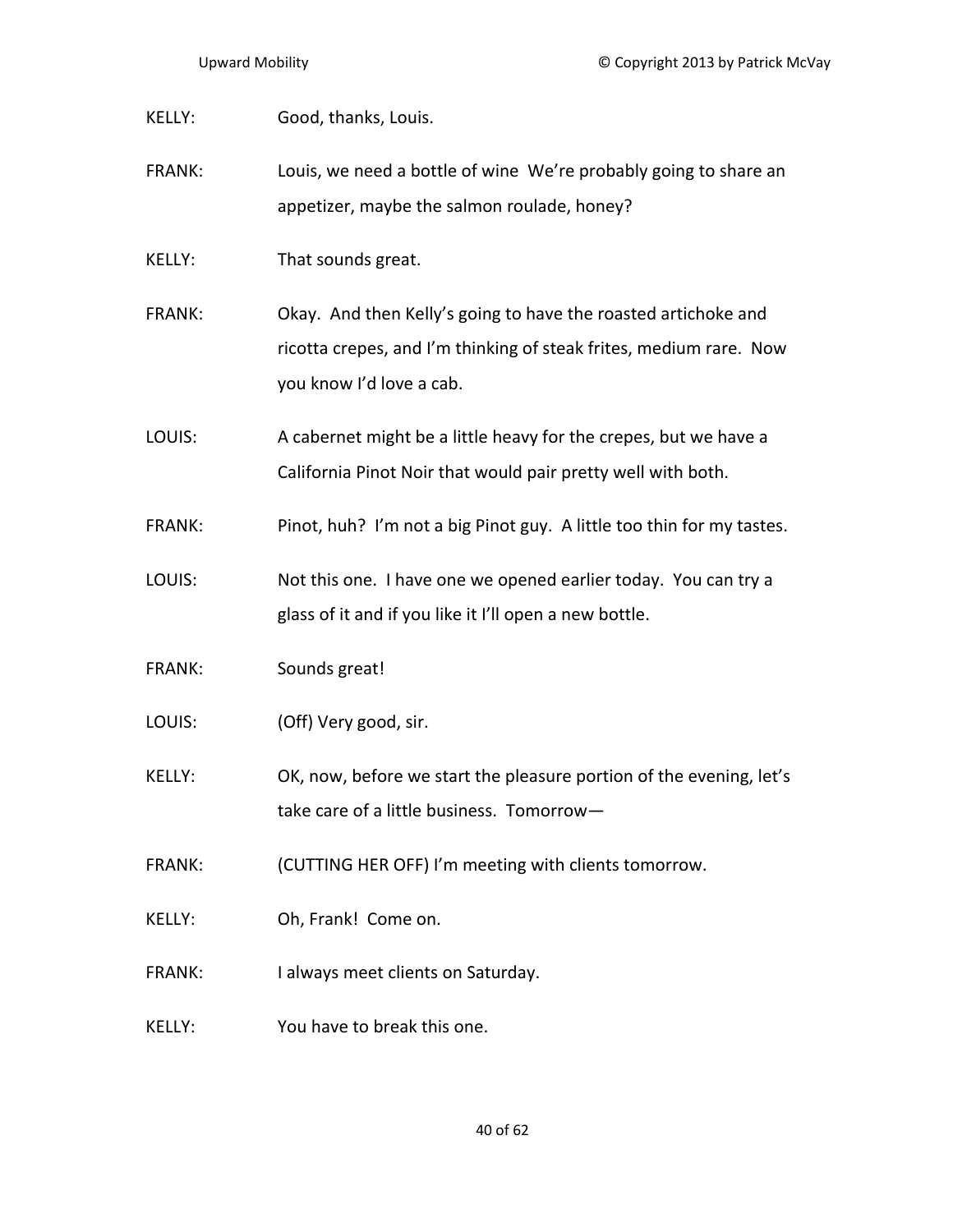- FRANK: Break it? I'd love to but I can't. These are really important clients and it's been on the schedule for a long time.
- KELLY: You didn't put it on our calendar.
- FRANK: I didn't? Sorry, then.
- KELLY: How long will you be gone for?
- FRANK: All day, I'm afraid. It's golf.
- KELLY: God, why don't you just offer to take these people out for lunch instead of golfing with them all day?
- FRANK: Well, first of all, we're meeting in the morning to go over the new proposal. Our tee time isn't until 11. So it's not just golf. Also, look, these guys can eat at nice restaurants all they want. But they can only play at our golf club if they're my guests. They wanted to play golf and I want to make them happy. I'm sorry, honey.
- KELLY: (Sighing) I had exciting plans for us.
- FRANK: Exciting plans! Do tell.
- KELLY: I was thinking…Frank I was thinking that I'm ready to have a baby!
- FRANK: That's wonderful, honey. That makes me so happy.
- KELLY: And I was thinking, tomorrow, maybe...
- FRANK: That maybe you'd have the baby tomorrow? It doesn't work that way.
- KELLY: (LAUGHING) You know what I mean. (Beat) I'm ovulating.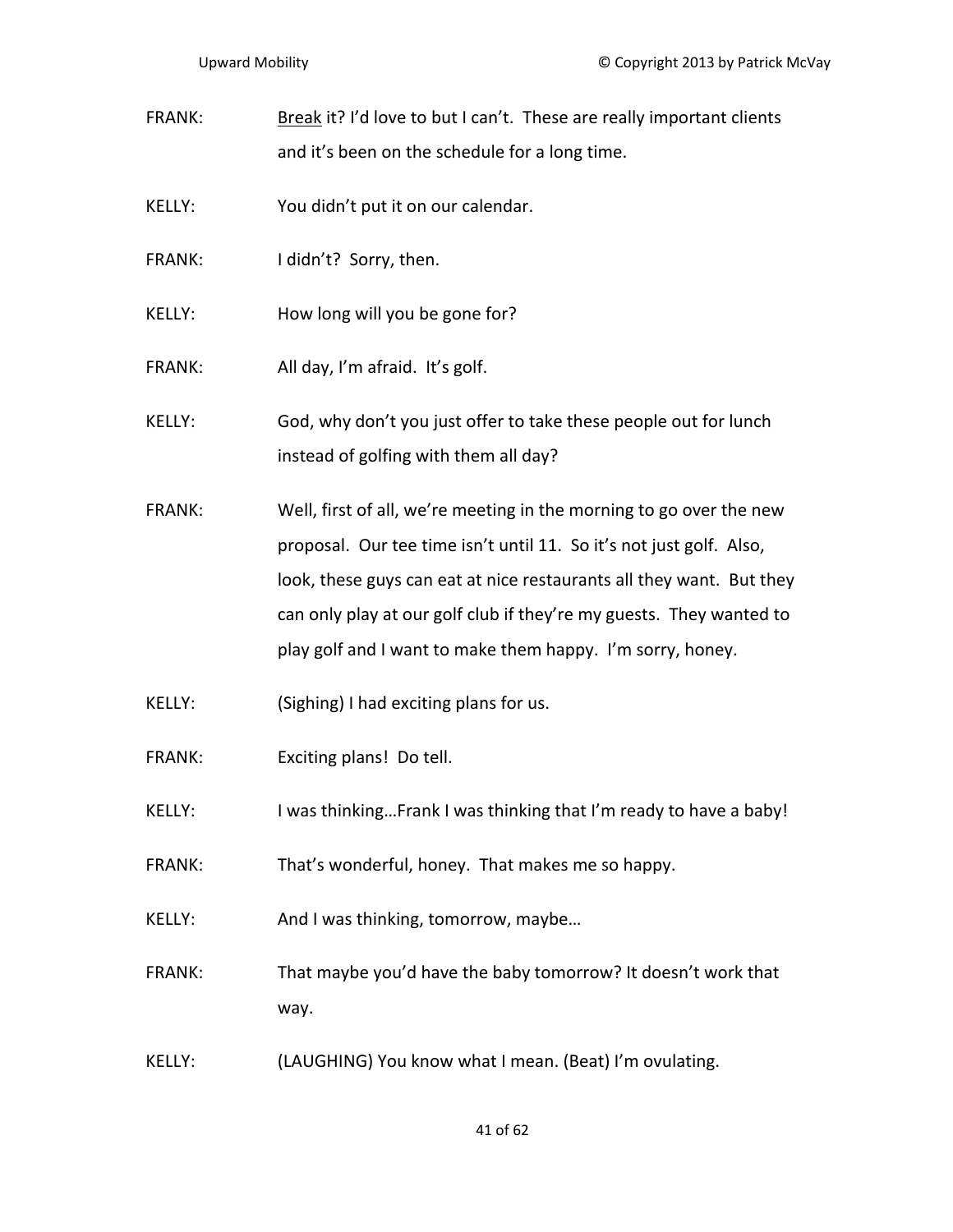| <b>FRANK:</b> | You women are so in touch with your bodies.                                                                                                                                       |
|---------------|-----------------------------------------------------------------------------------------------------------------------------------------------------------------------------------|
| KELLY:        | No, I have a test kit.                                                                                                                                                            |
| <b>FRANK:</b> | Then what about tonight?                                                                                                                                                          |
| KELLY:        | Frank, we're drinking wine and it's been a long day. I'll be asleep<br>before we even get home.                                                                                   |
| <b>FRANK:</b> | OK, how about this? I'll call and see if I can move tomorrow's tee<br>time to the afternoon and just present the proposal after golf. This<br>will leave us the morning together. |
| KELLY:        | OK, that sounds like an plan. On one condition, however.                                                                                                                          |
| <b>FRANK:</b> | What's that?                                                                                                                                                                      |
| KELLY:        | You tell me if you have someone named Susan in your IT<br>department.                                                                                                             |
| FRANK:        | That's easy. I don't. But why do you ask?                                                                                                                                         |
| <b>KELLY:</b> | Matt ignored a phone call from someone named "Susan." He said it<br>was from the IT department and he'd return the call later.                                                    |
| <b>FRANK:</b> | She must have gotten the name wrong.                                                                                                                                              |
| <b>KELLY:</b> | Or Matt's having early mornings and late nights with someone<br>named Susan. Frank, would you stop by McNulty's tonight on the<br>way home and see if Matt's there? Please.       |
| <b>FRANK:</b> | (SIGHING) Sure. It'll give me a chance to check out the new office<br>and see how the move went today.                                                                            |

KELLY: That sounds great.

42 of 62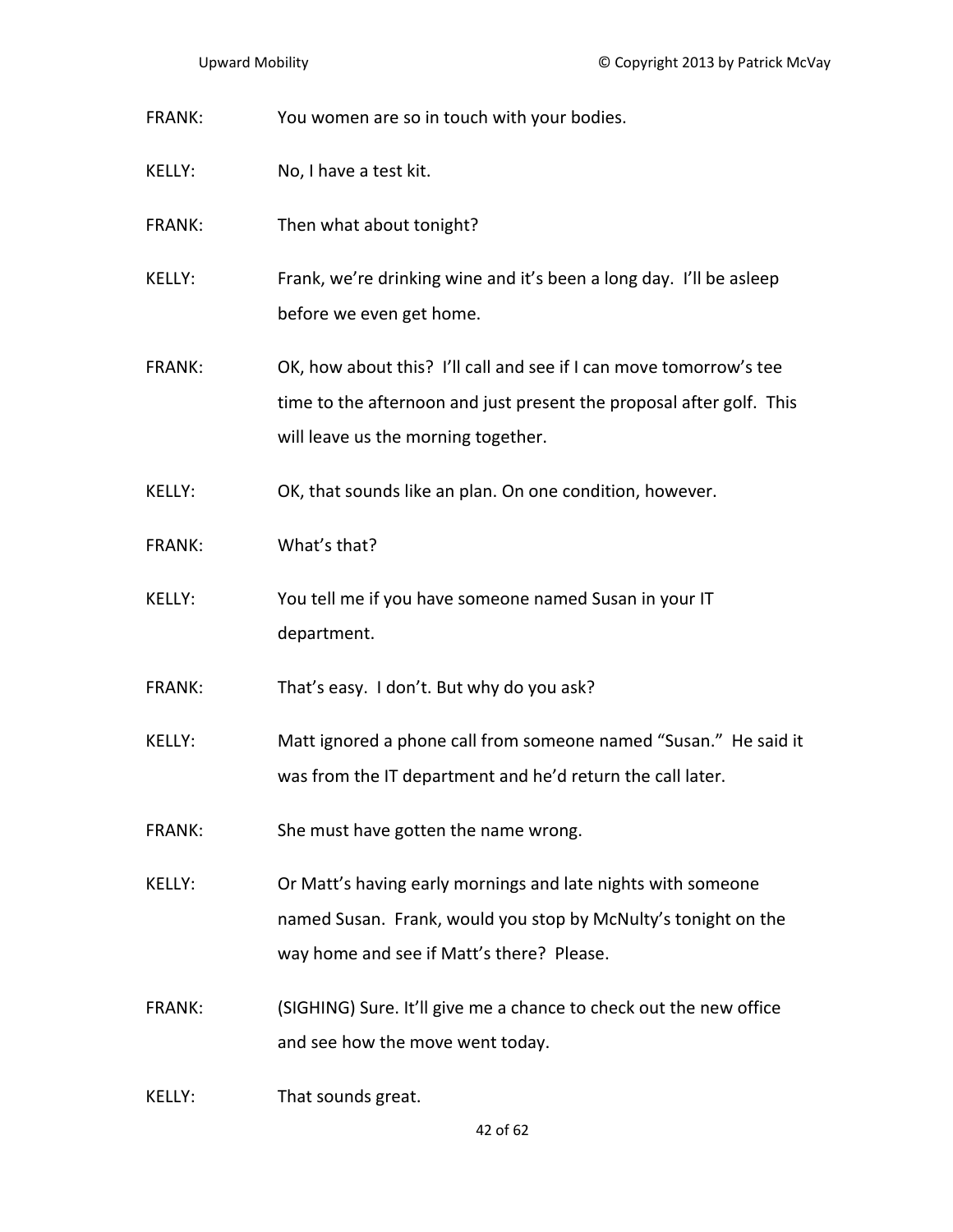LOUIS: (APPROACHING) Mr. Tolland. Give this Pinot a try and let me know what you think.

## **SCENE 11: EXT. THE OFFICE – LATER THAT NIGHT**

(SFX: A CAR PASSES IN THE DISTANCE. A CELL PHONE RINGS. WE HEAR KELLY ON THE PHONE LINE.)

- FRANK: Hi Kelly.
- KELLY: Are you at McNulty's?
- FRANK: Haven't gone yet. I'm outside the new office.
- KELLY: God, I'm just about asleep. What's up?
- FRANK: Well, it turns out that Matt seems to be at work still.

KELLY: That's great news! That's what he told Nan he was doing.

- FRANK: I didn't say he was working. I mean I can see the light on in his office and I know that there's someone in there because I can see shadows against the drawn shade. Here's the thing, though: he's not alone.
- KELLY: What?!
- FRANK: There's someone else in there with him.
- KELLY: Isn't that normal? The move was just today. Who else would be working?
- FRANK: Not sure. Not Mark, I know that. Not Jenny. Maybe, I don't know, Susan from IT.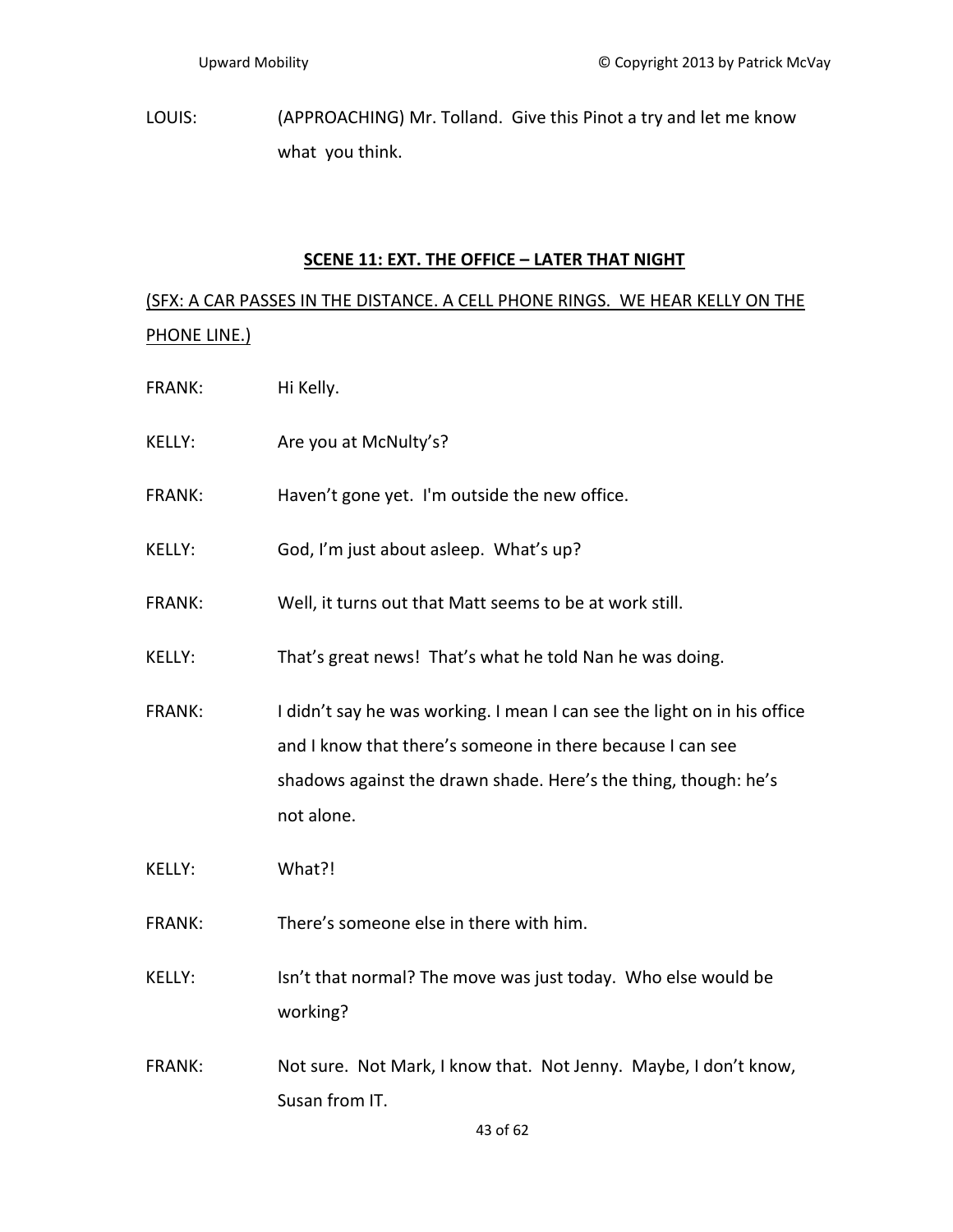| <b>KELLY:</b>  | Do you think so?                                                                                                                             |
|----------------|----------------------------------------------------------------------------------------------------------------------------------------------|
| <b>FRANK:</b>  | It's just a feeling. I don't want to go waltzing in there right now. It<br>would be extremely awkward.                                       |
| <b>KELLY:</b>  | God, Frank! You'd think they'd get a hotel. But this makes sense.<br>Matt can't afford a hotel.                                              |
| <b>FRANK:</b>  | Wait, the light just went off. Let me just see who he's with.                                                                                |
|                | (SFX: A CAR ENGINE STARTING FROM INSIDE THE VEHICLE.)                                                                                        |
| <b>FRANK:</b>  | (CONT'D) I'm just going to back down the road a little.                                                                                      |
| <u>STOPS.)</u> | (SFX: CAR MOVING. WHINE OF REVERSE GEAR. GEAR SHIFT AND THE ENGINE                                                                           |
| KELLY:         | (ANGRILY) If you ever do anything like this to me, Frank, I promise<br>you I'm not staying with you.                                         |
| <b>FRANK:</b>  | Don't take it out on me. I haven't done anything. OK, here comes<br>someone. It's the girl.                                                  |
| <b>KELLY:</b>  | Have you seen her before?                                                                                                                    |
| <b>FRANK:</b>  | Yes. I recognize her! (BEAT) Wait a minute, she's in the cleaning<br>crew.                                                                   |
| KELLY:         | Well maybe that's who was in Matt's office. Some people from the<br>cleaning crew.                                                           |
| <b>FRANK:</b>  | Sure. Sure, that makes sense. Butactually I don't think so. See,<br>they always do our offices first, like at six o'clock, not nine o'clock. |

She's walking down the street, heading for the bus, I think.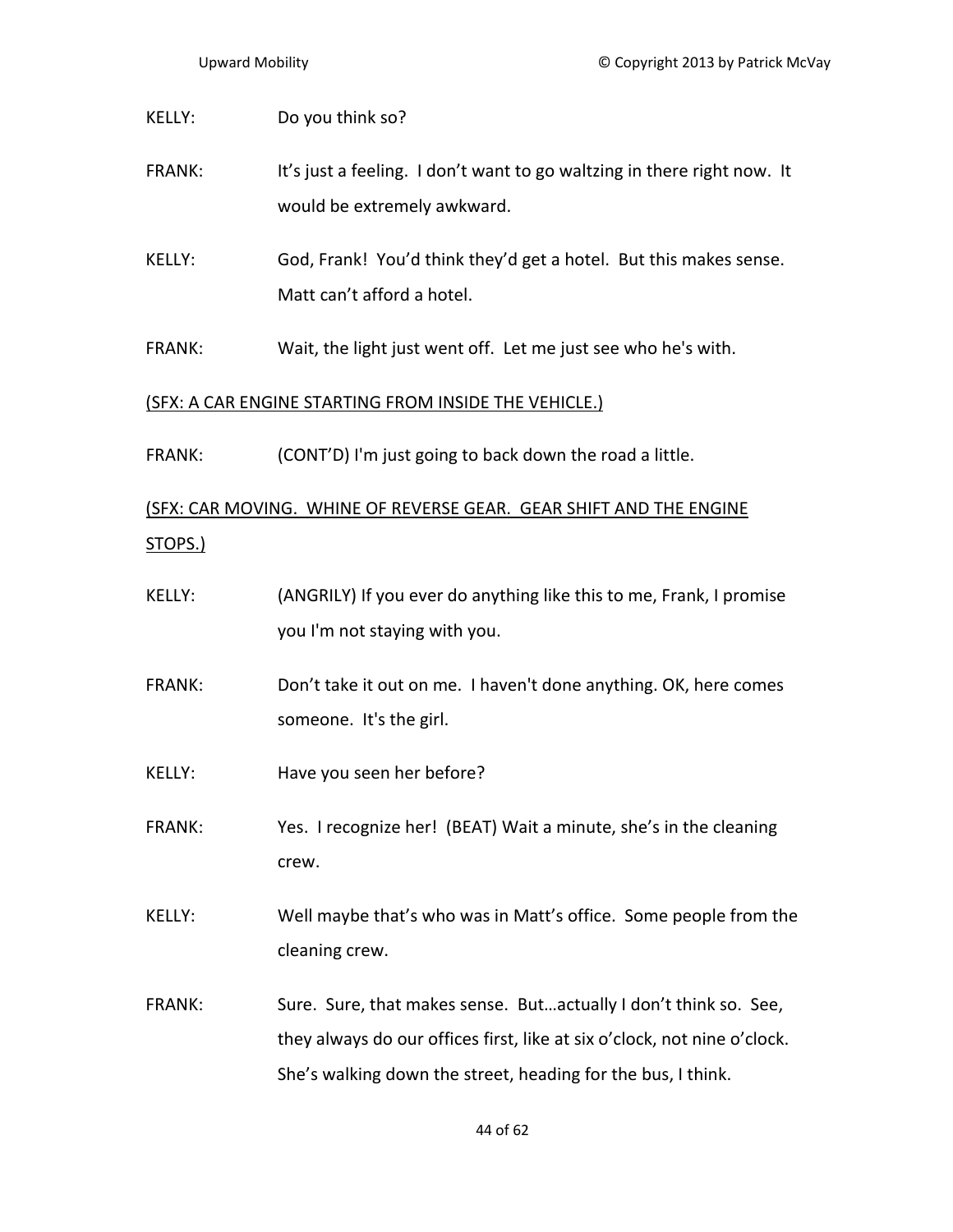| KELLY:        | What about him?                                                                                                                                                                                                                                                                                                                               |
|---------------|-----------------------------------------------------------------------------------------------------------------------------------------------------------------------------------------------------------------------------------------------------------------------------------------------------------------------------------------------|
| <b>FRANK:</b> | Not yet. Wait, here comes another person. Another woman. She's<br>coming this way. The lights just flashed on a car. She's getting in.<br>Okay this one drives a black Lexus sedan. And here comes Matt out<br>the door. He's coming this way, too. Oh no, I think he's going to<br>spot me. (PAUSE) Good, he just went down Kirkland Street. |
| KELLY:        | Is the girl still there?                                                                                                                                                                                                                                                                                                                      |
| <b>FRANK:</b> | Yes. Her car is idling.                                                                                                                                                                                                                                                                                                                       |

- KELLY: Did he look over at her?
- FRANK: He gave her a cute little wave.
- KELLY: Oh, Frank! This is awful! Oh poor Nan!

## (SFX: CAR STARTING.)

- FRANK: OK, I'm going to pass by her car.
- KELLY: Note her license plate.

## (SFX: THE CAR STARTS MOVING.)

- FRANK: Will do. (BEAT). Looks like M70 BRT.
- KELLY: Got it. I can run that number, see what comes up.
- FRANK: There she is. I'm passing her now. I definitely don't know who she is. Blonde hair.
- KELLY: Young, I suppose. Mid-twenties?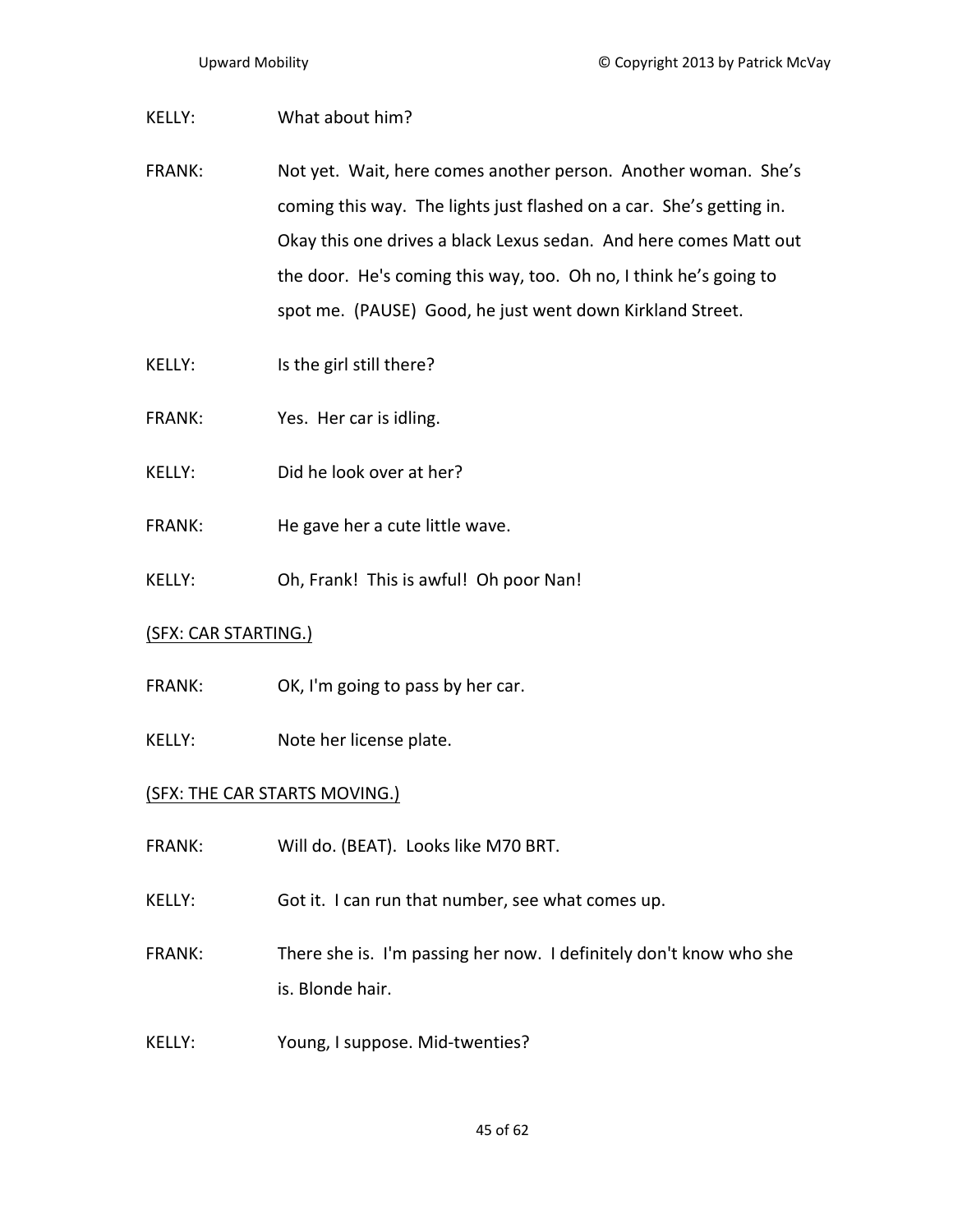FRANK: It's dark, I don't know. Alright, I'm coming home. See you in about half an hour.

## **SCENE 12: INT. MATT'S HOUSE – LATER THAT NIGHT**

(SFX: A REFRIGERATOR DOOR. LIQUID IN A GLASS. NOW HEAVY GUZZLING. HEFTY GLASS DOWN ON THE COUNTER. MATT IS BREATHING HEAVILY FROM PHYSICAL EXERTION.)

MATT: Oh. Hi.

- NAN: (ARRIVING; SHE IS EXTREMELY SARCASTIC) Matt, you're home!
- MATT: Yes, finally.
- NAN: I wasn't sure we'd even see you today.
- MATT: Well I'm here, Nan.

(SFX: FOR A MOMENT, ALL WE HEAR ARE THE SOUNDS OF TWO TENSE PEOPLE USING THEIR KITCHEN WITHOUT SPEAKING. MATT POURING MORE WATER AND DRINKING. OPENING THE REFRIGERATOR TO PUT SOMETHING BACK, TURNING ON THE KITCHEN FAUCET AND RINSING SOMETHING OUT.)

NAN: How was the bike commute?

MATT: Fine. Fast.

NAN: Of course. On a Friday night at—what is it? Ten o'clock? Ten thirty! (BEAT) Frank's not paying you enough.

MATT: No he's not.

NAN: I don't think he knows how much you're working.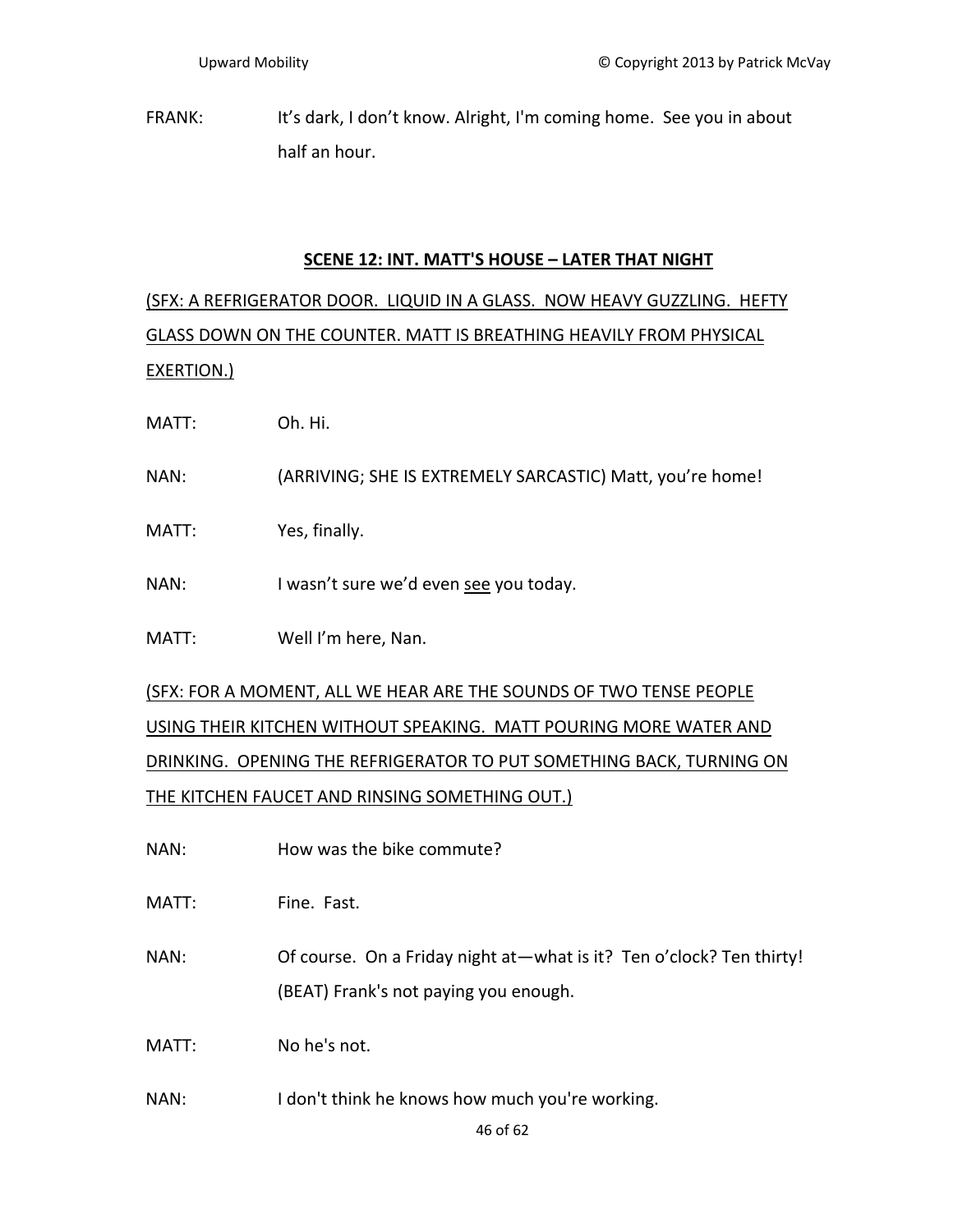| MATT:       | What do you mean by that?                                                                                                                          |
|-------------|----------------------------------------------------------------------------------------------------------------------------------------------------|
| NAN:        | Was he at the office tonight?                                                                                                                      |
| MATT:       | Frank? (LAUGHING DERISIVELY) No. I don't think he's ever worked<br>a Friday night. Unless you count dinner out as "work."                          |
| NAN:        | Did you tell him?                                                                                                                                  |
| <b>MATT</b> | Tell him what?                                                                                                                                     |
| NAN:        | That you'd be working late tonight?                                                                                                                |
| MATT:       | He's not my therapist, Nan. He just wants to know that things are<br>getting done.                                                                 |
| NAN:        | Well how else is he going to know?                                                                                                                 |
| MATT:       | Know that I'm working late? Why does he need to know? Why<br>would he care?                                                                        |
| NAN:        | Because he's your boss.                                                                                                                            |
| MATT:       | Trust me, he doesn't think about my hours. All he cares about is<br>getting more contracts to feed the pile of money he and Kelly burn<br>through. |
| NAN:        | How do you know how much they spend? You've never even been<br>to their house.                                                                     |
| MATT:       | Like you have.                                                                                                                                     |
| NAN:        | Don't be such a smart-ass. (BEAT) I have been there.                                                                                               |
| MATT:       | When?                                                                                                                                              |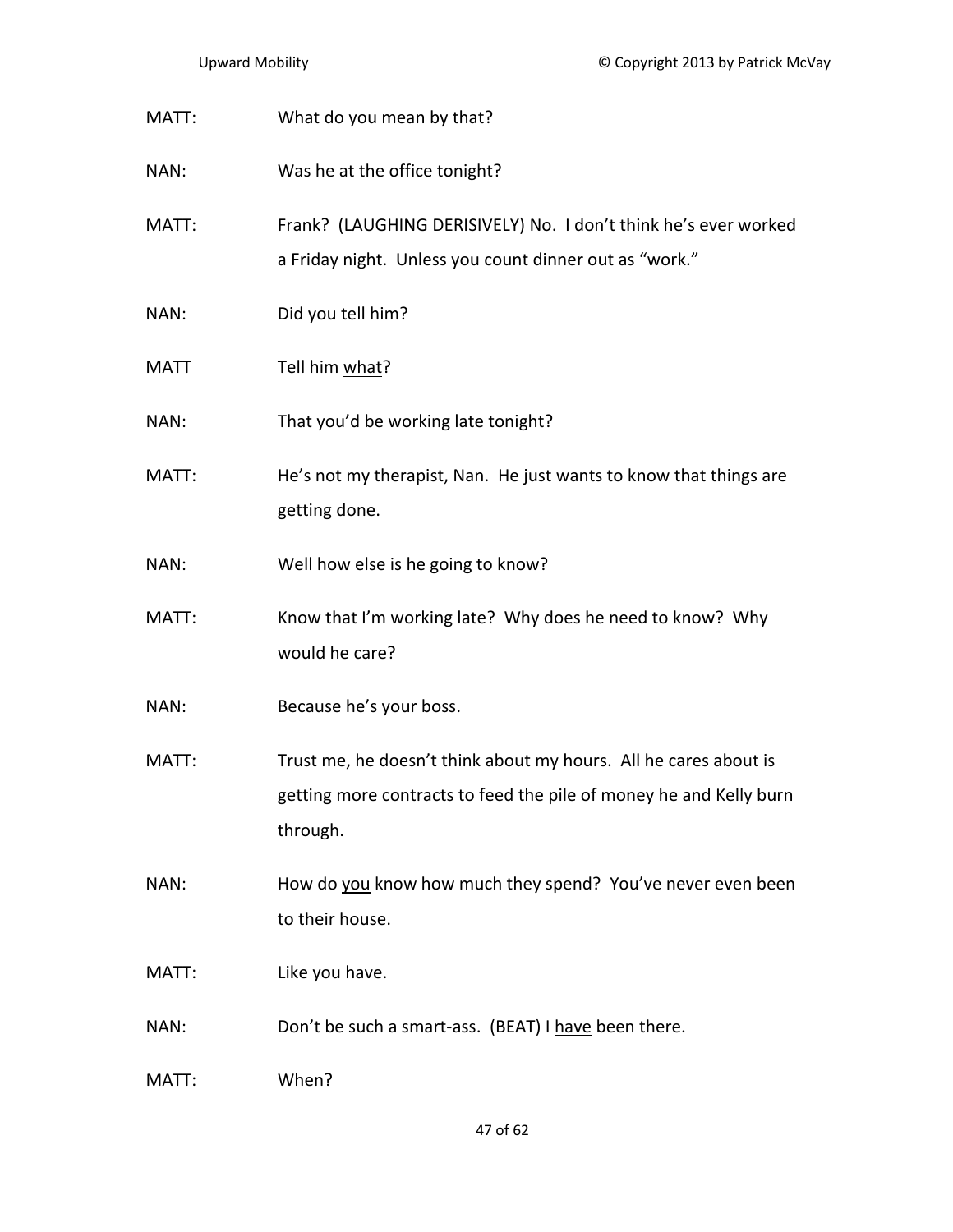| NAN:  | Today.                                                                                                                                                                                                                                       |
|-------|----------------------------------------------------------------------------------------------------------------------------------------------------------------------------------------------------------------------------------------------|
| MATT: | Today! You kidding me? Invited to the Manse? What was the<br>occasion?                                                                                                                                                                       |
| NAN:  | The 'occasion' is that I'm friends with Kelly.                                                                                                                                                                                               |
| MATT: | I see. And is their place simply spectacular?                                                                                                                                                                                                |
| NAN:  | It's a nice place, OK? Kitchen especially. Freshly renovated.                                                                                                                                                                                |
| MATT: | Slate countertops?                                                                                                                                                                                                                           |
| NAN:  | He's told you?                                                                                                                                                                                                                               |
| MATT: | Sort of. He doesn't mean to show off, but Frank sometimes has a<br>hard time keeping quiet about the way he spends money. Even<br>when he tries to hide it, it's impossible not to notice his penchant<br>for the finer things in life.      |
| NAN:  | God, Matt, you've developed such a chip on your shoulder.<br>Sometimes I wonder if you work as much as you do because you<br>just can't bear your run-of-the-mill domestic existence. Would<br>Frank even know if you hadn't worked tonight? |
| MATT: | (PAUSE) Yes, he would.                                                                                                                                                                                                                       |
| NAN:  | How?                                                                                                                                                                                                                                         |
| MATT: | Certain things wouldn't get done.                                                                                                                                                                                                            |
| NAN:  | Such as?                                                                                                                                                                                                                                     |
| MATT: | (STUMBLING A BIT) The-the move                                                                                                                                                                                                               |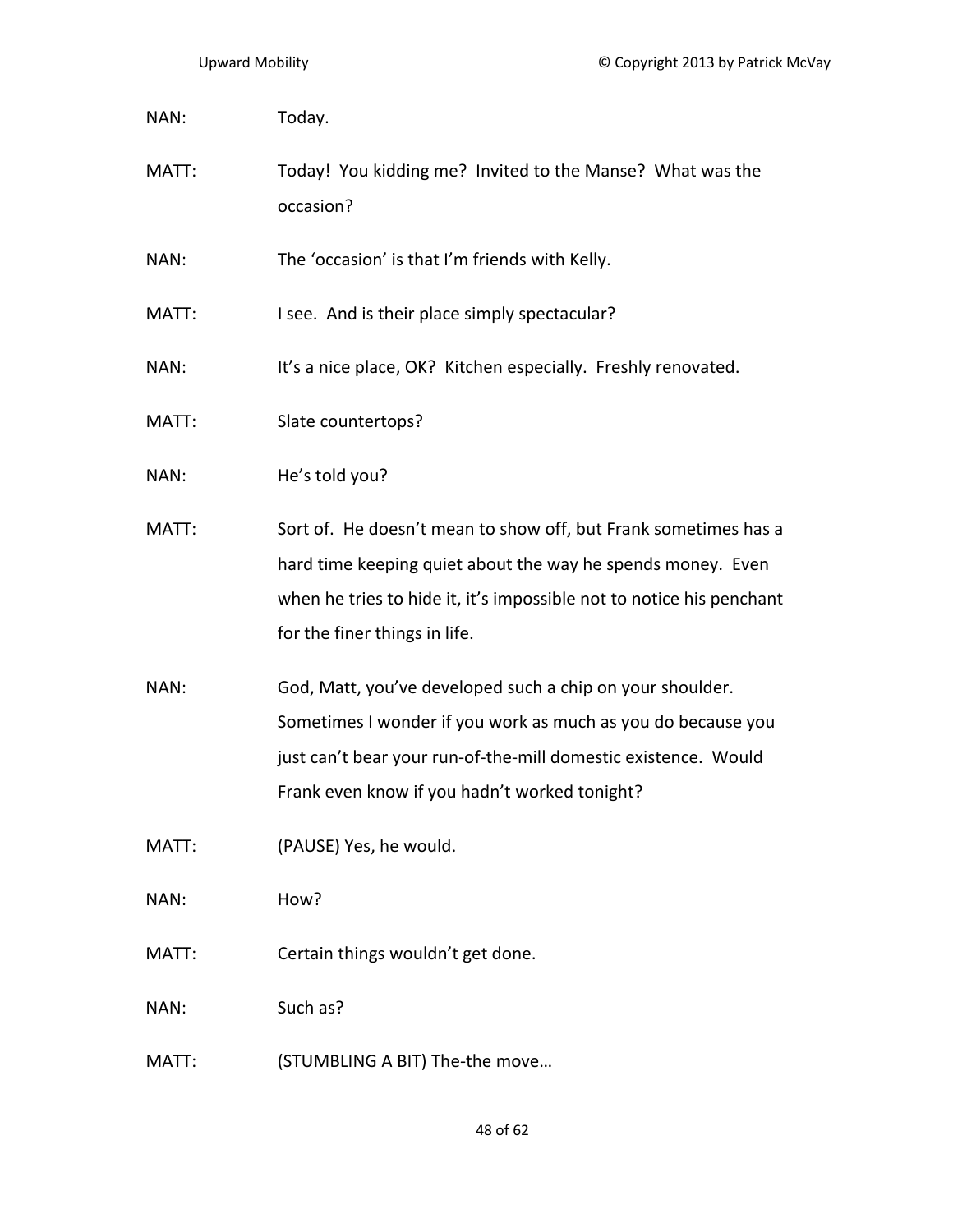| NAN:  | Oh, come off it, "the move"! I'm so tired of the damned "move"!                                                                                    |
|-------|----------------------------------------------------------------------------------------------------------------------------------------------------|
| MATT: | You think you're tired of it, how do you think I feel? I've gotta go in<br>tomorrow.                                                               |
| NAN:  | Tomorrow!                                                                                                                                          |
| MATT: | Now what?                                                                                                                                          |
| NAN:  | It's Jeremy's last soccer game. You know this.                                                                                                     |
| MATT: | (GROANS) Oh, God, that's right!                                                                                                                    |
| NAN:  | Dammit, Matt! Get your act together!                                                                                                               |
| MATT: | What's time's the game? Eleven? I can probably make that.                                                                                          |
| NAN:  | Probably?                                                                                                                                          |
| MATT: | I justI need to pop into the new office to meet withGretchen<br>from IT. Just to make sure nothing has gone wrong with the<br>infrastructure.      |
| NAN:  | "Gretchen from IT."                                                                                                                                |
| MATT: | (BEAT) Yes.                                                                                                                                        |
| NAN:  | Fine. Go meet with "Gretchen from IT." But if you're not at<br>Jeremy's game, I'm not defending you. You'll have to explain it to<br>him yourself. |

# **SCENE 13: INT. FRANK AND KELLY'S HOUSE – NEXT MORNING**

## (SFX: FRANK AND KELLY BREATHING DEEPLY, RELAXING, SIGHING.)

49 of 62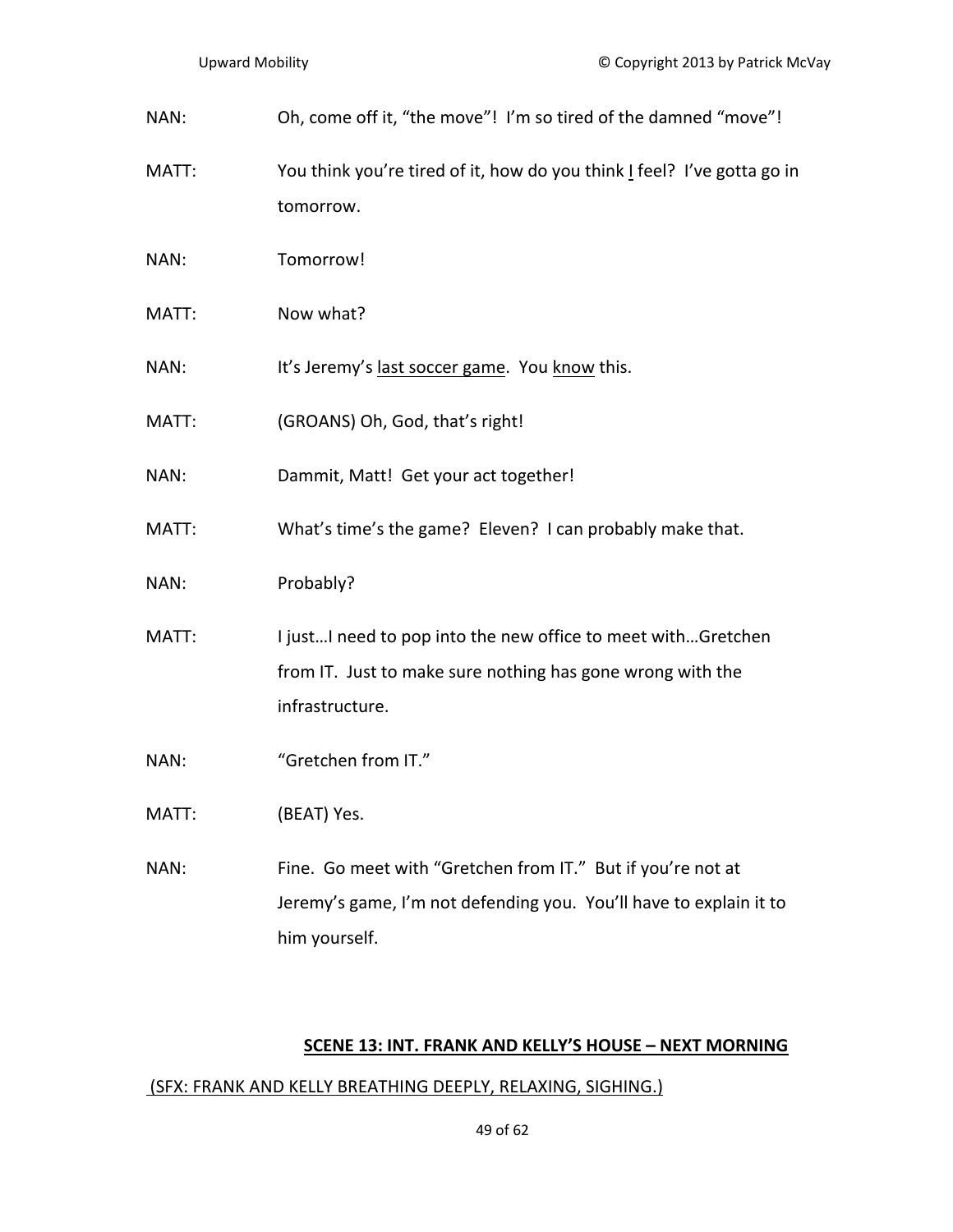KELLY: That was so nice.

(SFX: A KISS.)

- FRANK: Mmm. It was.
- KELLY: Meet you here same time tomorrow, sailor.
- FRANK: You got it. (BEAT) Hey, where you going?
- KELLY: Getting my laptop. I want to show you something. A picture.

#### (SFX: TAPPING ON A KEYBOARD AND MYRAID COMPUTER NOISES.)

- KELLY: You recognize this person?
- FRANK: Ummm. (PAUSE) Yeah, I think so. I'm not sure where, though.
- KELLY: How 'bout last night? In the black Lexus sedan outside your office.
- FRANK: (CATCHING A BREATH.) Yes, that's her! How did you find her?
- KELLY: Ran the license plate. Her name is Susan Eliot. Sound familiar?
- FRANK: I don't think so.
- KELLY: You've met her.
- FRANK: I have?
- KELLY: Last Christmas. At Dave's holiday party. She came with that friend of Dave's, the surgeon. The place was all abuzz about her being there. She's a rising star in state politics. Might be the next Suffolk County D.A., maybe one day the state's attorney general. I've met her several times. Massachusetts Bar Association functions. I saw the name when I ran the number and I thought, "Oh God, no!"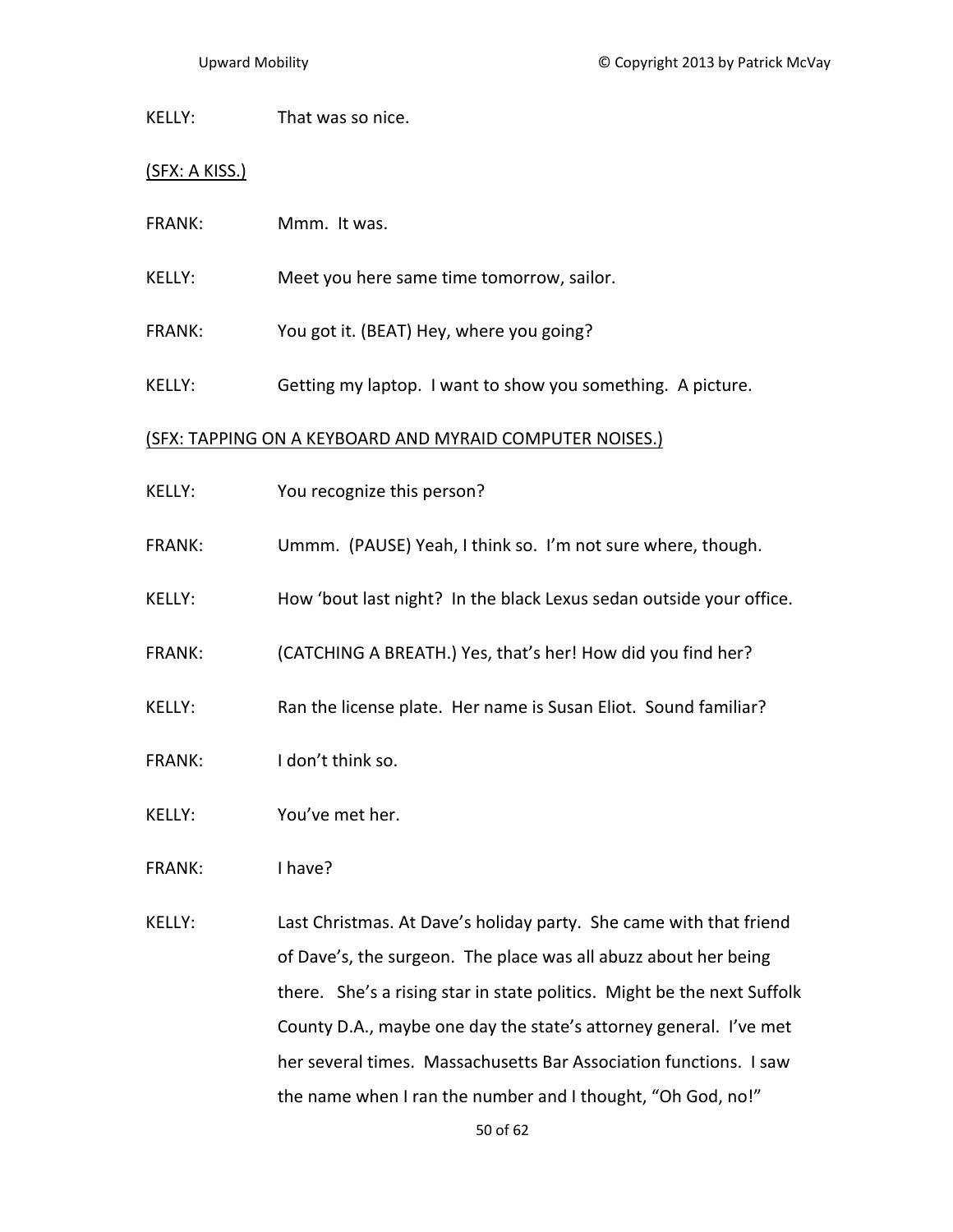| <b>FRANK:</b> | Is she married?                                                                                                                                                                                                 |
|---------------|-----------------------------------------------------------------------------------------------------------------------------------------------------------------------------------------------------------------|
| <b>KELLY:</b> | Ha, not hardly! She's got a bit of a reputation, to tell you the truth.<br>Doesn't let her ascent up the career ladder stop her from dating, if<br>you know what I'm saying.                                    |
| <b>FRANK:</b> | She sleeps around?                                                                                                                                                                                              |
| <b>KELLY:</b> | Something along those lines. She occasionally appears in the social<br>pages of the paper. Charity events, that sort of thing. Often brings<br>a tall, handsome gentleman with her.                             |
| <b>FRANK:</b> | Like our friend Matt?                                                                                                                                                                                           |
| <b>KELLY:</b> | Mmm. Susan would love to toy around with him for a bit. She's the<br>type of person who'd lure a guy in just to prove to herself how easy<br>it is. Then, it's bye bye, leaving a wrecked marriage in her wake. |
| FRANK:        | You're leaping to wild conclusions.                                                                                                                                                                             |
| <b>KELLY:</b> | Am I? It's not that outlandish, Frank. You do remember that Matt<br>and Nan were at Dave's holiday party last year.                                                                                             |
| <b>FRANK:</b> | (BEAT) OK. So what?                                                                                                                                                                                             |
| KELLY:        | I have a vague recollection of Susan and Matt talking together over<br>a glass of wine. Susan wouldn't soon forget those chiseled features<br>of his.                                                           |
|               | (SFX: LAPTOP IS CLOSED WITH A SNAP.)                                                                                                                                                                            |

FRANK: So what's your plan?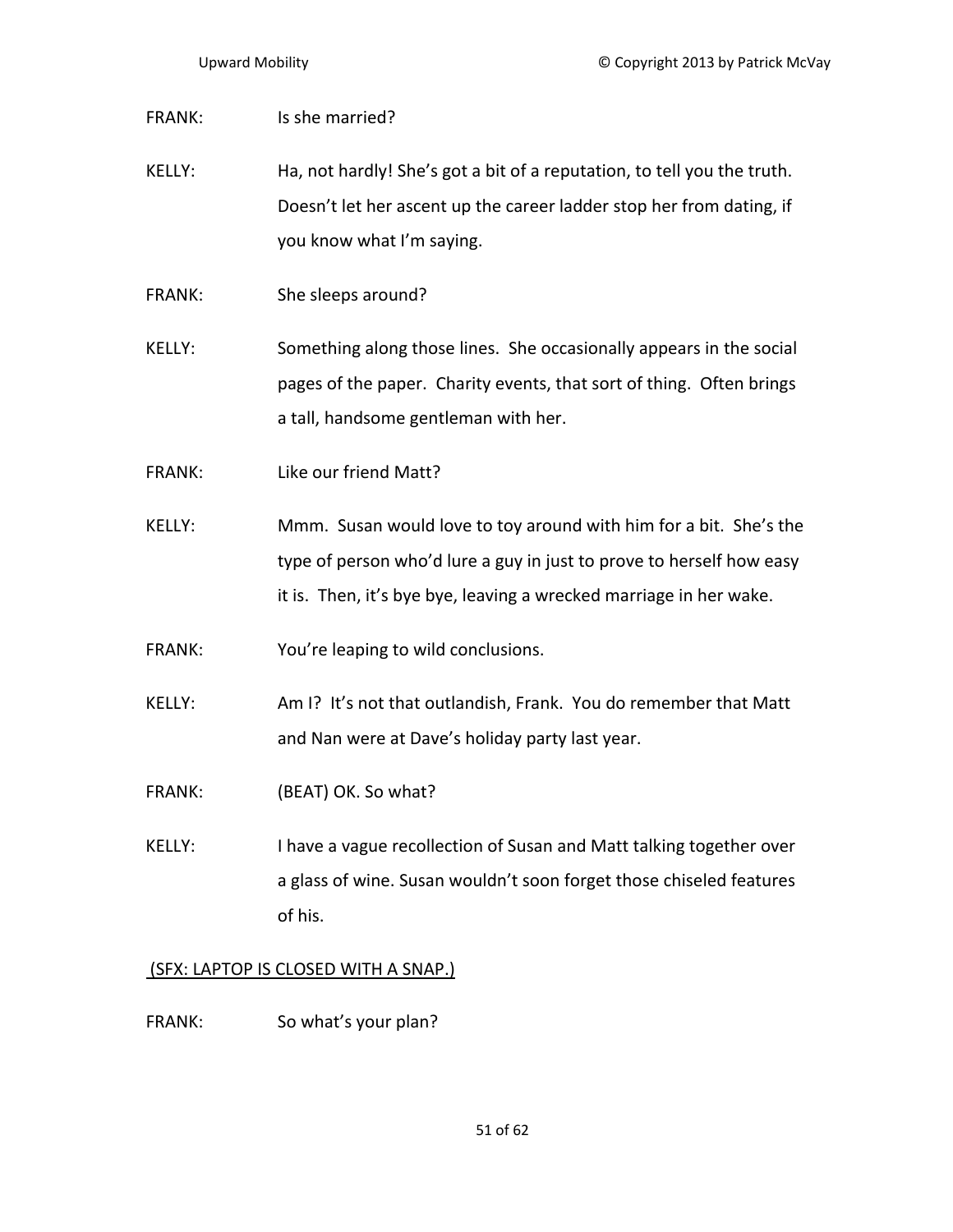- KELLY: (GETTING UP AND MOVING AWAY) Susan lives in a brownstone building in the South End. There's a café across the street. I think I'll get a coffee, read the paper, relax. If she comes out, I'll follow her. She where she goes. See if she has a secret rendezvous with a certain gentleman who's married to my friend.
- FRANK: (LONG PAUSE; GRAVELY) I don't like this, Kelly. What if she sees you?
- KELLY: She doesn't know me.
- FRANK: I thought you said you met her at Mass Bar Association functions.
- KELLY: Years ago, and I'm sure I was just a passing face in the crowd. A dime‐a‐dozen divorce lawyer, not a rising star in state politics.
- FRANK: Why is this so important to you?

# (SFX: A CHURCH BELL CLANGS IN THE DISTANCE. IT TOLLS NINE MORE TIMES DURING THE ENSUING DIALOGE, INCREASING IN VOLUME WITH EACH PASSING

- TOLL.)
- KELLY: Nan wants to know, Frank. She needs to know. And frankly, if this was happening to us I'd want to know, too. If you were risking everything we have–our relationship, our future, our happiness. For what? For sex? To move up the ladder? If Matt's having an affair with Susan Eliot, Nan has to know.
- FRANK: (PAUSE) Well be careful. (GETTING UP) You could get in serious trouble if this assistant D.A. discovers you're following her.
- KELLY: And where are you off to?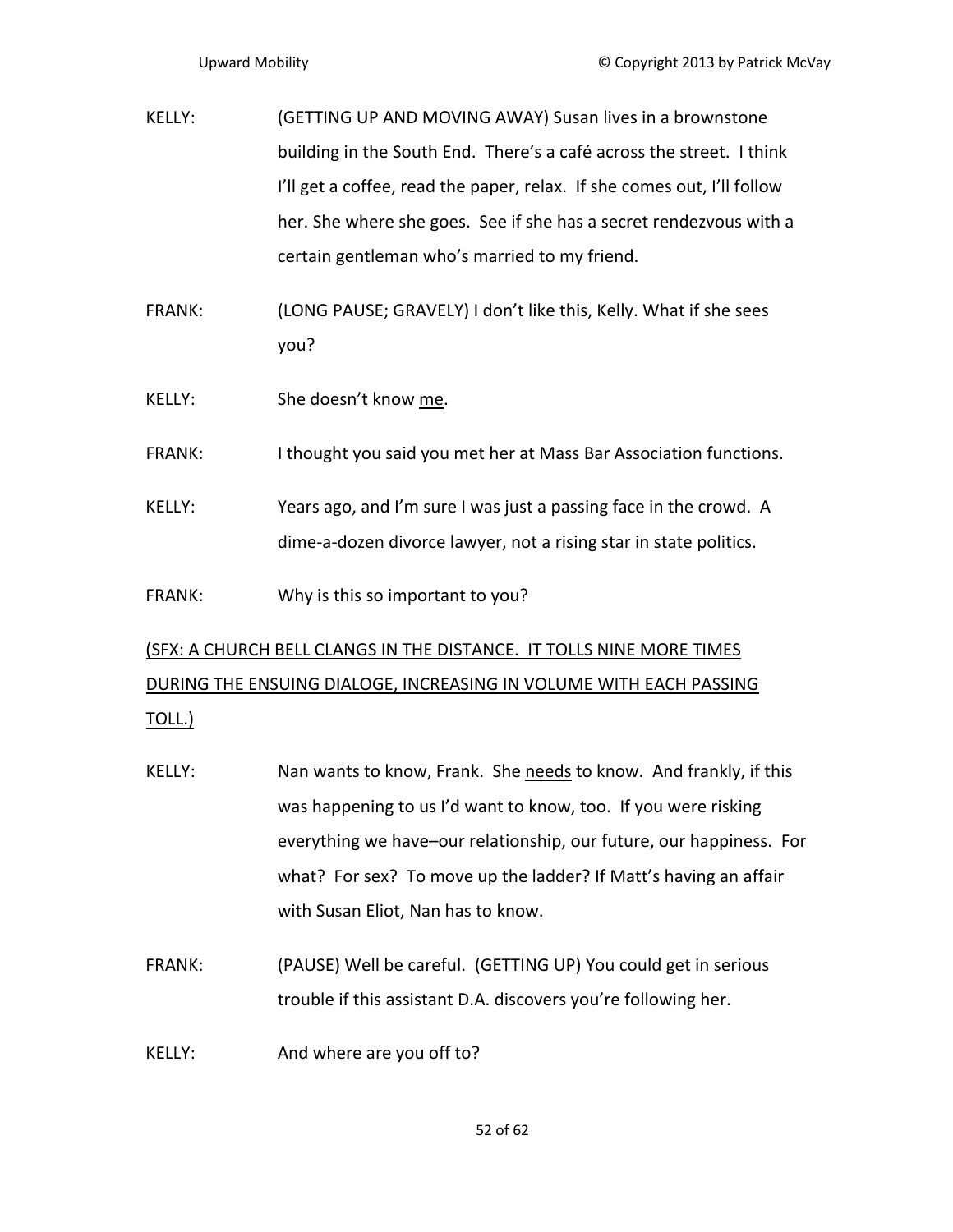FRANK: I'm gonna have a look at the new digs, see how things went yesterday.

# $(SFX: 7<sup>TH</sup> TOLL OF THE BELL.)$

MATT: Susan, it's Matt. I'm sorry, I'm running late. I'll be at the office by 10 o'clock.

# (SFX: 8<sup>TH</sup> TOLL OF THE BELL.)

NAN: (FRANTICALLY) Kelly! It's Nan. Call me. I found something down in the basement!

# (SFX: 9<sup>TH</sup> TOLL. IT IS 10 A.M. AS THE ECHOES FADE, A STANDARD CELL PHONE RING TONE RISES.)

KELLY: (ANXIOUSLY; ALMOST FRIGHTENED) Frank, where are you? I've been waiting outside your office building for ten minutes, trying to reach you! I see your car here so I know you're here. I followed Susan and this is where she ended up. (BEAT) Frank, Nan called. She found a gun. A loaded gun in a locked cabinet in the basement of their home! My God, Nan is petrified! Frank, I'm coming in.

# **SCENE 14: INT. THE NEW OFFICE –MORNING**

## (SFX: A DOOR.)

- MATT: (ENTERING) Here is the inner sanctum, Frank's office. I think we can find—(HIS VOICE CATCHES; PAUSE) Frank.
- FRANK: (CALMLY) Hello Matt. Who's your friend?
- SUSAN: Call me Gretchen.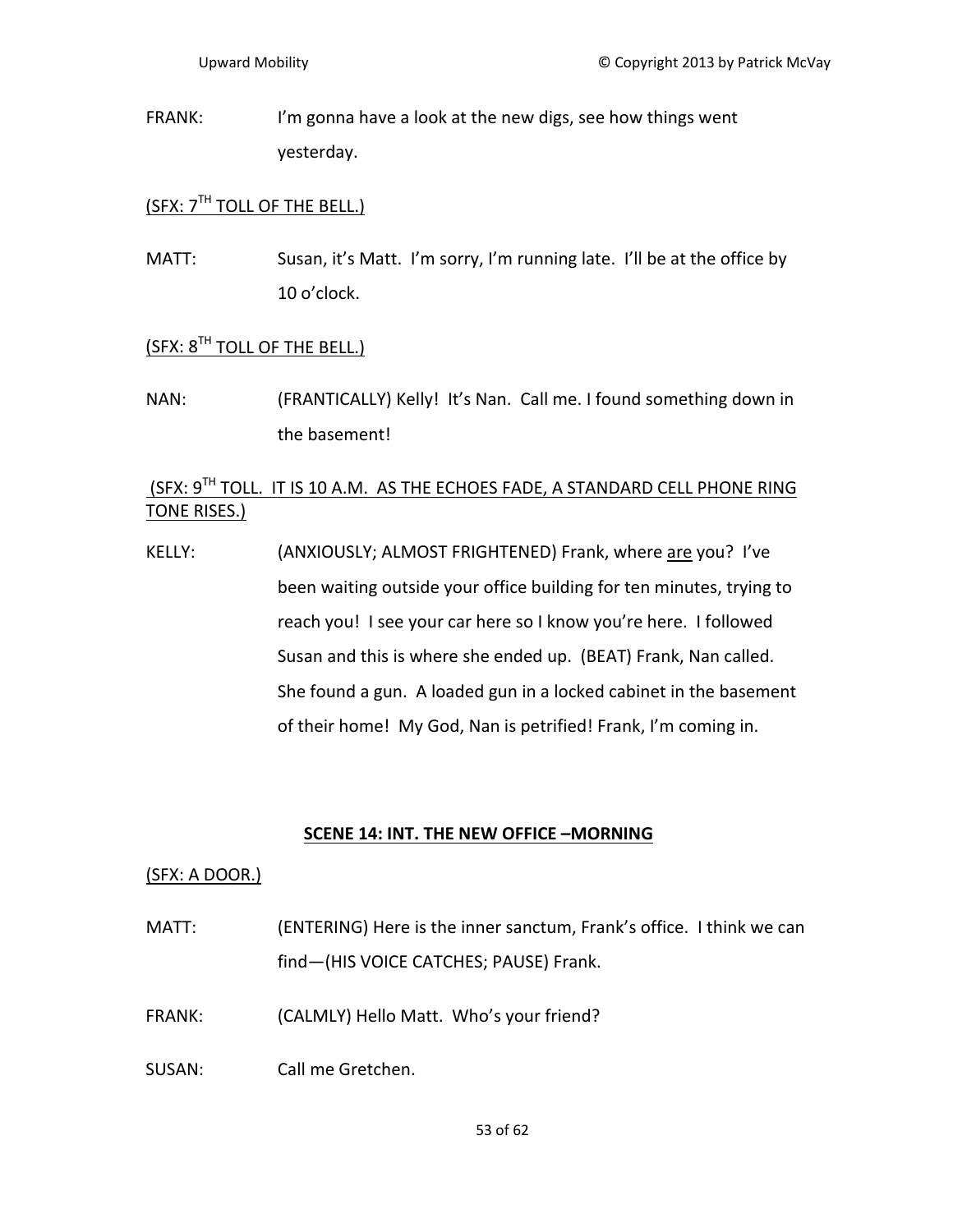- FRANK: Hello Gretchen, though I doubt that's your name.
- SUSAN: I didn't say it was.
- FRANK: My name is Frank Tolland. I'm the owner of this establishment. I hope I'm not intruding.
- MATT: Oh, come off it, Frank!

## (SFX: DOOR OPENS.)

- FRANK: Kelly, you've found us. Meet Matt's friend, "Gretchen."
- KELLY: Susan, you mean. We've met, actually.
- SUSAN: We have?
- KELLY: Don't worry, I'm easy to forget.
- FRANK: They were planning on christening my office, it seems.
- KELLY: I hope you two are mortified. How could you do this to Nan, Matt?
- MATT: (CONFUSED) To Nan?

## (SFX: DOOR OPENS.)

- MATT: (CONT'D) Nan! What in the world...?
- NAN: "What in the world" is right, Matt. (VICIOUSLY) You son of a bitch!
- SUSAN: (SUDDENLY TERRIFIED). Oh my God, please, no!
- NAN: (EXPLODING) And I'll use it, honey!
- MATT: Nan, no, what are you thinking?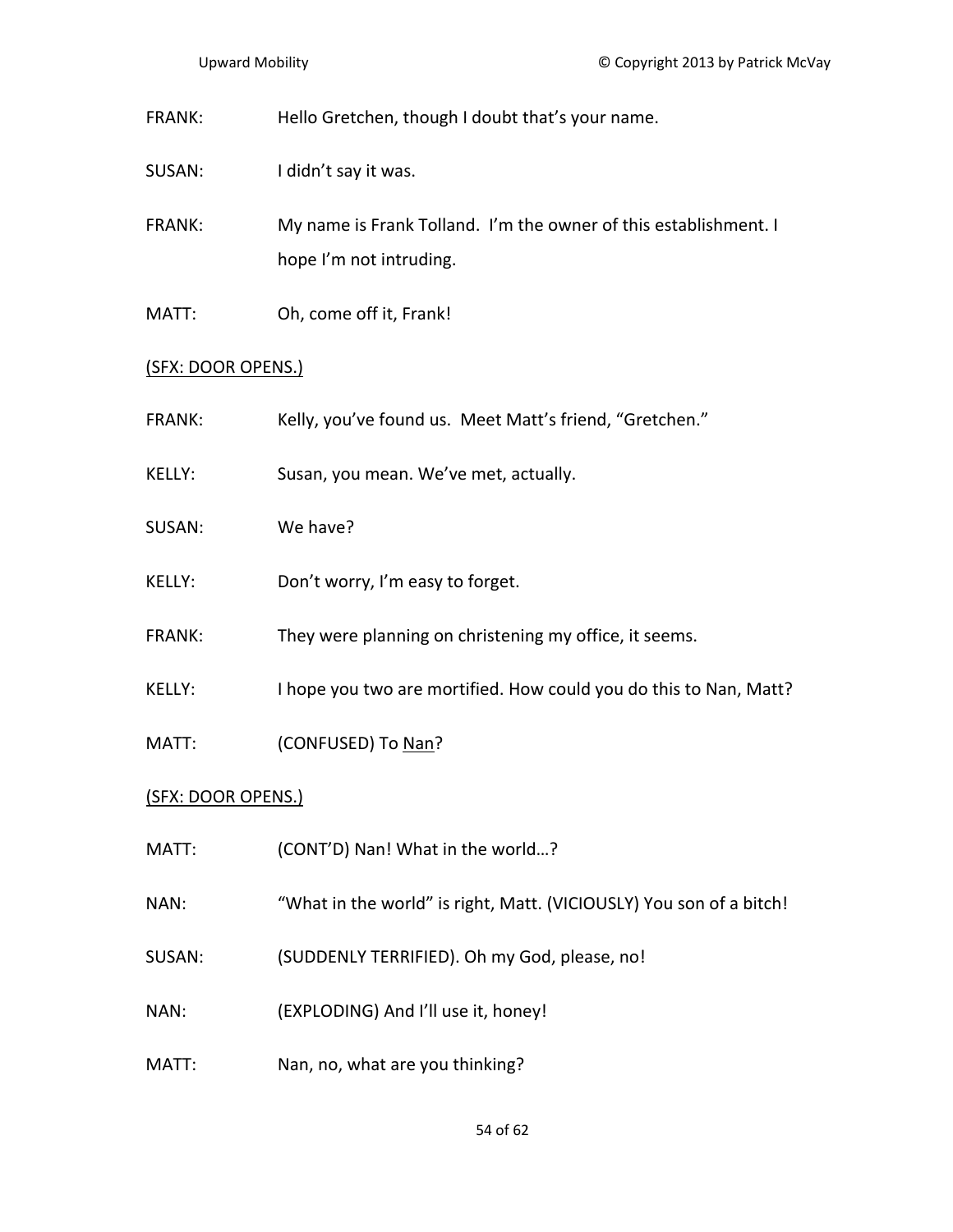| NAN:                                                                                | Who is she, Matt?!                                                                                               |
|-------------------------------------------------------------------------------------|------------------------------------------------------------------------------------------------------------------|
| SUSAN:                                                                              | (STUMBLING) I-I-I'm an attorney for--                                                                            |
| NAN:                                                                                | (SCREAMING) An attorney, is that it, Matt? A working woman?<br>Someone more interesting than YOUR OWN DAMN WIFE? |
| MATT:                                                                               | What are you talking about?                                                                                      |
| NAN:                                                                                | I'm talking about her!                                                                                           |
| KELLY:                                                                              | Put the gun down, Nan. That's not going to solve anything.                                                       |
| NAN:                                                                                | A gun won't solve anything? I said if this happened I'd put an end to<br>it.                                     |
| KELLY:                                                                              | (SCREAMS) No!                                                                                                    |
| (SFX: MATT GRUNTS, LUNGING. A STRUGGLE. THE GUN FIRES. SCREAMS. NAN IS<br>SOBBING.) |                                                                                                                  |
| MATT:                                                                               | I've got it. Is anyone hit?                                                                                      |
| ALL:                                                                                | No/I don't think so/etc.                                                                                         |
| <u>(SFX: NUMBERS ON A CELLPHONE KEYPAD).</u>                                        |                                                                                                                  |
| SUSAN:                                                                              | I'm calling 911.                                                                                                 |
| MATT:                                                                               | No, don't!                                                                                                       |
| SUSAN:                                                                              | Your freak of a wife pulled a gun and tried to kill herself, Matt.                                               |

She's out of her mind!

MATT: (ANGRILY) She's not a freak! She's been driven to this by all the damned secrecy.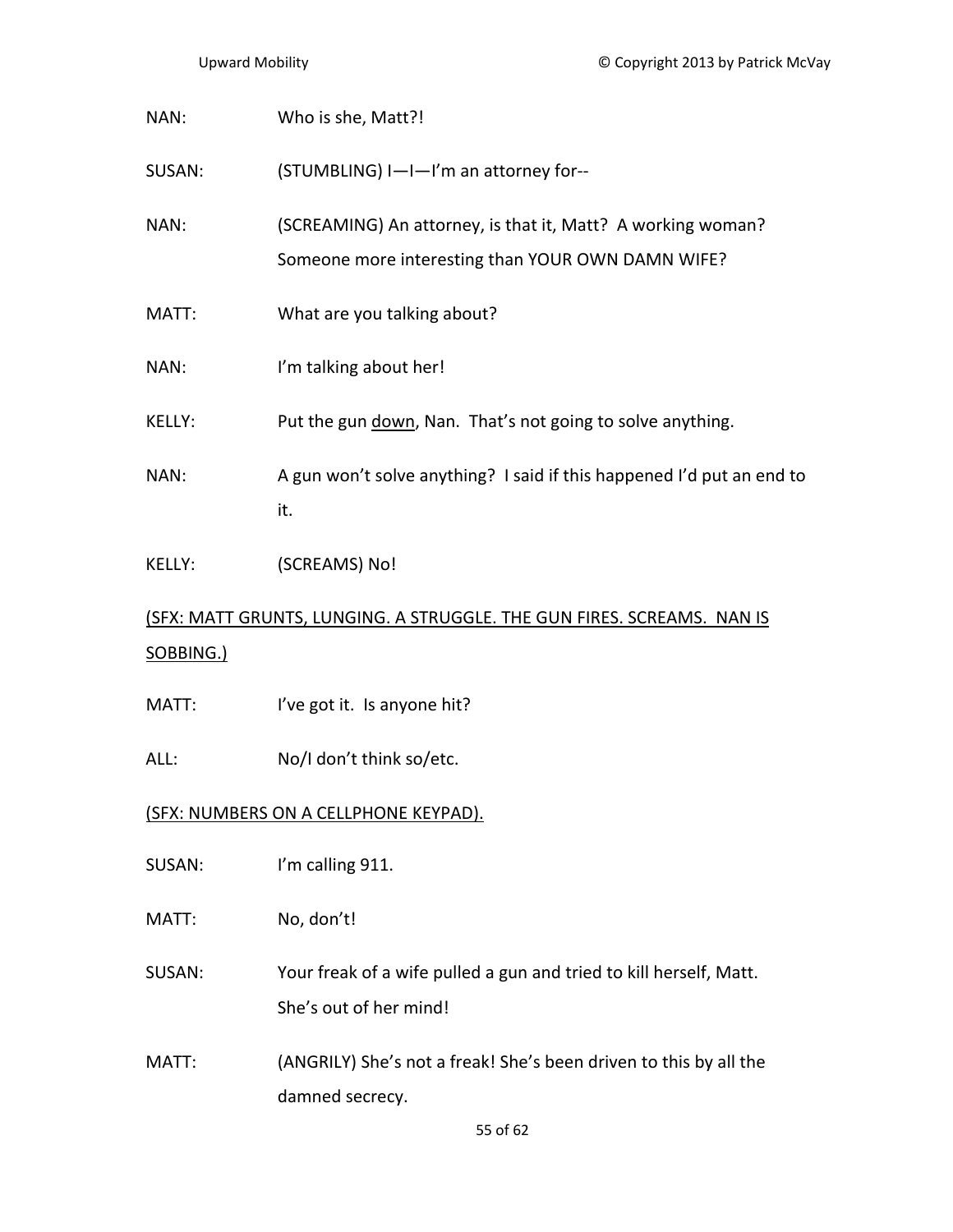### (SFX: NAN IS WEEPING STILL.)

| MATT: | Nan did you think we were having an affair? Honey, I wouldn't do |
|-------|------------------------------------------------------------------|
|       | that to you.                                                     |

- NAN: Then why the secret rendezvous?
- MATT: I was building a case.
- KELLY: A case against who?

### (A LONG PAUSE)

- MATT: Against Frank.
- KELLY: Frank?!
- MATT: How was dinner last week at Rouge? How was the...

### (SFX: PAPER)

- MATT: (READING)... let's see... steamed mussels?
- KELLY: How would you know what we had?
- MATT: And, then...Frank would have had the skirt steak, so you must have had the roasted artichoke and ricotta crepes with spring vegetables. (BEAT) Am I right?
- KELLY: Frank? What's he talking about?
- FRANK: (ANGRILY) I don't know what the hell you're driving at, Matt, but I'm sick of this B.S.
- MATT: I have the receipt, Kelly. (BEAT) Frank put in for reimbursement.
- KELLY: Our dinner receipt?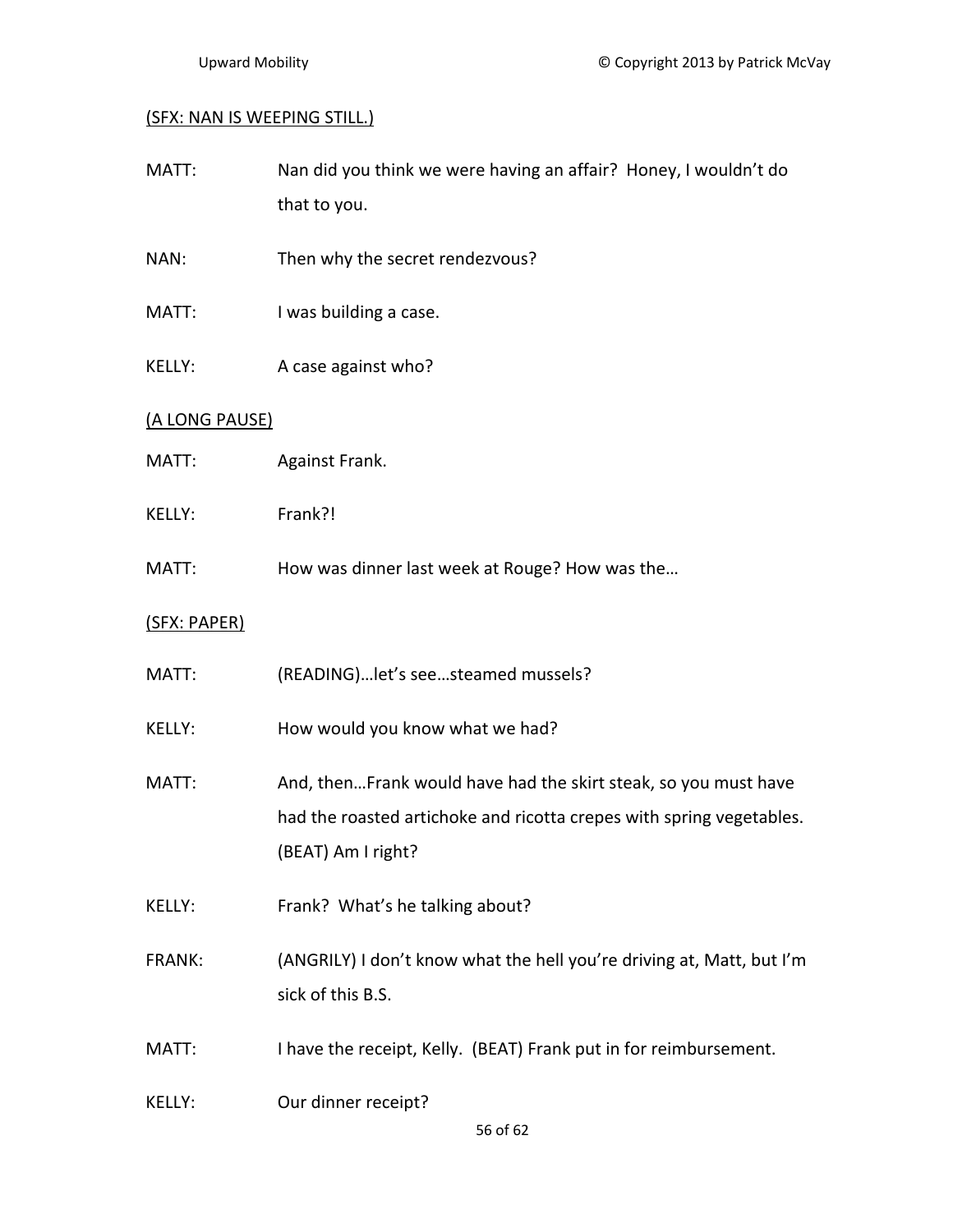FRANK: I think you've got it wrong, Matt. You're mixing up receipts. Or dates.

### (SFX: PAPER.)

MATT: I think not. "Dinner meeting. Rouge. Re: Marshfield Bridge. Thursday October  $5^{th}$ ." Isn't that where you went with Kelly? KELLY: Frank, did you charge our dinner to...? FRANK: It was a meal expense, Matt. Perfectly legit. I bounce a ton of ideas about work off Kelly. She's a resource to me. It's a wonder she doesn't draw a salary. MATT: Then why does the reimbursement claim say you met with "Jerry Gilbert." FRANK: You're out of line. MATT: Am I? It's not just the meals, Kelly. He's been running your home renovation through the business too. KELLY: Our home renovation! FRANK: That's nonsense, Matt. MATT: We paid a bill, about 4, 5 weeks ago. Invoice number 5196. Atlantic. A double stainless sink. FRANK: For the kitchen in this sparkling new office space we're in! Anyone want to come down the hall with me and have a look? MATT: But the same bill had a fireclay and porcelain sink on it, too. Did you have a terra cotta glazed sink just installed in your home, Kelly?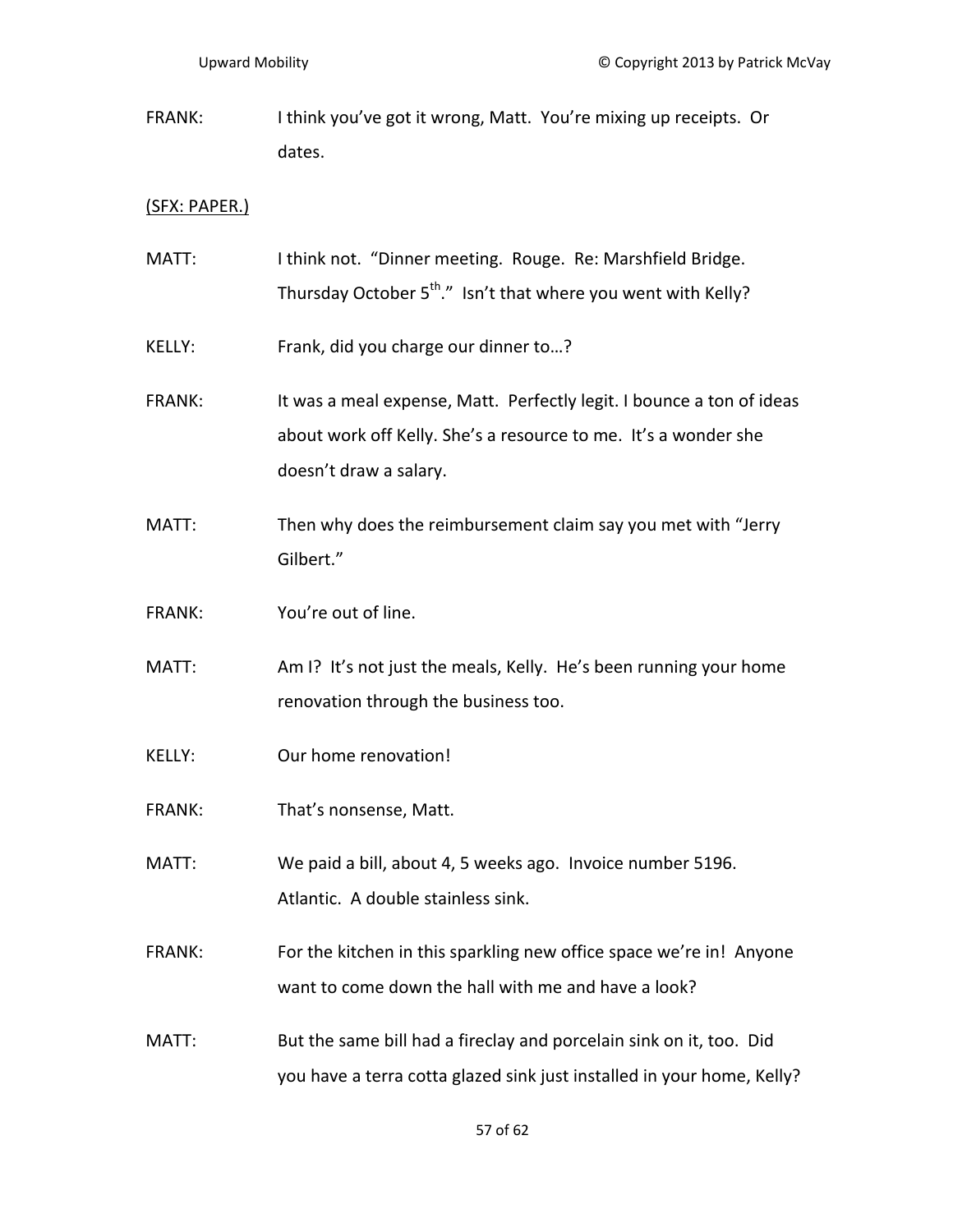#### KELLY: (QUIETLY) Yes.

- MATT: The fact is virtually every penny of your kitchen renovation was paid by our firm. The demolition. The plumbing. The electrical. The finish, including slabs of slate at something like 60 bucks a square foot. Take a look around, Kelly. Take a look at all the poplar cabinets and slate highlights. Look over there – the stainless drawer pulls. Tell me they aren't the same ones you have in your newly renovated kitchen.
- KELLY: (QUIETLY) They might be.
- MATT: They are. And we paid for them. I've looked at invoices. I've actually counted drawer pulls.
- FRANK: Big deal, drawer pulls! What a laugh!
- MATT: The whole renovation! And that's just the tip of the iceberg. What about the bribes to state officials to win—
- FRANK: (CUTTING HIM OFF) Enough of this garbage! What are you trying to blackmail me, you dirty bastard? You go out there, sleeping around, cheating on your wife, your family. Bringing this floozie into my office to have sex.
- SUSAN: You're going to regret you called me that. In my capacity as Assistant DA for Suffolk County, I'm investigating you for fraud and bribery, Mr. Tolland.

#### (LONG PAUSE.)

MATT: Do you think I really wanted to do this, Frank? Blow the whistle on your scheme to run personal expenses through the system? Tell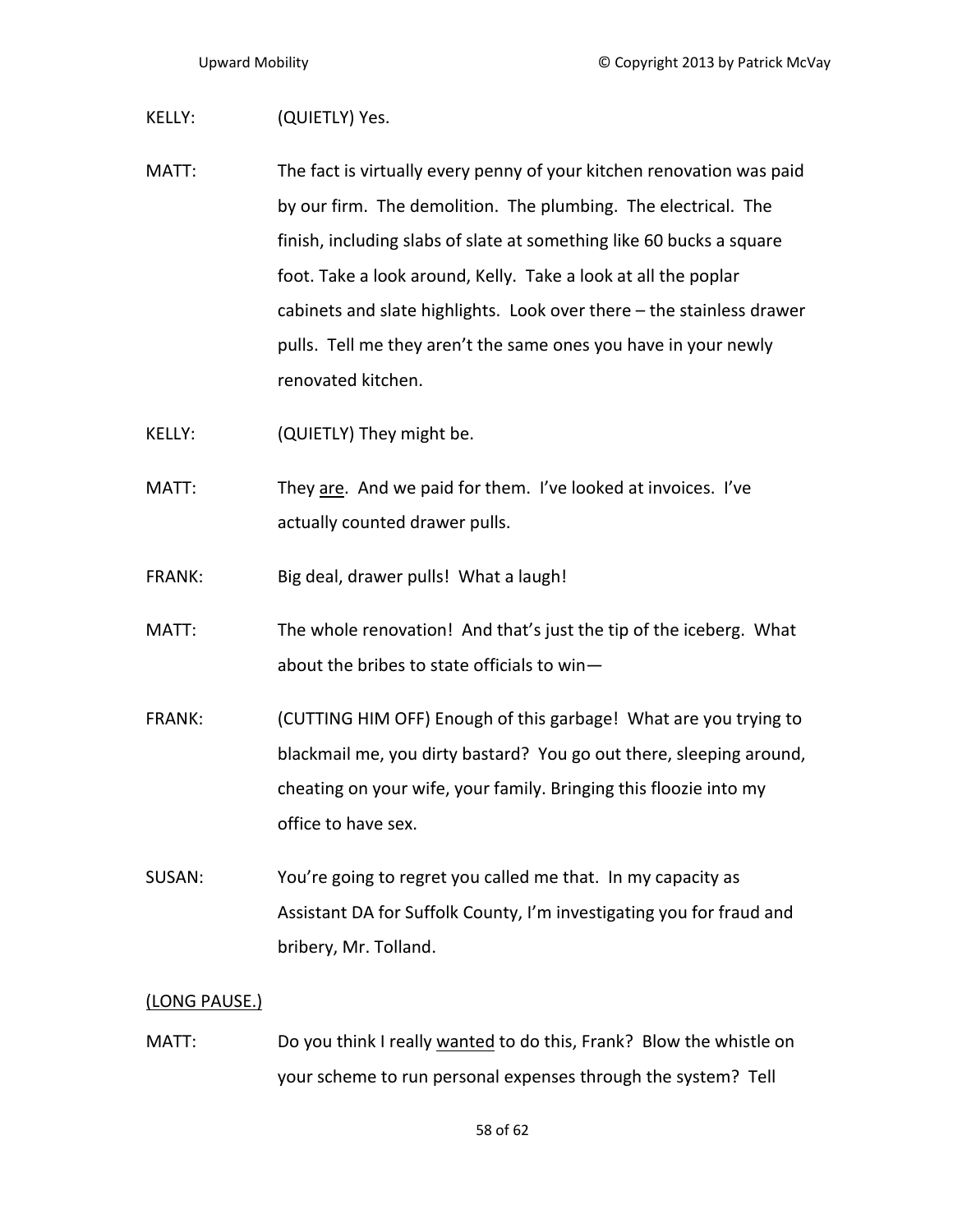authorities about your penchant for greasing political palms? I had no choice!

FRANK: Ha!

- MATT: It's true. It was so plain what was going on that I would have been sucked right down the toilet with you as soon as someone else inevitably discovered what I already knew.
- FRANK What do you get out of this?
- MATT: (ANGRILY) Nothing! Except a trip to the unemployment line. This company is about to fold anyway.
- FRANK: Nonsense!
- MATT: You've driven it into the ground. If you haven't gotten the message yet, Mark is resigning. He confided: he told me the business had grown too quickly. We were way beyond our means.
- FRANK: Dammit, I'm closing a deal for five million dollars this afternoon!
- SUSAN: Then you might want to disclose that you're under investigation.
- FRANK: I'll do nothing of the sort!
- MATT: You should take Susan's advice, Frank. You're in enough trouble here. Don't make it worse and lengthen to your jail sentence.
- FRANK: I'm not going to jail!
- MATT: Maybe not. A good lawyer will help. Either way, how are you going to resurrect this firm's reputation while trying to defend yourself in court? And for what, Frank? You'd have had a very nice life if you'd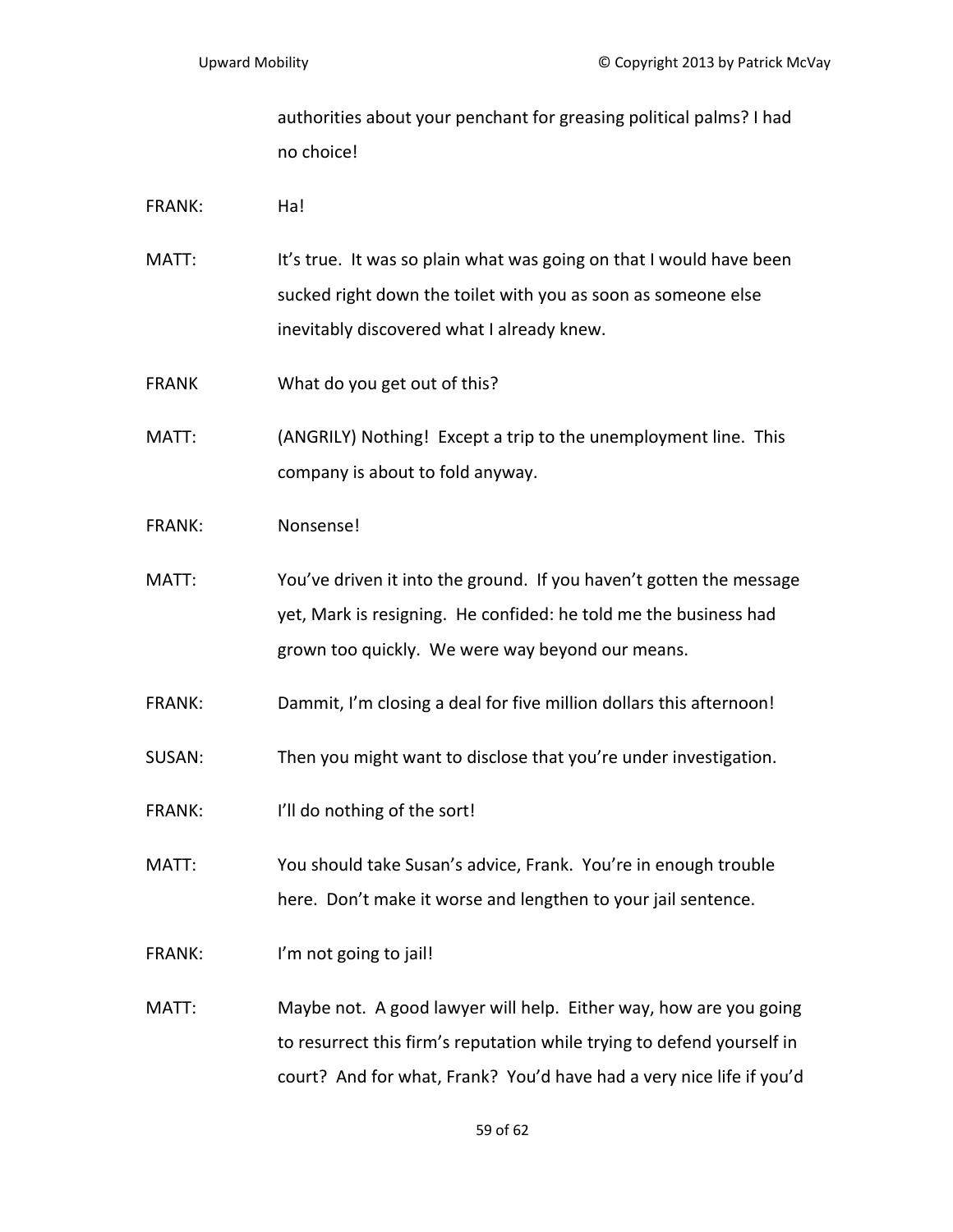done it all above board. Maybe you'd even have grown the company enough to get yourself what you really wanted: upward mobility. The chance to mingle with the elite. Instead, you couldn't wait, so you bought your way in, draining the firm dry in the process and avoiding taxes to boot.

- FRANK: I offered you a raise. And a bonus. You ungrateful jerk.
- MATT: To shut me up? Anyway, it was too late. You could have offered me a million dollars but it would have done no good. You know, you must be crazy if you think any of this benefits me. "Hello out there, anyone want to hire a whistle‐blower?" At least you don't have children relying on you. I've got two kids, Frank. It's an expensive life to find yourself with no job.
- FRANK: You made your bed, now lie in it! Come on, Kelly.

### (SFX: THE DOOR OPENS AND CLOSES WITH A BANG.)

- SUSAN: Well, Matt. I think we can go ahead and get this to the grand jury ASAP. Criminal charges will put an end to Frank's corrupt activity in short order. You should be proud. I know I am.
- MATT: I know this sort of thing enhances your career, Susan, but it does nothing for mine. And keep in mind that my marriage has suffered a great deal because of this. Making me promise not to tell Nan about our meetings. Calling me at 6:30 in the morning to tell me that you're going to be a little late on Thursday, and then not showing up at all. Deciding at the last minute that we'd have to meet this morning.
- SUSAN: I'm a busy person.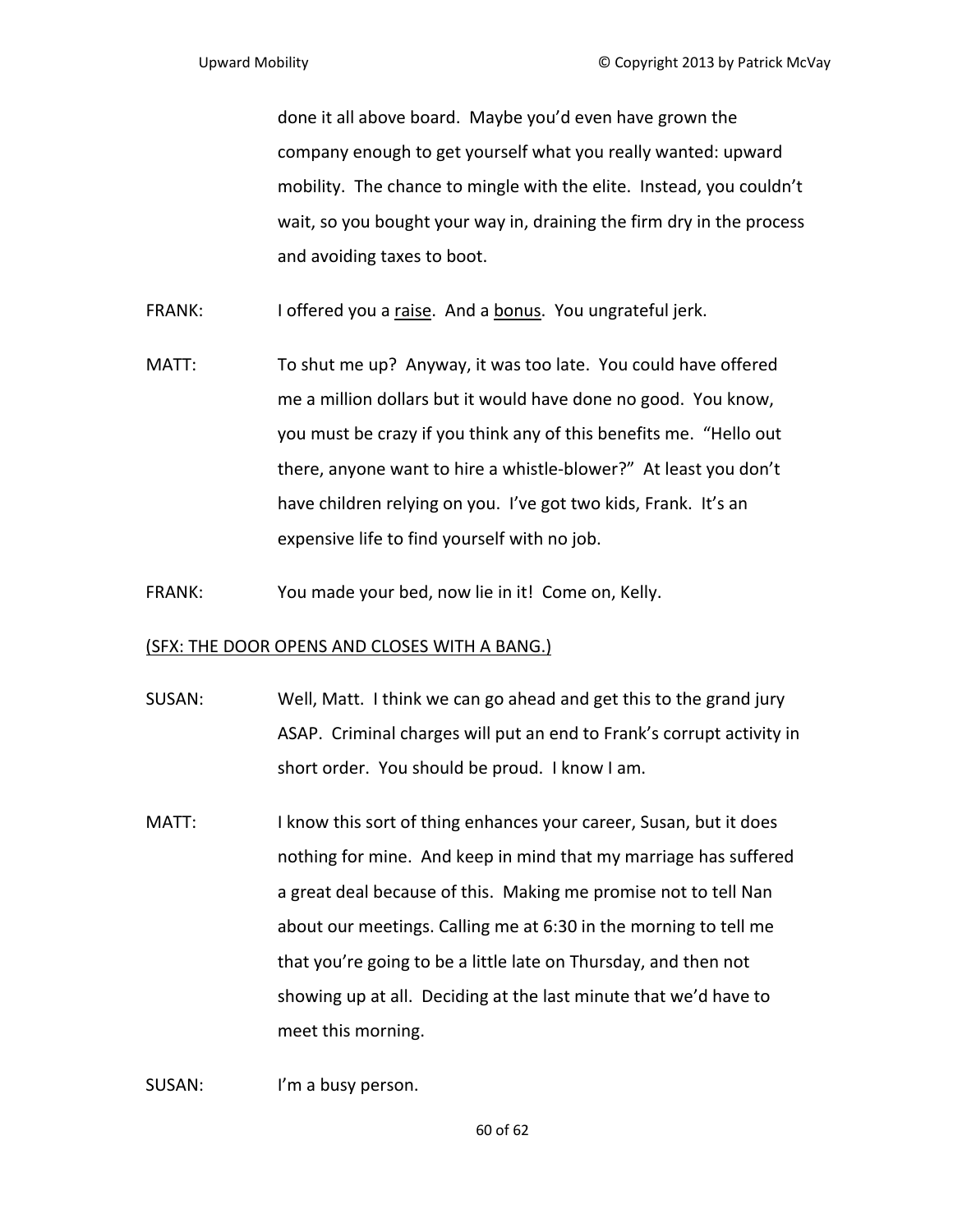MATT: I have a life too, you know. I've got a family.

SUSAN: You've done a great service to your community. I'll be back in touch.

### (SFX: DOOR OPENS AND CLOSES.)

- NAN: Why didn't you tell me, Matt?
- MATT: I know, I should have! Nan, I'm so sorry for being such a jerk. It's just that, I didn't see a way out. We've been backed into a corner. I was tense and confused.
- NAN: And why the gun?
- MATT: Nan, I've had a gun for a long time. From way before we were married. I know how opposed to guns you are, so I—I didn't tell you.
- NAN: You've had a loaded gun in the basement for eight years?
- MATT: It's in a locked cabinet!
- NAN: The key was in the key dish with all the others.
- MATT: I'm sorry. I'll get rid of the gun.
- NAN: No you won't. I will!

### (LONG PAUSE.)

MATT: I'm so sorry, Nan.

### (THEY EMBRANCE. NAN BEGINS WEEPING IN RELIEF.)

61 of 62 MATT: (CONT'D) It's not going to get any easier for us. I don't know that we have a way out of our financial predicament. Just making the mortgage any buying necessities is going to be hard.